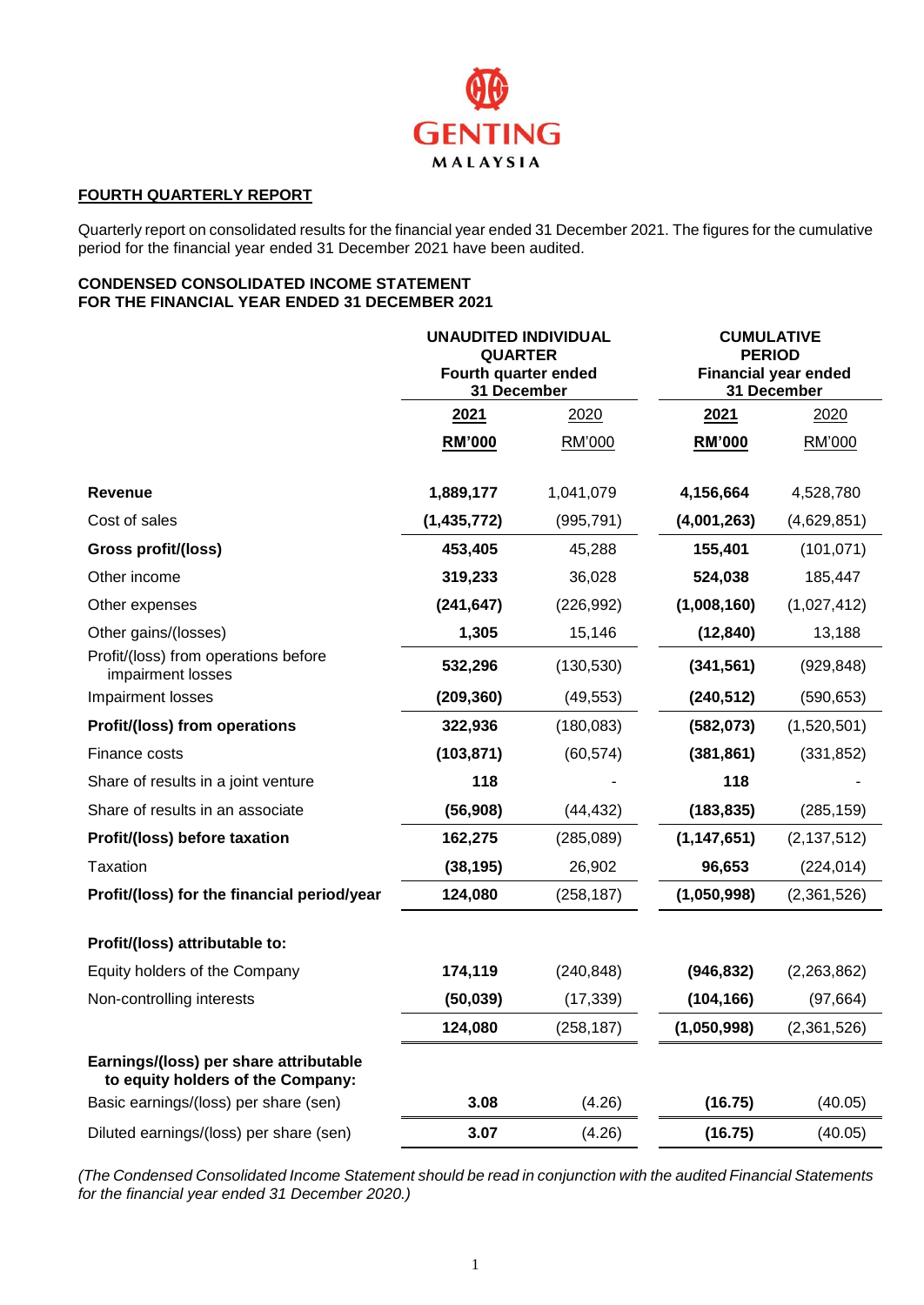## **GENTING MALAYSIA BERHAD CONDENSED CONSOLIDATED STATEMENT OF COMPREHENSIVE INCOME FOR THE FINANCIAL YEAR ENDED 31 DECEMBER 2021**

|                                                                                                                   | <b>UNAUDITED INDIVIDUAL</b><br><b>QUARTER</b><br>Fourth quarter ended<br>31 December |            | <b>CUMULATIVE</b><br><b>PERIOD</b><br><b>Financial year ended</b><br>31 December |             |
|-------------------------------------------------------------------------------------------------------------------|--------------------------------------------------------------------------------------|------------|----------------------------------------------------------------------------------|-------------|
|                                                                                                                   | 2021                                                                                 | 2020       | 2021                                                                             | 2020        |
|                                                                                                                   | RM'000                                                                               | RM'000     | RM'000                                                                           | RM'000      |
| Profit/(loss) for the financial period/year                                                                       | 124,080                                                                              | (258, 187) | (1,050,998)                                                                      | (2,361,526) |
| Other comprehensive income/(loss)                                                                                 |                                                                                      |            |                                                                                  |             |
| Items that will not be reclassified<br>subsequently to profit or loss:                                            |                                                                                      |            |                                                                                  |             |
| Actuarial gain/(loss) on retirement benefit<br>liability                                                          | 18,252                                                                               | (9,899)    | 18,252                                                                           | (9,899)     |
| Changes in the fair value of equity<br>investments at fair value through other<br>comprehensive income            |                                                                                      |            |                                                                                  | (53, 165)   |
|                                                                                                                   | 18,252                                                                               | (9,899)    | 18,252                                                                           | (63,064)    |
|                                                                                                                   |                                                                                      |            |                                                                                  |             |
| Items that may be reclassified<br>subsequently to profit or loss:<br>Cash flow hedges<br>- Fair value gain/(loss) | 2,667                                                                                | 1,861      | 6,020                                                                            | (1,767)     |
|                                                                                                                   |                                                                                      |            |                                                                                  |             |
| Foreign currency exchange differences                                                                             |                                                                                      |            |                                                                                  |             |
| - Exchange differences on translation of<br>foreign operations<br>- Reclassification to profit or loss upon       | (22, 359)                                                                            | (165, 904) | 295,904                                                                          | (116, 111)  |
| disposal of subsidiaries                                                                                          | 82                                                                                   |            | (29,205)                                                                         |             |
|                                                                                                                   | (22, 277)                                                                            | (165, 904) | 266,699                                                                          | (116, 111)  |
|                                                                                                                   | (19,610)                                                                             | (164, 043) | 272,719                                                                          | (117, 878)  |
| Other comprehensive income/(loss), net<br>of tax                                                                  | (1, 358)                                                                             | (173, 942) | 290,971                                                                          | (180, 942)  |
| Total comprehensive income/(loss) for<br>the financial period/year                                                | 122,722                                                                              | (432, 129) | (760, 027)                                                                       | (2,542,468) |
| Total comprehensive income/(loss)<br>attributable to:                                                             |                                                                                      |            |                                                                                  |             |
| Equity holders of the Company                                                                                     | 170,405                                                                              | (429, 693) | (640, 091)                                                                       | (2,458,895) |
| Non-controlling interests                                                                                         | (47, 683)                                                                            | (2, 436)   | (119, 936)                                                                       | (83, 573)   |
|                                                                                                                   | 122,722                                                                              | (432, 129) | (760, 027)                                                                       | (2,542,468) |

*(The Condensed Consolidated Statement of Comprehensive Income should be read in conjunction with the audited Financial Statements for the financial year ended 31 December 2020.)*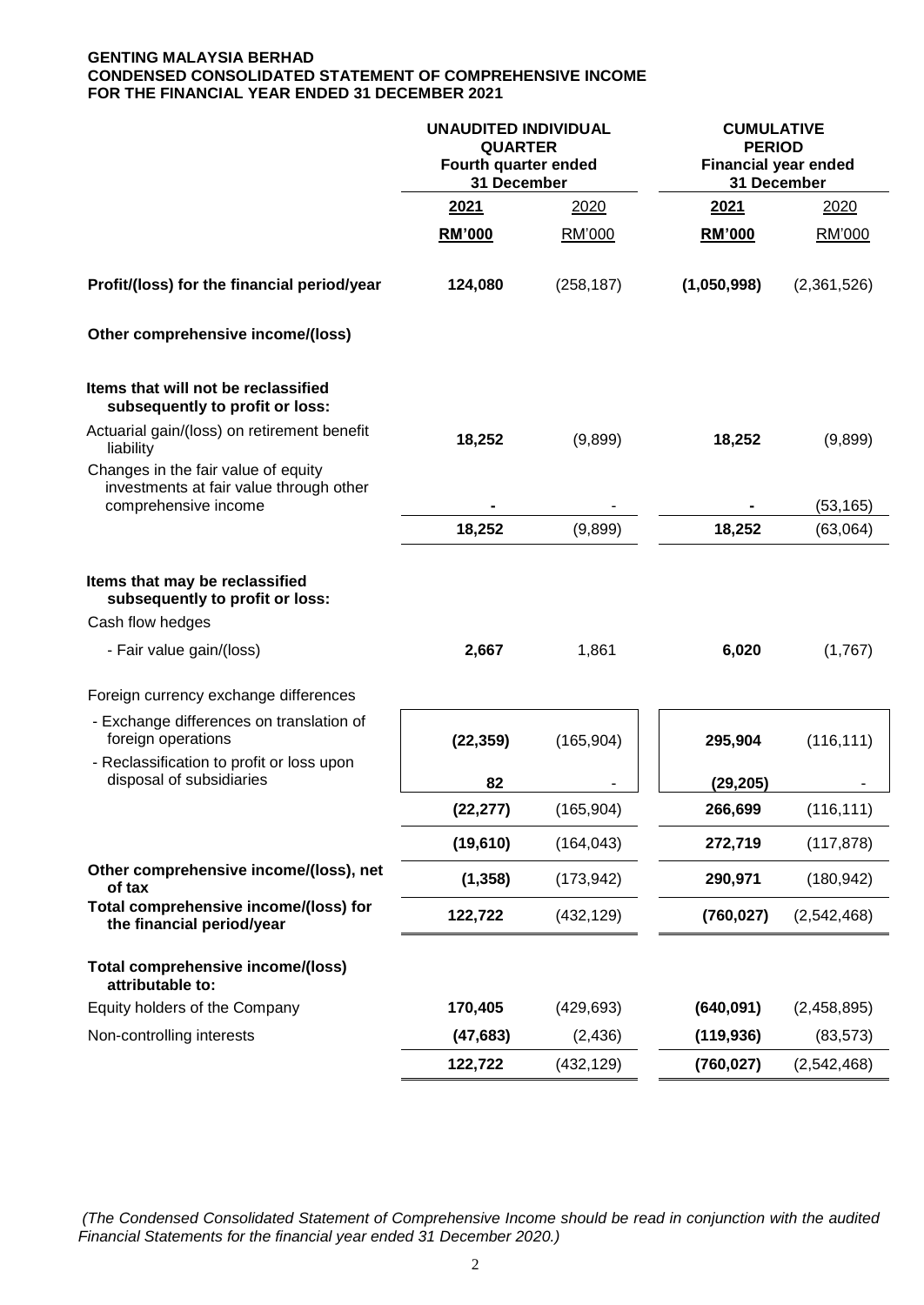#### **GENTING MALAYSIA BERHAD CONDENSED CONSOLIDATED STATEMENT OF FINANCIAL POSITION AS AT 31 DECEMBER 2021**

|                                                                                                                                       | As at<br>31.12.2021<br><b>RM'000</b>  | As at<br>31.12.2020<br><b>RM'000</b>  |
|---------------------------------------------------------------------------------------------------------------------------------------|---------------------------------------|---------------------------------------|
| <b>ASSETS</b>                                                                                                                         |                                       |                                       |
| <b>Non-current assets</b>                                                                                                             |                                       |                                       |
| Property, plant and equipment                                                                                                         | 16,007,899                            | 16,052,434                            |
| Land held for property development                                                                                                    | 180,518                               | 184,596                               |
| Investment properties                                                                                                                 | 1,835,592                             | 1,729,677                             |
| Intangible assets                                                                                                                     | 4,183,372                             | 4,247,655                             |
| Right-of-use assets<br>Associate                                                                                                      | 670,421<br>1,685,494                  | 741,623<br>1,052,174                  |
| Joint venture                                                                                                                         | 42,958                                |                                       |
| Financial assets at fair value through other comprehensive income                                                                     | 64,572                                | 62,320                                |
| Financial assets at fair value through profit or loss                                                                                 | 130,384                               | 118,072                               |
| Other non-current assets                                                                                                              | 49,161                                | 102,250                               |
| Deferred tax assets                                                                                                                   | 34,145                                | 31,664                                |
|                                                                                                                                       | 24,884,516                            | 24,322,465                            |
| <b>Current assets</b>                                                                                                                 |                                       |                                       |
| Inventories<br>Trade and other receivables                                                                                            | 126,565                               | 121,393                               |
| Amounts due from related companies                                                                                                    | 717,317<br>3,506                      | 563,501<br>28,345                     |
| Amounts due from an associate                                                                                                         | 36,883                                |                                       |
| Financial assets at fair value through profit or loss                                                                                 |                                       | 362,585                               |
| Restricted cash                                                                                                                       | 379                                   | 29,163                                |
| Cash and cash equivalents                                                                                                             | 4,641,026                             | 2,452,905                             |
|                                                                                                                                       | 5,525,676                             | 3,557,892                             |
| Assets classified as held for sale                                                                                                    |                                       | 406,750                               |
|                                                                                                                                       | 5,525,676                             | 3,964,642                             |
| <b>TOTAL ASSETS</b>                                                                                                                   | 30,410,192                            | 28,287,107                            |
| <b>EQUITY AND LIABILITIES</b><br>Equity attributable to equity holders of the Company<br>Share capital<br>Reserves<br>Treasury shares | 1,764,424<br>13,005,122<br>(985, 868) | 1,764,424<br>14,135,312<br>(987, 934) |
| <b>Non-controlling interests</b>                                                                                                      | 13,783,678<br>(531, 116)              | 14,911,802<br>(411, 180)              |
| <b>TOTAL EQUITY</b>                                                                                                                   | 13,252,562                            | 14,500,622                            |
|                                                                                                                                       |                                       |                                       |
| <b>Non-current liabilities</b>                                                                                                        |                                       |                                       |
| Other long-term liabilities                                                                                                           | 193,919                               | 312,112                               |
| Long-term borrowings                                                                                                                  | 12,650,177                            | 9,069,908                             |
| Amount due to a related company                                                                                                       | 9,272                                 | 11,577                                |
| Lease liabilities<br>Deferred tax liabilities                                                                                         | 646,511                               | 705,115                               |
| Derivative financial instruments                                                                                                      | 611,811                               | 707,208<br>2,849                      |
|                                                                                                                                       | 14,111,690                            | 10,808,769                            |
| <b>Current liabilities</b>                                                                                                            |                                       |                                       |
| Trade and other payables                                                                                                              | 2,482,983                             | 2,437,230                             |
| Amount due to holding company                                                                                                         | 6,831                                 | 12,919                                |
| Amounts due to related companies                                                                                                      | 46,736                                | 22,015                                |
| Amount due to an associate                                                                                                            |                                       | 16,733                                |
| Short term borrowings<br>Lease liabilities                                                                                            | 385,566<br>104,118                    | 319,296<br>144,098                    |
| Derivative financial instruments                                                                                                      | 1,259                                 | 4,248                                 |
| Taxation                                                                                                                              | 18,447                                | 20,000                                |
|                                                                                                                                       | 3,045,940                             | 2,976,539                             |
| Liabilities classified as held for sale                                                                                               |                                       | 1,177                                 |
|                                                                                                                                       | 3,045,940                             | 2,977,716                             |
| <b>TOTAL LIABILITIES</b>                                                                                                              | 17,157,630                            | 13,786,485                            |
| <b>TOTAL EQUITY AND LIABILITIES</b>                                                                                                   | 30,410,192                            | 28,287,107                            |
| <b>NET ASSETS PER SHARE (RM)</b>                                                                                                      | 2.44                                  | 2.64                                  |

*(The Condensed Consolidated Statement of Financial Position should be read in conjunction with the audited Financial Statements for the financial year ended 31 December 2020.)*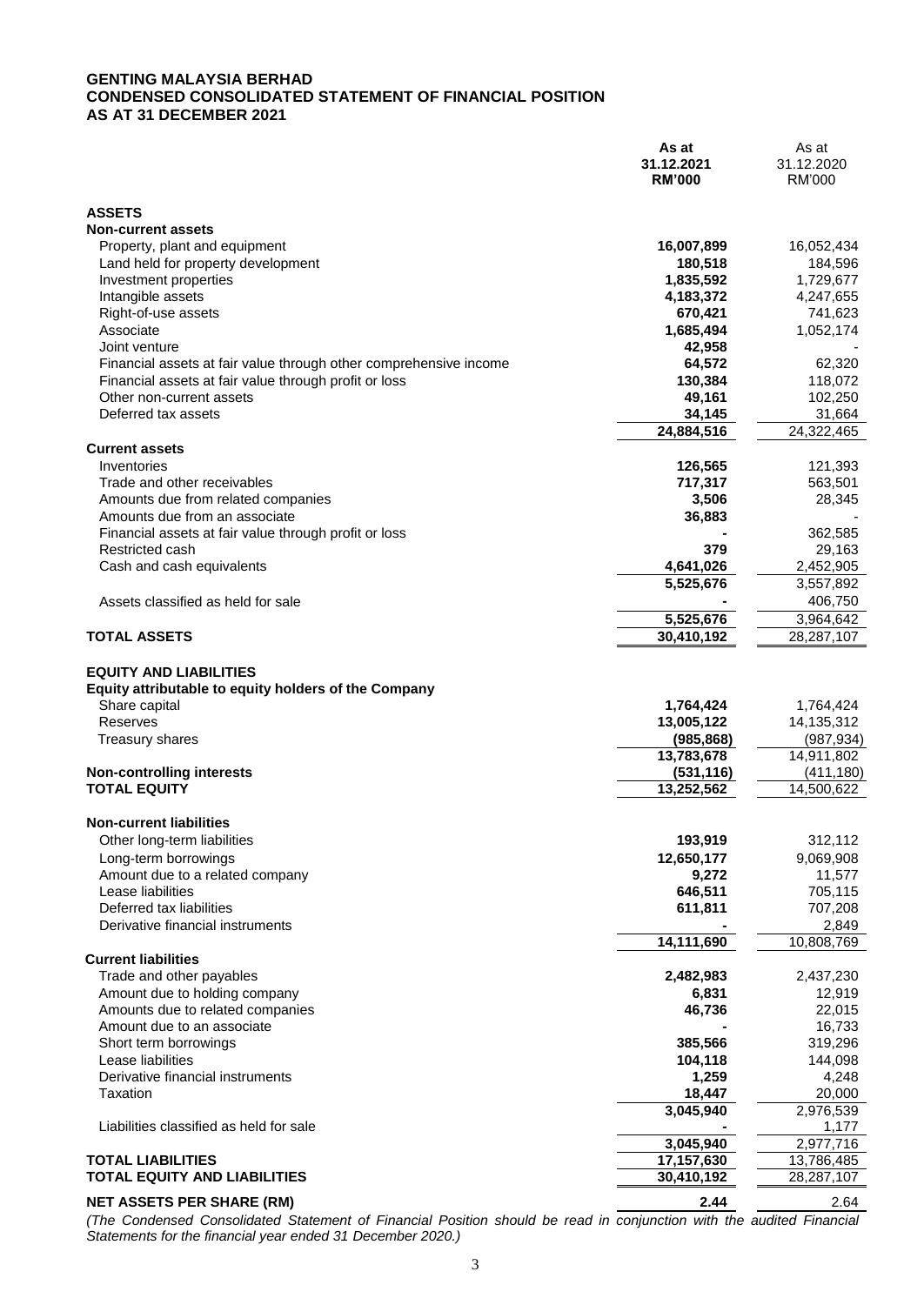#### **GENTING MALAYSIA BERHAD CONDENSED CONSOLIDATED STATEMENT OF CHANGES IN EQUITY FOR THE FINANCIAL YEAR ENDED 31 DECEMBER 2021**

|                                                                                        |                         | Attributable to equity holders of the Company |                                                                                 |                |                                                                        |               |               |                                         |                     |
|----------------------------------------------------------------------------------------|-------------------------|-----------------------------------------------|---------------------------------------------------------------------------------|----------------|------------------------------------------------------------------------|---------------|---------------|-----------------------------------------|---------------------|
|                                                                                        | <b>Share</b><br>Capital | Fair<br>Value<br><b>Reserve</b>               | <b>Cash Flow</b><br><b>Hedges</b><br>Other<br><b>Reserves</b><br><b>Reserve</b> |                | <b>Treasury</b><br><b>Retained</b><br><b>Shares</b><br><b>Earnings</b> |               | <b>Total</b>  | Non-<br>controlling<br><b>Interests</b> | <b>Total Equity</b> |
|                                                                                        | <b>RM'000</b>           | <b>RM'000</b>                                 | <b>RM'000</b>                                                                   | <b>RM'000</b>  | <b>RM'000</b>                                                          | <b>RM'000</b> | <b>RM'000</b> | <b>RM'000</b>                           | <b>RM'000</b>       |
| <b>Balance at 1 January 2021</b>                                                       | 1,764,424               | (83, 898)                                     | (6,939)                                                                         | 1,413,025      | (987, 934)                                                             | 12,813,124    | 14,911,802    | (411, 180)                              | 14,500,622          |
| Loss for the financial year                                                            |                         |                                               |                                                                                 |                |                                                                        | (946, 832)    | (946, 832)    | (104, 166)                              | (1,050,998)         |
| Other comprehensive income/(loss)                                                      |                         |                                               | 6,020                                                                           | 282,469        |                                                                        | 18,252        | 306,741       | (15, 770)                               | 290,971             |
| Total comprehensive income/(loss) for the<br>financial year                            |                         |                                               | 6,020                                                                           | 282,469        |                                                                        | (928, 580)    | (640,091)     | (119, 936)                              | (760, 027)          |
| <b>Transactions with owners:</b>                                                       |                         |                                               |                                                                                 |                |                                                                        |               |               |                                         |                     |
| <b>Buy-back of shares</b>                                                              |                         |                                               |                                                                                 | $\blacksquare$ | (21, 257)                                                              |               | (21, 257)     |                                         | (21, 257)           |
| Performance-based employee share scheme                                                |                         |                                               | $\blacksquare$                                                                  | 13,579         |                                                                        |               | 13,579        |                                         | 13,579              |
| Employee share scheme shares vested to<br>employees                                    |                         |                                               | $\blacksquare$                                                                  | (23, 323)      | 23,323                                                                 |               |               |                                         |                     |
| Transfer of employee share scheme shares<br>purchase price difference on shares vested |                         |                                               | $\blacksquare$                                                                  | (2,737)        |                                                                        | 2,737         |               |                                         |                     |
| <b>Appropriation:</b>                                                                  |                         |                                               |                                                                                 |                |                                                                        |               |               |                                         |                     |
| Special single-tier dividend declared for the<br>financial year ended 31 December 2020 |                         |                                               |                                                                                 |                |                                                                        | (480, 355)    | (480, 355)    |                                         | (480, 355)          |
| <b>Total transactions with owners</b>                                                  |                         |                                               |                                                                                 | (12, 481)      | 2,066                                                                  | (477, 618)    | (488, 033)    |                                         | (488, 033)          |
| <b>Balance at 31 December 2021</b>                                                     | 1,764,424               | (83, 898)                                     | (919)                                                                           | 1,683,013      | (985, 868)                                                             | 11,406,926    | 13,783,678    | (531, 116)                              | 13,252,562          |

*(The Condensed Consolidated Statement of Changes in Equity should be read in conjunction with the audited Financial Statements for the financial year ended 31 December 2020.)*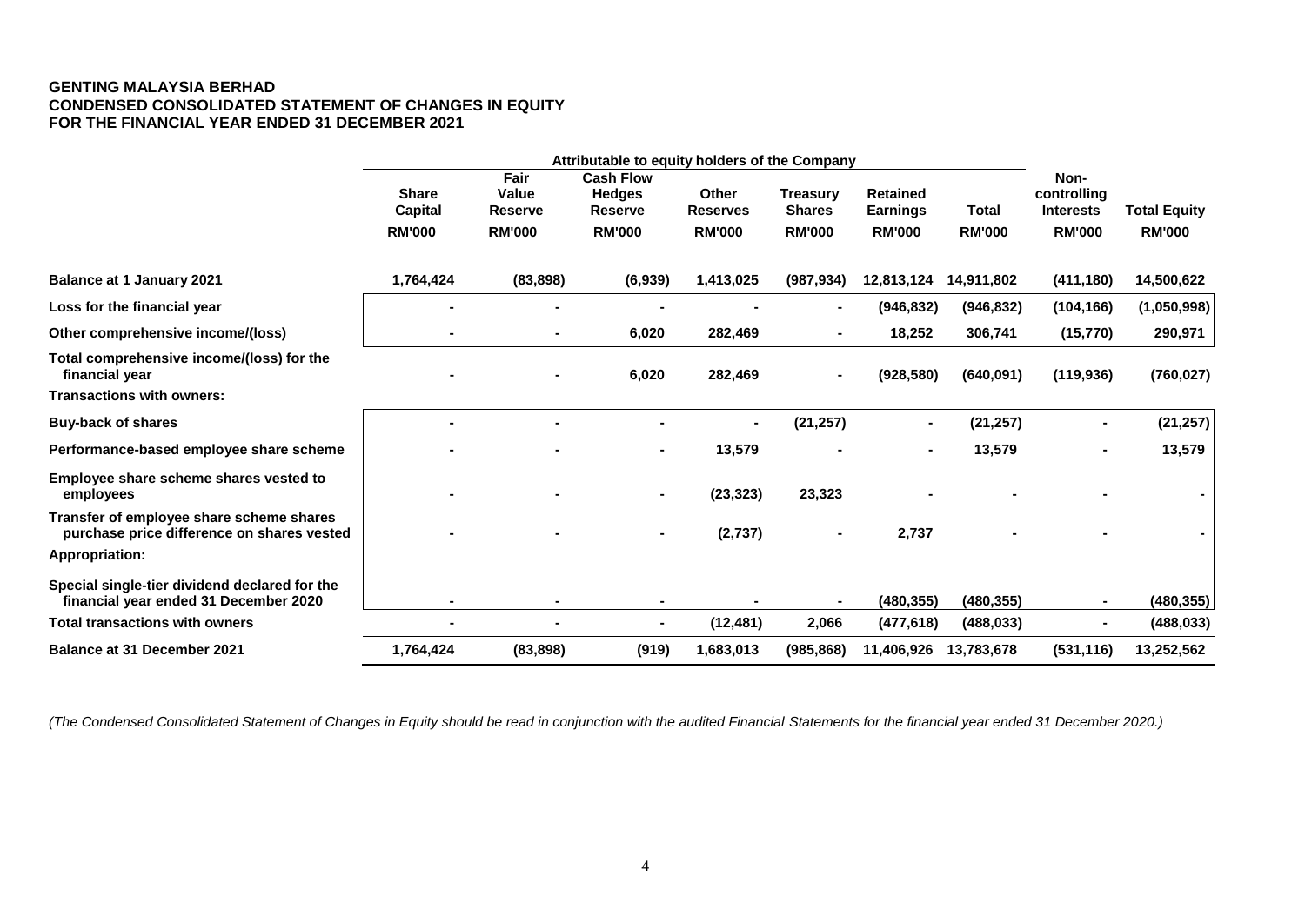## GENTING MALAYSIA BERHAD CONDENSED CONSOLIDATED STATEMENT OF CHANGES IN EQUITY FOR THE FINANCIAL YEAR ENDED 31 DECEMBER 2020

|                                                                                          | Attributable to equity holders of the Company |                          |                                    |                   |                    |                      |               |                                  |                     |
|------------------------------------------------------------------------------------------|-----------------------------------------------|--------------------------|------------------------------------|-------------------|--------------------|----------------------|---------------|----------------------------------|---------------------|
|                                                                                          | Share<br>Capital                              | Fair<br>Value<br>Reserve | Cash Flow<br><b>Hedges Reserve</b> | Other<br>Reserves | Treasury<br>Shares | Retained<br>Earnings | Total         | Non-<br>controlling<br>Interests | <b>Total Equity</b> |
|                                                                                          | <b>RM'000</b>                                 | <b>RM'000</b>            | <b>RM'000</b>                      | <b>RM'000</b>     | <b>RM'000</b>      | <b>RM'000</b>        | <b>RM'000</b> | <b>RM'000</b>                    | <b>RM'000</b>       |
| Balance at 1 January 2020                                                                | 1,764,424                                     | (30, 733)                | (5, 172)                           | 1,560,855         | (998,094)          | 16,206,357           | 18,497,637    | (327, 607)                       | 18,170,030          |
| (Loss) for the financial year                                                            |                                               |                          |                                    |                   |                    | (2,263,862)          | (2,263,862)   | (97, 664)                        | (2,361,526)         |
| Other comprehensive (loss)/income                                                        |                                               | (53, 165)                | (1,767)                            | (130, 202)        |                    | (9,899)              | (195, 033)    | 14,091                           | (180, 942)          |
| Total comprehensive (loss)/income for the<br>financial year<br>Transactions with owners: |                                               | (53, 165)                | (1,767)                            | (130, 202)        |                    | (2,273,761)          | (2,458,895)   | (83, 573)                        | (2,542,468)         |
| Buy-back of shares                                                                       |                                               |                          |                                    |                   | (30, 145)          |                      | (30, 145)     |                                  | (30, 145)           |
| Performance-based employee share scheme                                                  |                                               |                          |                                    | 33,169            |                    |                      | 33,169        |                                  | 33,169              |
| Employee share scheme shares vested to<br>employees                                      |                                               |                          | ٠                                  | (40, 305)         | 40,305             |                      |               |                                  |                     |
| Transfer of employee share scheme shares<br>purchase price difference on shares vested   |                                               |                          |                                    | (10, 492)         |                    | 10,492               |               |                                  |                     |
| Appropriation:                                                                           |                                               |                          |                                    |                   |                    |                      |               |                                  |                     |
| Special single-tier dividend declared for the<br>financial year ended 31 December 2019   |                                               |                          |                                    |                   |                    | (508, 108)           | (508, 108)    |                                  | (508, 108)          |
| Final single-tier dividend declared for the financial<br>year ended 31 December 2019     |                                               |                          |                                    |                   |                    | (282, 662)           | (282, 662)    |                                  | (282, 662)          |
| Interim single-tier dividend declared for the year<br>ended 31 December 2020             |                                               |                          |                                    |                   |                    | (339, 194)           | (339, 194)    |                                  | (339, 194)          |
| Total transactions with owners                                                           |                                               |                          | $\blacksquare$                     | (17, 628)         | 10,160             | (1, 119, 472)        | (1, 126, 940) |                                  | (1, 126, 940)       |
| At 31 December 2020                                                                      | 1,764,424                                     | (83, 898)                | (6,939)                            | 1,413,025         | (987, 934)         | 12,813,124           | 14,911,802    | (411, 180)                       | 14,500,622          |

*(The Condensed Consolidated Statement of Changes in Equity should be read in conjunction with the audited Financial Statements for the financial year ended 31 December 2020.)*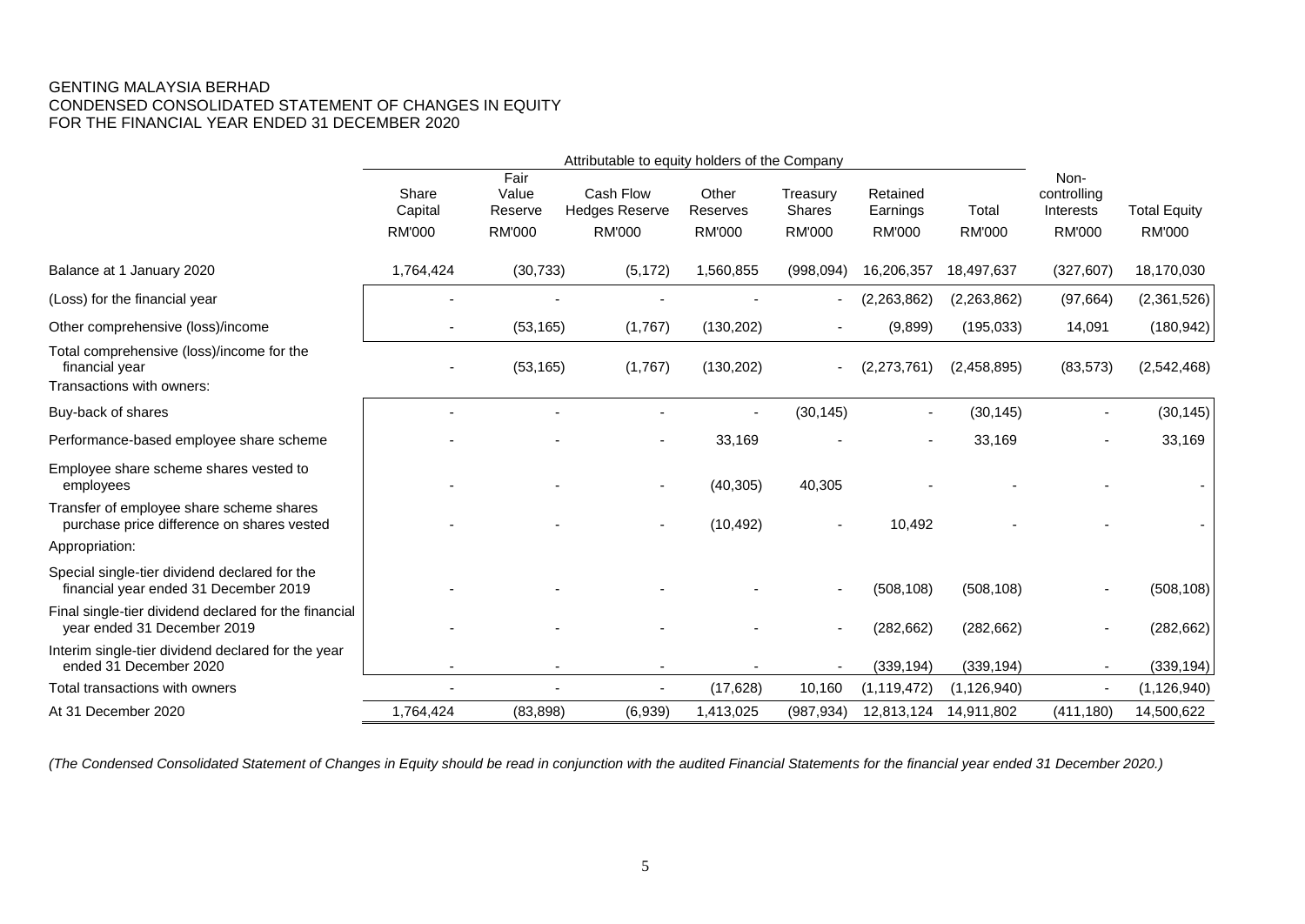#### **GENTING MALAYSIA BERHAD CONDENSED CONSOLIDATED STATEMENT OF CASH FLOWS FOR THE FINANCIAL YEAR ENDED 31 DECEMBER 2021**

| 2021<br>2020<br><b>RM'000</b><br>RM'000<br><b>CASH FLOWS FROM OPERATING ACTIVITIES</b><br>Loss before taxation<br>(1, 147, 651)<br>(2, 137, 512)<br>Adjustments for:<br>1,118,730<br>1,106,288<br>Depreciation and amortisation<br>Property, plant and equipment written off<br>23,204<br>19,165<br>Net gain on disposal of property, plant and equipment<br>(5, 550)<br>(923)<br>331,852<br>Finance costs<br>381,861<br>Interest income<br>(24, 260)<br>(83, 490)<br>(8,939)<br>(17,708)<br>Investment income<br>Dividend income<br>(6, 250)<br>(5,782)<br><b>Impairment losses</b><br>240,512<br>590,653<br>Employee share grant scheme expenses<br>13,579<br>33,169<br>(2,376)<br>Reversal of termination related costs<br>Gain on disposal of subsidiaries<br>(184, 106)<br>Share of results in an associate<br>183,835<br>285,159<br>Net exchange losses/(gains) – unrealised<br>10,250<br>(3,675)<br>Income from capital award<br>(85, 445)<br>Other non-cash items and adjustments<br>3,836<br>(14, 222)<br>1,648,815<br>2,250,552<br>Operating profit before working capital changes<br>501,164<br>113,040<br>30,544<br>(85, 791)<br>Net change in current assets<br>Net change in current liabilities<br>57,819<br>(498, 603)<br>(27, 972)<br>(468, 059)<br>Cash generated from/(used in) operations<br>473,192<br>(355,019)<br>2,248<br>(81, 750)<br>Net tax refund/(paid)<br>Retirement gratuities paid<br>(4, 444)<br>(44, 527)<br>(2, 196)<br>(126, 277)<br><b>Net Cash Flow From Operating Activities</b><br>470,996<br>(481,296)<br><b>CASH FLOWS FROM INVESTING ACTIVITIES</b><br>(864, 759)<br>(1,070,492)<br>Purchase of property, plant and equipment<br>Proceeds from disposal of property, plant and equipment<br>45,299<br>14,479<br>Investment in a joint venture<br>(42, 840)<br>Purchase of investments<br>(50,000)<br>Proceeds from disposal of subsidiaries (see Notes 1 and 2 below)<br>591,008<br>Proceeds from disposal of financial assets at fair value through profit or loss<br>356,378<br>427,097<br>77,892<br>21,925<br>Interest received<br>(13, 283)<br>Deferred payment on acquisition of subsidiaries/acquisition of subsidiaries<br>(774, 195)<br>Investment in an associate<br>(743, 769)<br>77,179<br>Other investing activities<br>66,515<br><b>Net Cash Flow From Investing Activities</b><br>(1, 280, 897)<br>(600,669)<br><b>CASH FLOWS FROM FINANCING ACTIVITIES</b><br>(21, 257)<br>(30, 145)<br>Buy-back of shares<br>Repayment of borrowings, redemption of medium term note and payment of<br>(3,647,522)<br>(2,614,103)<br>transaction costs<br>Proceeds from bank borrowings and issuance of senior notes<br>7,075,491<br>2,080,471<br>(179, 018)<br>(84, 322)<br>Repayment of lease liabilities<br>Dividend paid<br>(480, 355)<br>(1, 129, 964)<br>Finance costs paid<br>(468, 523)<br>(467,670)<br><b>Net Cash Flow From Financing Activities</b><br>2,278,816<br>(2, 245, 733)<br>NET MOVEMENT IN CASH AND CASH EQUIVALENTS<br>2,149,143<br>(4,007,926)<br><b>CASH AND CASH EQUIVALENTS AT BEGINNING OF FINANCIAL YEAR</b><br>2,452,905<br>6,476,398<br><b>EFFECT OF CURRENCY TRANSLATION</b><br>38,978<br>(15, 567)<br>CASH AND CASH EQUIVALENTS AT END OF FINANCIAL YEAR<br>4,641,026<br>2,452,905<br>Bank balances and deposits<br>2,966,835<br>1,607,195<br>1,674,191<br>845,710<br>4,641,026<br>2,452,905 |                                                    | Financial year ended 31<br><b>December</b> |  |
|-------------------------------------------------------------------------------------------------------------------------------------------------------------------------------------------------------------------------------------------------------------------------------------------------------------------------------------------------------------------------------------------------------------------------------------------------------------------------------------------------------------------------------------------------------------------------------------------------------------------------------------------------------------------------------------------------------------------------------------------------------------------------------------------------------------------------------------------------------------------------------------------------------------------------------------------------------------------------------------------------------------------------------------------------------------------------------------------------------------------------------------------------------------------------------------------------------------------------------------------------------------------------------------------------------------------------------------------------------------------------------------------------------------------------------------------------------------------------------------------------------------------------------------------------------------------------------------------------------------------------------------------------------------------------------------------------------------------------------------------------------------------------------------------------------------------------------------------------------------------------------------------------------------------------------------------------------------------------------------------------------------------------------------------------------------------------------------------------------------------------------------------------------------------------------------------------------------------------------------------------------------------------------------------------------------------------------------------------------------------------------------------------------------------------------------------------------------------------------------------------------------------------------------------------------------------------------------------------------------------------------------------------------------------------------------------------------------------------------------------------------------------------------------------------------------------------------------------------------------------------------------------------------------------------------------------------------------------------------------------------------------------------------------------------------------------------------------------------------------------------------------------------------------------------------------------------------------------------------------------------------------------------------------------------------------------------------------------------------------------------|----------------------------------------------------|--------------------------------------------|--|
|                                                                                                                                                                                                                                                                                                                                                                                                                                                                                                                                                                                                                                                                                                                                                                                                                                                                                                                                                                                                                                                                                                                                                                                                                                                                                                                                                                                                                                                                                                                                                                                                                                                                                                                                                                                                                                                                                                                                                                                                                                                                                                                                                                                                                                                                                                                                                                                                                                                                                                                                                                                                                                                                                                                                                                                                                                                                                                                                                                                                                                                                                                                                                                                                                                                                                                                                                                         |                                                    |                                            |  |
|                                                                                                                                                                                                                                                                                                                                                                                                                                                                                                                                                                                                                                                                                                                                                                                                                                                                                                                                                                                                                                                                                                                                                                                                                                                                                                                                                                                                                                                                                                                                                                                                                                                                                                                                                                                                                                                                                                                                                                                                                                                                                                                                                                                                                                                                                                                                                                                                                                                                                                                                                                                                                                                                                                                                                                                                                                                                                                                                                                                                                                                                                                                                                                                                                                                                                                                                                                         |                                                    |                                            |  |
|                                                                                                                                                                                                                                                                                                                                                                                                                                                                                                                                                                                                                                                                                                                                                                                                                                                                                                                                                                                                                                                                                                                                                                                                                                                                                                                                                                                                                                                                                                                                                                                                                                                                                                                                                                                                                                                                                                                                                                                                                                                                                                                                                                                                                                                                                                                                                                                                                                                                                                                                                                                                                                                                                                                                                                                                                                                                                                                                                                                                                                                                                                                                                                                                                                                                                                                                                                         |                                                    |                                            |  |
|                                                                                                                                                                                                                                                                                                                                                                                                                                                                                                                                                                                                                                                                                                                                                                                                                                                                                                                                                                                                                                                                                                                                                                                                                                                                                                                                                                                                                                                                                                                                                                                                                                                                                                                                                                                                                                                                                                                                                                                                                                                                                                                                                                                                                                                                                                                                                                                                                                                                                                                                                                                                                                                                                                                                                                                                                                                                                                                                                                                                                                                                                                                                                                                                                                                                                                                                                                         |                                                    |                                            |  |
|                                                                                                                                                                                                                                                                                                                                                                                                                                                                                                                                                                                                                                                                                                                                                                                                                                                                                                                                                                                                                                                                                                                                                                                                                                                                                                                                                                                                                                                                                                                                                                                                                                                                                                                                                                                                                                                                                                                                                                                                                                                                                                                                                                                                                                                                                                                                                                                                                                                                                                                                                                                                                                                                                                                                                                                                                                                                                                                                                                                                                                                                                                                                                                                                                                                                                                                                                                         |                                                    |                                            |  |
|                                                                                                                                                                                                                                                                                                                                                                                                                                                                                                                                                                                                                                                                                                                                                                                                                                                                                                                                                                                                                                                                                                                                                                                                                                                                                                                                                                                                                                                                                                                                                                                                                                                                                                                                                                                                                                                                                                                                                                                                                                                                                                                                                                                                                                                                                                                                                                                                                                                                                                                                                                                                                                                                                                                                                                                                                                                                                                                                                                                                                                                                                                                                                                                                                                                                                                                                                                         |                                                    |                                            |  |
|                                                                                                                                                                                                                                                                                                                                                                                                                                                                                                                                                                                                                                                                                                                                                                                                                                                                                                                                                                                                                                                                                                                                                                                                                                                                                                                                                                                                                                                                                                                                                                                                                                                                                                                                                                                                                                                                                                                                                                                                                                                                                                                                                                                                                                                                                                                                                                                                                                                                                                                                                                                                                                                                                                                                                                                                                                                                                                                                                                                                                                                                                                                                                                                                                                                                                                                                                                         |                                                    |                                            |  |
|                                                                                                                                                                                                                                                                                                                                                                                                                                                                                                                                                                                                                                                                                                                                                                                                                                                                                                                                                                                                                                                                                                                                                                                                                                                                                                                                                                                                                                                                                                                                                                                                                                                                                                                                                                                                                                                                                                                                                                                                                                                                                                                                                                                                                                                                                                                                                                                                                                                                                                                                                                                                                                                                                                                                                                                                                                                                                                                                                                                                                                                                                                                                                                                                                                                                                                                                                                         |                                                    |                                            |  |
|                                                                                                                                                                                                                                                                                                                                                                                                                                                                                                                                                                                                                                                                                                                                                                                                                                                                                                                                                                                                                                                                                                                                                                                                                                                                                                                                                                                                                                                                                                                                                                                                                                                                                                                                                                                                                                                                                                                                                                                                                                                                                                                                                                                                                                                                                                                                                                                                                                                                                                                                                                                                                                                                                                                                                                                                                                                                                                                                                                                                                                                                                                                                                                                                                                                                                                                                                                         |                                                    |                                            |  |
|                                                                                                                                                                                                                                                                                                                                                                                                                                                                                                                                                                                                                                                                                                                                                                                                                                                                                                                                                                                                                                                                                                                                                                                                                                                                                                                                                                                                                                                                                                                                                                                                                                                                                                                                                                                                                                                                                                                                                                                                                                                                                                                                                                                                                                                                                                                                                                                                                                                                                                                                                                                                                                                                                                                                                                                                                                                                                                                                                                                                                                                                                                                                                                                                                                                                                                                                                                         |                                                    |                                            |  |
|                                                                                                                                                                                                                                                                                                                                                                                                                                                                                                                                                                                                                                                                                                                                                                                                                                                                                                                                                                                                                                                                                                                                                                                                                                                                                                                                                                                                                                                                                                                                                                                                                                                                                                                                                                                                                                                                                                                                                                                                                                                                                                                                                                                                                                                                                                                                                                                                                                                                                                                                                                                                                                                                                                                                                                                                                                                                                                                                                                                                                                                                                                                                                                                                                                                                                                                                                                         |                                                    |                                            |  |
|                                                                                                                                                                                                                                                                                                                                                                                                                                                                                                                                                                                                                                                                                                                                                                                                                                                                                                                                                                                                                                                                                                                                                                                                                                                                                                                                                                                                                                                                                                                                                                                                                                                                                                                                                                                                                                                                                                                                                                                                                                                                                                                                                                                                                                                                                                                                                                                                                                                                                                                                                                                                                                                                                                                                                                                                                                                                                                                                                                                                                                                                                                                                                                                                                                                                                                                                                                         |                                                    |                                            |  |
|                                                                                                                                                                                                                                                                                                                                                                                                                                                                                                                                                                                                                                                                                                                                                                                                                                                                                                                                                                                                                                                                                                                                                                                                                                                                                                                                                                                                                                                                                                                                                                                                                                                                                                                                                                                                                                                                                                                                                                                                                                                                                                                                                                                                                                                                                                                                                                                                                                                                                                                                                                                                                                                                                                                                                                                                                                                                                                                                                                                                                                                                                                                                                                                                                                                                                                                                                                         |                                                    |                                            |  |
|                                                                                                                                                                                                                                                                                                                                                                                                                                                                                                                                                                                                                                                                                                                                                                                                                                                                                                                                                                                                                                                                                                                                                                                                                                                                                                                                                                                                                                                                                                                                                                                                                                                                                                                                                                                                                                                                                                                                                                                                                                                                                                                                                                                                                                                                                                                                                                                                                                                                                                                                                                                                                                                                                                                                                                                                                                                                                                                                                                                                                                                                                                                                                                                                                                                                                                                                                                         |                                                    |                                            |  |
|                                                                                                                                                                                                                                                                                                                                                                                                                                                                                                                                                                                                                                                                                                                                                                                                                                                                                                                                                                                                                                                                                                                                                                                                                                                                                                                                                                                                                                                                                                                                                                                                                                                                                                                                                                                                                                                                                                                                                                                                                                                                                                                                                                                                                                                                                                                                                                                                                                                                                                                                                                                                                                                                                                                                                                                                                                                                                                                                                                                                                                                                                                                                                                                                                                                                                                                                                                         |                                                    |                                            |  |
|                                                                                                                                                                                                                                                                                                                                                                                                                                                                                                                                                                                                                                                                                                                                                                                                                                                                                                                                                                                                                                                                                                                                                                                                                                                                                                                                                                                                                                                                                                                                                                                                                                                                                                                                                                                                                                                                                                                                                                                                                                                                                                                                                                                                                                                                                                                                                                                                                                                                                                                                                                                                                                                                                                                                                                                                                                                                                                                                                                                                                                                                                                                                                                                                                                                                                                                                                                         |                                                    |                                            |  |
|                                                                                                                                                                                                                                                                                                                                                                                                                                                                                                                                                                                                                                                                                                                                                                                                                                                                                                                                                                                                                                                                                                                                                                                                                                                                                                                                                                                                                                                                                                                                                                                                                                                                                                                                                                                                                                                                                                                                                                                                                                                                                                                                                                                                                                                                                                                                                                                                                                                                                                                                                                                                                                                                                                                                                                                                                                                                                                                                                                                                                                                                                                                                                                                                                                                                                                                                                                         |                                                    |                                            |  |
|                                                                                                                                                                                                                                                                                                                                                                                                                                                                                                                                                                                                                                                                                                                                                                                                                                                                                                                                                                                                                                                                                                                                                                                                                                                                                                                                                                                                                                                                                                                                                                                                                                                                                                                                                                                                                                                                                                                                                                                                                                                                                                                                                                                                                                                                                                                                                                                                                                                                                                                                                                                                                                                                                                                                                                                                                                                                                                                                                                                                                                                                                                                                                                                                                                                                                                                                                                         |                                                    |                                            |  |
|                                                                                                                                                                                                                                                                                                                                                                                                                                                                                                                                                                                                                                                                                                                                                                                                                                                                                                                                                                                                                                                                                                                                                                                                                                                                                                                                                                                                                                                                                                                                                                                                                                                                                                                                                                                                                                                                                                                                                                                                                                                                                                                                                                                                                                                                                                                                                                                                                                                                                                                                                                                                                                                                                                                                                                                                                                                                                                                                                                                                                                                                                                                                                                                                                                                                                                                                                                         |                                                    |                                            |  |
|                                                                                                                                                                                                                                                                                                                                                                                                                                                                                                                                                                                                                                                                                                                                                                                                                                                                                                                                                                                                                                                                                                                                                                                                                                                                                                                                                                                                                                                                                                                                                                                                                                                                                                                                                                                                                                                                                                                                                                                                                                                                                                                                                                                                                                                                                                                                                                                                                                                                                                                                                                                                                                                                                                                                                                                                                                                                                                                                                                                                                                                                                                                                                                                                                                                                                                                                                                         |                                                    |                                            |  |
|                                                                                                                                                                                                                                                                                                                                                                                                                                                                                                                                                                                                                                                                                                                                                                                                                                                                                                                                                                                                                                                                                                                                                                                                                                                                                                                                                                                                                                                                                                                                                                                                                                                                                                                                                                                                                                                                                                                                                                                                                                                                                                                                                                                                                                                                                                                                                                                                                                                                                                                                                                                                                                                                                                                                                                                                                                                                                                                                                                                                                                                                                                                                                                                                                                                                                                                                                                         |                                                    |                                            |  |
|                                                                                                                                                                                                                                                                                                                                                                                                                                                                                                                                                                                                                                                                                                                                                                                                                                                                                                                                                                                                                                                                                                                                                                                                                                                                                                                                                                                                                                                                                                                                                                                                                                                                                                                                                                                                                                                                                                                                                                                                                                                                                                                                                                                                                                                                                                                                                                                                                                                                                                                                                                                                                                                                                                                                                                                                                                                                                                                                                                                                                                                                                                                                                                                                                                                                                                                                                                         |                                                    |                                            |  |
|                                                                                                                                                                                                                                                                                                                                                                                                                                                                                                                                                                                                                                                                                                                                                                                                                                                                                                                                                                                                                                                                                                                                                                                                                                                                                                                                                                                                                                                                                                                                                                                                                                                                                                                                                                                                                                                                                                                                                                                                                                                                                                                                                                                                                                                                                                                                                                                                                                                                                                                                                                                                                                                                                                                                                                                                                                                                                                                                                                                                                                                                                                                                                                                                                                                                                                                                                                         |                                                    |                                            |  |
|                                                                                                                                                                                                                                                                                                                                                                                                                                                                                                                                                                                                                                                                                                                                                                                                                                                                                                                                                                                                                                                                                                                                                                                                                                                                                                                                                                                                                                                                                                                                                                                                                                                                                                                                                                                                                                                                                                                                                                                                                                                                                                                                                                                                                                                                                                                                                                                                                                                                                                                                                                                                                                                                                                                                                                                                                                                                                                                                                                                                                                                                                                                                                                                                                                                                                                                                                                         |                                                    |                                            |  |
|                                                                                                                                                                                                                                                                                                                                                                                                                                                                                                                                                                                                                                                                                                                                                                                                                                                                                                                                                                                                                                                                                                                                                                                                                                                                                                                                                                                                                                                                                                                                                                                                                                                                                                                                                                                                                                                                                                                                                                                                                                                                                                                                                                                                                                                                                                                                                                                                                                                                                                                                                                                                                                                                                                                                                                                                                                                                                                                                                                                                                                                                                                                                                                                                                                                                                                                                                                         |                                                    |                                            |  |
|                                                                                                                                                                                                                                                                                                                                                                                                                                                                                                                                                                                                                                                                                                                                                                                                                                                                                                                                                                                                                                                                                                                                                                                                                                                                                                                                                                                                                                                                                                                                                                                                                                                                                                                                                                                                                                                                                                                                                                                                                                                                                                                                                                                                                                                                                                                                                                                                                                                                                                                                                                                                                                                                                                                                                                                                                                                                                                                                                                                                                                                                                                                                                                                                                                                                                                                                                                         |                                                    |                                            |  |
|                                                                                                                                                                                                                                                                                                                                                                                                                                                                                                                                                                                                                                                                                                                                                                                                                                                                                                                                                                                                                                                                                                                                                                                                                                                                                                                                                                                                                                                                                                                                                                                                                                                                                                                                                                                                                                                                                                                                                                                                                                                                                                                                                                                                                                                                                                                                                                                                                                                                                                                                                                                                                                                                                                                                                                                                                                                                                                                                                                                                                                                                                                                                                                                                                                                                                                                                                                         |                                                    |                                            |  |
|                                                                                                                                                                                                                                                                                                                                                                                                                                                                                                                                                                                                                                                                                                                                                                                                                                                                                                                                                                                                                                                                                                                                                                                                                                                                                                                                                                                                                                                                                                                                                                                                                                                                                                                                                                                                                                                                                                                                                                                                                                                                                                                                                                                                                                                                                                                                                                                                                                                                                                                                                                                                                                                                                                                                                                                                                                                                                                                                                                                                                                                                                                                                                                                                                                                                                                                                                                         |                                                    |                                            |  |
|                                                                                                                                                                                                                                                                                                                                                                                                                                                                                                                                                                                                                                                                                                                                                                                                                                                                                                                                                                                                                                                                                                                                                                                                                                                                                                                                                                                                                                                                                                                                                                                                                                                                                                                                                                                                                                                                                                                                                                                                                                                                                                                                                                                                                                                                                                                                                                                                                                                                                                                                                                                                                                                                                                                                                                                                                                                                                                                                                                                                                                                                                                                                                                                                                                                                                                                                                                         |                                                    |                                            |  |
|                                                                                                                                                                                                                                                                                                                                                                                                                                                                                                                                                                                                                                                                                                                                                                                                                                                                                                                                                                                                                                                                                                                                                                                                                                                                                                                                                                                                                                                                                                                                                                                                                                                                                                                                                                                                                                                                                                                                                                                                                                                                                                                                                                                                                                                                                                                                                                                                                                                                                                                                                                                                                                                                                                                                                                                                                                                                                                                                                                                                                                                                                                                                                                                                                                                                                                                                                                         |                                                    |                                            |  |
|                                                                                                                                                                                                                                                                                                                                                                                                                                                                                                                                                                                                                                                                                                                                                                                                                                                                                                                                                                                                                                                                                                                                                                                                                                                                                                                                                                                                                                                                                                                                                                                                                                                                                                                                                                                                                                                                                                                                                                                                                                                                                                                                                                                                                                                                                                                                                                                                                                                                                                                                                                                                                                                                                                                                                                                                                                                                                                                                                                                                                                                                                                                                                                                                                                                                                                                                                                         |                                                    |                                            |  |
|                                                                                                                                                                                                                                                                                                                                                                                                                                                                                                                                                                                                                                                                                                                                                                                                                                                                                                                                                                                                                                                                                                                                                                                                                                                                                                                                                                                                                                                                                                                                                                                                                                                                                                                                                                                                                                                                                                                                                                                                                                                                                                                                                                                                                                                                                                                                                                                                                                                                                                                                                                                                                                                                                                                                                                                                                                                                                                                                                                                                                                                                                                                                                                                                                                                                                                                                                                         |                                                    |                                            |  |
|                                                                                                                                                                                                                                                                                                                                                                                                                                                                                                                                                                                                                                                                                                                                                                                                                                                                                                                                                                                                                                                                                                                                                                                                                                                                                                                                                                                                                                                                                                                                                                                                                                                                                                                                                                                                                                                                                                                                                                                                                                                                                                                                                                                                                                                                                                                                                                                                                                                                                                                                                                                                                                                                                                                                                                                                                                                                                                                                                                                                                                                                                                                                                                                                                                                                                                                                                                         |                                                    |                                            |  |
|                                                                                                                                                                                                                                                                                                                                                                                                                                                                                                                                                                                                                                                                                                                                                                                                                                                                                                                                                                                                                                                                                                                                                                                                                                                                                                                                                                                                                                                                                                                                                                                                                                                                                                                                                                                                                                                                                                                                                                                                                                                                                                                                                                                                                                                                                                                                                                                                                                                                                                                                                                                                                                                                                                                                                                                                                                                                                                                                                                                                                                                                                                                                                                                                                                                                                                                                                                         |                                                    |                                            |  |
|                                                                                                                                                                                                                                                                                                                                                                                                                                                                                                                                                                                                                                                                                                                                                                                                                                                                                                                                                                                                                                                                                                                                                                                                                                                                                                                                                                                                                                                                                                                                                                                                                                                                                                                                                                                                                                                                                                                                                                                                                                                                                                                                                                                                                                                                                                                                                                                                                                                                                                                                                                                                                                                                                                                                                                                                                                                                                                                                                                                                                                                                                                                                                                                                                                                                                                                                                                         |                                                    |                                            |  |
|                                                                                                                                                                                                                                                                                                                                                                                                                                                                                                                                                                                                                                                                                                                                                                                                                                                                                                                                                                                                                                                                                                                                                                                                                                                                                                                                                                                                                                                                                                                                                                                                                                                                                                                                                                                                                                                                                                                                                                                                                                                                                                                                                                                                                                                                                                                                                                                                                                                                                                                                                                                                                                                                                                                                                                                                                                                                                                                                                                                                                                                                                                                                                                                                                                                                                                                                                                         |                                                    |                                            |  |
|                                                                                                                                                                                                                                                                                                                                                                                                                                                                                                                                                                                                                                                                                                                                                                                                                                                                                                                                                                                                                                                                                                                                                                                                                                                                                                                                                                                                                                                                                                                                                                                                                                                                                                                                                                                                                                                                                                                                                                                                                                                                                                                                                                                                                                                                                                                                                                                                                                                                                                                                                                                                                                                                                                                                                                                                                                                                                                                                                                                                                                                                                                                                                                                                                                                                                                                                                                         |                                                    |                                            |  |
|                                                                                                                                                                                                                                                                                                                                                                                                                                                                                                                                                                                                                                                                                                                                                                                                                                                                                                                                                                                                                                                                                                                                                                                                                                                                                                                                                                                                                                                                                                                                                                                                                                                                                                                                                                                                                                                                                                                                                                                                                                                                                                                                                                                                                                                                                                                                                                                                                                                                                                                                                                                                                                                                                                                                                                                                                                                                                                                                                                                                                                                                                                                                                                                                                                                                                                                                                                         |                                                    |                                            |  |
|                                                                                                                                                                                                                                                                                                                                                                                                                                                                                                                                                                                                                                                                                                                                                                                                                                                                                                                                                                                                                                                                                                                                                                                                                                                                                                                                                                                                                                                                                                                                                                                                                                                                                                                                                                                                                                                                                                                                                                                                                                                                                                                                                                                                                                                                                                                                                                                                                                                                                                                                                                                                                                                                                                                                                                                                                                                                                                                                                                                                                                                                                                                                                                                                                                                                                                                                                                         |                                                    |                                            |  |
|                                                                                                                                                                                                                                                                                                                                                                                                                                                                                                                                                                                                                                                                                                                                                                                                                                                                                                                                                                                                                                                                                                                                                                                                                                                                                                                                                                                                                                                                                                                                                                                                                                                                                                                                                                                                                                                                                                                                                                                                                                                                                                                                                                                                                                                                                                                                                                                                                                                                                                                                                                                                                                                                                                                                                                                                                                                                                                                                                                                                                                                                                                                                                                                                                                                                                                                                                                         |                                                    |                                            |  |
|                                                                                                                                                                                                                                                                                                                                                                                                                                                                                                                                                                                                                                                                                                                                                                                                                                                                                                                                                                                                                                                                                                                                                                                                                                                                                                                                                                                                                                                                                                                                                                                                                                                                                                                                                                                                                                                                                                                                                                                                                                                                                                                                                                                                                                                                                                                                                                                                                                                                                                                                                                                                                                                                                                                                                                                                                                                                                                                                                                                                                                                                                                                                                                                                                                                                                                                                                                         |                                                    |                                            |  |
|                                                                                                                                                                                                                                                                                                                                                                                                                                                                                                                                                                                                                                                                                                                                                                                                                                                                                                                                                                                                                                                                                                                                                                                                                                                                                                                                                                                                                                                                                                                                                                                                                                                                                                                                                                                                                                                                                                                                                                                                                                                                                                                                                                                                                                                                                                                                                                                                                                                                                                                                                                                                                                                                                                                                                                                                                                                                                                                                                                                                                                                                                                                                                                                                                                                                                                                                                                         |                                                    |                                            |  |
|                                                                                                                                                                                                                                                                                                                                                                                                                                                                                                                                                                                                                                                                                                                                                                                                                                                                                                                                                                                                                                                                                                                                                                                                                                                                                                                                                                                                                                                                                                                                                                                                                                                                                                                                                                                                                                                                                                                                                                                                                                                                                                                                                                                                                                                                                                                                                                                                                                                                                                                                                                                                                                                                                                                                                                                                                                                                                                                                                                                                                                                                                                                                                                                                                                                                                                                                                                         |                                                    |                                            |  |
|                                                                                                                                                                                                                                                                                                                                                                                                                                                                                                                                                                                                                                                                                                                                                                                                                                                                                                                                                                                                                                                                                                                                                                                                                                                                                                                                                                                                                                                                                                                                                                                                                                                                                                                                                                                                                                                                                                                                                                                                                                                                                                                                                                                                                                                                                                                                                                                                                                                                                                                                                                                                                                                                                                                                                                                                                                                                                                                                                                                                                                                                                                                                                                                                                                                                                                                                                                         |                                                    |                                            |  |
|                                                                                                                                                                                                                                                                                                                                                                                                                                                                                                                                                                                                                                                                                                                                                                                                                                                                                                                                                                                                                                                                                                                                                                                                                                                                                                                                                                                                                                                                                                                                                                                                                                                                                                                                                                                                                                                                                                                                                                                                                                                                                                                                                                                                                                                                                                                                                                                                                                                                                                                                                                                                                                                                                                                                                                                                                                                                                                                                                                                                                                                                                                                                                                                                                                                                                                                                                                         |                                                    |                                            |  |
|                                                                                                                                                                                                                                                                                                                                                                                                                                                                                                                                                                                                                                                                                                                                                                                                                                                                                                                                                                                                                                                                                                                                                                                                                                                                                                                                                                                                                                                                                                                                                                                                                                                                                                                                                                                                                                                                                                                                                                                                                                                                                                                                                                                                                                                                                                                                                                                                                                                                                                                                                                                                                                                                                                                                                                                                                                                                                                                                                                                                                                                                                                                                                                                                                                                                                                                                                                         |                                                    |                                            |  |
|                                                                                                                                                                                                                                                                                                                                                                                                                                                                                                                                                                                                                                                                                                                                                                                                                                                                                                                                                                                                                                                                                                                                                                                                                                                                                                                                                                                                                                                                                                                                                                                                                                                                                                                                                                                                                                                                                                                                                                                                                                                                                                                                                                                                                                                                                                                                                                                                                                                                                                                                                                                                                                                                                                                                                                                                                                                                                                                                                                                                                                                                                                                                                                                                                                                                                                                                                                         |                                                    |                                            |  |
|                                                                                                                                                                                                                                                                                                                                                                                                                                                                                                                                                                                                                                                                                                                                                                                                                                                                                                                                                                                                                                                                                                                                                                                                                                                                                                                                                                                                                                                                                                                                                                                                                                                                                                                                                                                                                                                                                                                                                                                                                                                                                                                                                                                                                                                                                                                                                                                                                                                                                                                                                                                                                                                                                                                                                                                                                                                                                                                                                                                                                                                                                                                                                                                                                                                                                                                                                                         |                                                    |                                            |  |
|                                                                                                                                                                                                                                                                                                                                                                                                                                                                                                                                                                                                                                                                                                                                                                                                                                                                                                                                                                                                                                                                                                                                                                                                                                                                                                                                                                                                                                                                                                                                                                                                                                                                                                                                                                                                                                                                                                                                                                                                                                                                                                                                                                                                                                                                                                                                                                                                                                                                                                                                                                                                                                                                                                                                                                                                                                                                                                                                                                                                                                                                                                                                                                                                                                                                                                                                                                         |                                                    |                                            |  |
|                                                                                                                                                                                                                                                                                                                                                                                                                                                                                                                                                                                                                                                                                                                                                                                                                                                                                                                                                                                                                                                                                                                                                                                                                                                                                                                                                                                                                                                                                                                                                                                                                                                                                                                                                                                                                                                                                                                                                                                                                                                                                                                                                                                                                                                                                                                                                                                                                                                                                                                                                                                                                                                                                                                                                                                                                                                                                                                                                                                                                                                                                                                                                                                                                                                                                                                                                                         |                                                    |                                            |  |
|                                                                                                                                                                                                                                                                                                                                                                                                                                                                                                                                                                                                                                                                                                                                                                                                                                                                                                                                                                                                                                                                                                                                                                                                                                                                                                                                                                                                                                                                                                                                                                                                                                                                                                                                                                                                                                                                                                                                                                                                                                                                                                                                                                                                                                                                                                                                                                                                                                                                                                                                                                                                                                                                                                                                                                                                                                                                                                                                                                                                                                                                                                                                                                                                                                                                                                                                                                         |                                                    |                                            |  |
|                                                                                                                                                                                                                                                                                                                                                                                                                                                                                                                                                                                                                                                                                                                                                                                                                                                                                                                                                                                                                                                                                                                                                                                                                                                                                                                                                                                                                                                                                                                                                                                                                                                                                                                                                                                                                                                                                                                                                                                                                                                                                                                                                                                                                                                                                                                                                                                                                                                                                                                                                                                                                                                                                                                                                                                                                                                                                                                                                                                                                                                                                                                                                                                                                                                                                                                                                                         |                                                    |                                            |  |
|                                                                                                                                                                                                                                                                                                                                                                                                                                                                                                                                                                                                                                                                                                                                                                                                                                                                                                                                                                                                                                                                                                                                                                                                                                                                                                                                                                                                                                                                                                                                                                                                                                                                                                                                                                                                                                                                                                                                                                                                                                                                                                                                                                                                                                                                                                                                                                                                                                                                                                                                                                                                                                                                                                                                                                                                                                                                                                                                                                                                                                                                                                                                                                                                                                                                                                                                                                         |                                                    |                                            |  |
|                                                                                                                                                                                                                                                                                                                                                                                                                                                                                                                                                                                                                                                                                                                                                                                                                                                                                                                                                                                                                                                                                                                                                                                                                                                                                                                                                                                                                                                                                                                                                                                                                                                                                                                                                                                                                                                                                                                                                                                                                                                                                                                                                                                                                                                                                                                                                                                                                                                                                                                                                                                                                                                                                                                                                                                                                                                                                                                                                                                                                                                                                                                                                                                                                                                                                                                                                                         |                                                    |                                            |  |
|                                                                                                                                                                                                                                                                                                                                                                                                                                                                                                                                                                                                                                                                                                                                                                                                                                                                                                                                                                                                                                                                                                                                                                                                                                                                                                                                                                                                                                                                                                                                                                                                                                                                                                                                                                                                                                                                                                                                                                                                                                                                                                                                                                                                                                                                                                                                                                                                                                                                                                                                                                                                                                                                                                                                                                                                                                                                                                                                                                                                                                                                                                                                                                                                                                                                                                                                                                         |                                                    |                                            |  |
|                                                                                                                                                                                                                                                                                                                                                                                                                                                                                                                                                                                                                                                                                                                                                                                                                                                                                                                                                                                                                                                                                                                                                                                                                                                                                                                                                                                                                                                                                                                                                                                                                                                                                                                                                                                                                                                                                                                                                                                                                                                                                                                                                                                                                                                                                                                                                                                                                                                                                                                                                                                                                                                                                                                                                                                                                                                                                                                                                                                                                                                                                                                                                                                                                                                                                                                                                                         |                                                    |                                            |  |
|                                                                                                                                                                                                                                                                                                                                                                                                                                                                                                                                                                                                                                                                                                                                                                                                                                                                                                                                                                                                                                                                                                                                                                                                                                                                                                                                                                                                                                                                                                                                                                                                                                                                                                                                                                                                                                                                                                                                                                                                                                                                                                                                                                                                                                                                                                                                                                                                                                                                                                                                                                                                                                                                                                                                                                                                                                                                                                                                                                                                                                                                                                                                                                                                                                                                                                                                                                         | <u>ANALYSIS OF CASH AND CASH EQUIVALENTS</u>       |                                            |  |
|                                                                                                                                                                                                                                                                                                                                                                                                                                                                                                                                                                                                                                                                                                                                                                                                                                                                                                                                                                                                                                                                                                                                                                                                                                                                                                                                                                                                                                                                                                                                                                                                                                                                                                                                                                                                                                                                                                                                                                                                                                                                                                                                                                                                                                                                                                                                                                                                                                                                                                                                                                                                                                                                                                                                                                                                                                                                                                                                                                                                                                                                                                                                                                                                                                                                                                                                                                         |                                                    |                                            |  |
|                                                                                                                                                                                                                                                                                                                                                                                                                                                                                                                                                                                                                                                                                                                                                                                                                                                                                                                                                                                                                                                                                                                                                                                                                                                                                                                                                                                                                                                                                                                                                                                                                                                                                                                                                                                                                                                                                                                                                                                                                                                                                                                                                                                                                                                                                                                                                                                                                                                                                                                                                                                                                                                                                                                                                                                                                                                                                                                                                                                                                                                                                                                                                                                                                                                                                                                                                                         | Money market instruments                           |                                            |  |
|                                                                                                                                                                                                                                                                                                                                                                                                                                                                                                                                                                                                                                                                                                                                                                                                                                                                                                                                                                                                                                                                                                                                                                                                                                                                                                                                                                                                                                                                                                                                                                                                                                                                                                                                                                                                                                                                                                                                                                                                                                                                                                                                                                                                                                                                                                                                                                                                                                                                                                                                                                                                                                                                                                                                                                                                                                                                                                                                                                                                                                                                                                                                                                                                                                                                                                                                                                         | CASH AND CASH EQUIVALENTS AT END OF FINANCIAL YEAR |                                            |  |

*(The Condensed Consolidated Statement of Cash Flows should be read in conjunction with the audited Financial Statements for the financial year ended 31 December 2020.)*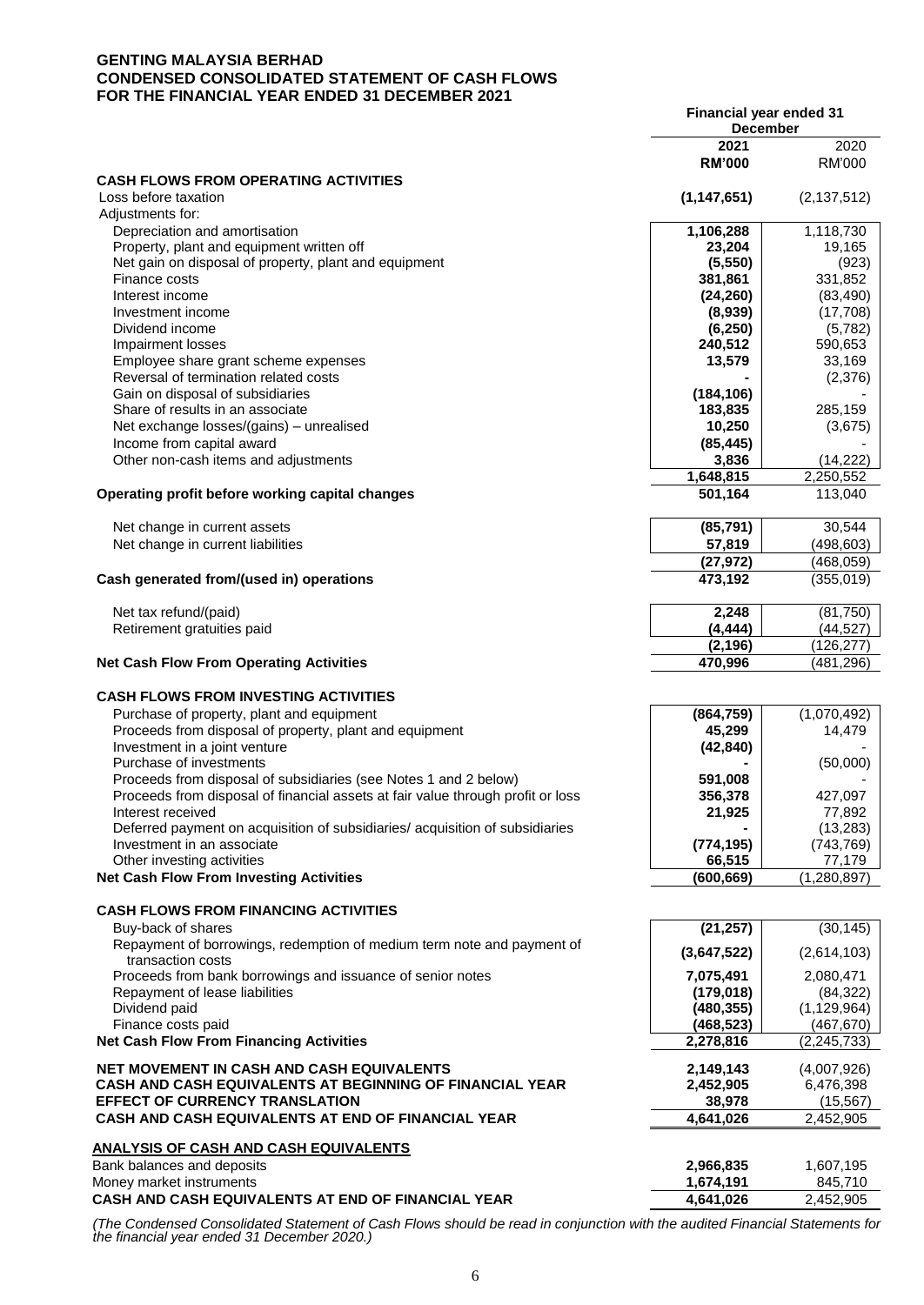## **GENTING MALAYSIA BERHAD CONDENSED CONSOLIDATED STATEMENT OF CASH FLOWS (Cont'd) FOR THE FINANCIAL YEAR ENDED 31 DECEMBER 2021**

# **DISPOSAL OF SUBSIDIARIES**

#### Note 1

Fair value of the net assets disposed and net cash inflow on disposal of PLM Properties (UK) Pte. Ltd., an owner of a hotel and adjoining residential apartments in London, as disclosed in Part I Note (j) of this interim financial report are analysed as follows:

|                                                  | As at date of<br>disposal |
|--------------------------------------------------|---------------------------|
|                                                  | <b>RM'000</b>             |
| Property, plant and equipment                    | 265,204                   |
| Investment properties                            | 129,336                   |
| Intangible assets                                | 12,742                    |
| Cash and cash equivalents                        | 3,939                     |
| Trade and other receivables                      | 456                       |
| Trade and other payables                         | (83)                      |
| Net assets disposed                              | 411,594                   |
| Reclassification of currency translation reserve | (29, 287)                 |
|                                                  | 382,307                   |
| Gain on disposal of a subsidiary                 | 64,357                    |
| Total cash consideration                         | 446,664                   |
| Less: cash and cash equivalents disposed         | (3,939)                   |
| Net cash inflow on disposal of a subsidiary      | 442,725                   |

#### Note 2

Fair value of the net assets disposed and net cash inflow on disposal of Authentic Gaming Limited and Authentic Gaming Malta Limited, as disclosed in Part I Note (j) of this interim financial report are analysed as follows:

|                                                  | As at date of |
|--------------------------------------------------|---------------|
|                                                  | disposal      |
|                                                  | <b>RM'000</b> |
| Property, plant and equipment                    | 9,807         |
| Intangible assets                                | 69,123        |
| Cash and cash equivalents                        | 2,733         |
| Trade and other receivables                      | 9,900         |
| Inventories                                      | 71            |
| Trade and other payables                         | (37, 792)     |
| Other long-term liabilities                      | (2,260)       |
| Deferred tax liabilities                         | (487)         |
| Taxation                                         | (81)          |
| Net assets disposed                              | 51,014        |
| Reclassification of currency translation reserve | 82            |
| Gain on disposal of subsidiaries                 | 119,749       |
| Total cash consideration                         | 170,845       |
| Deferred consideration                           | (19, 829)     |
| Less: cash and cash equivalents disposed         | (2,733)       |
| Net cash inflow on disposal of subsidiaries      | 148,283       |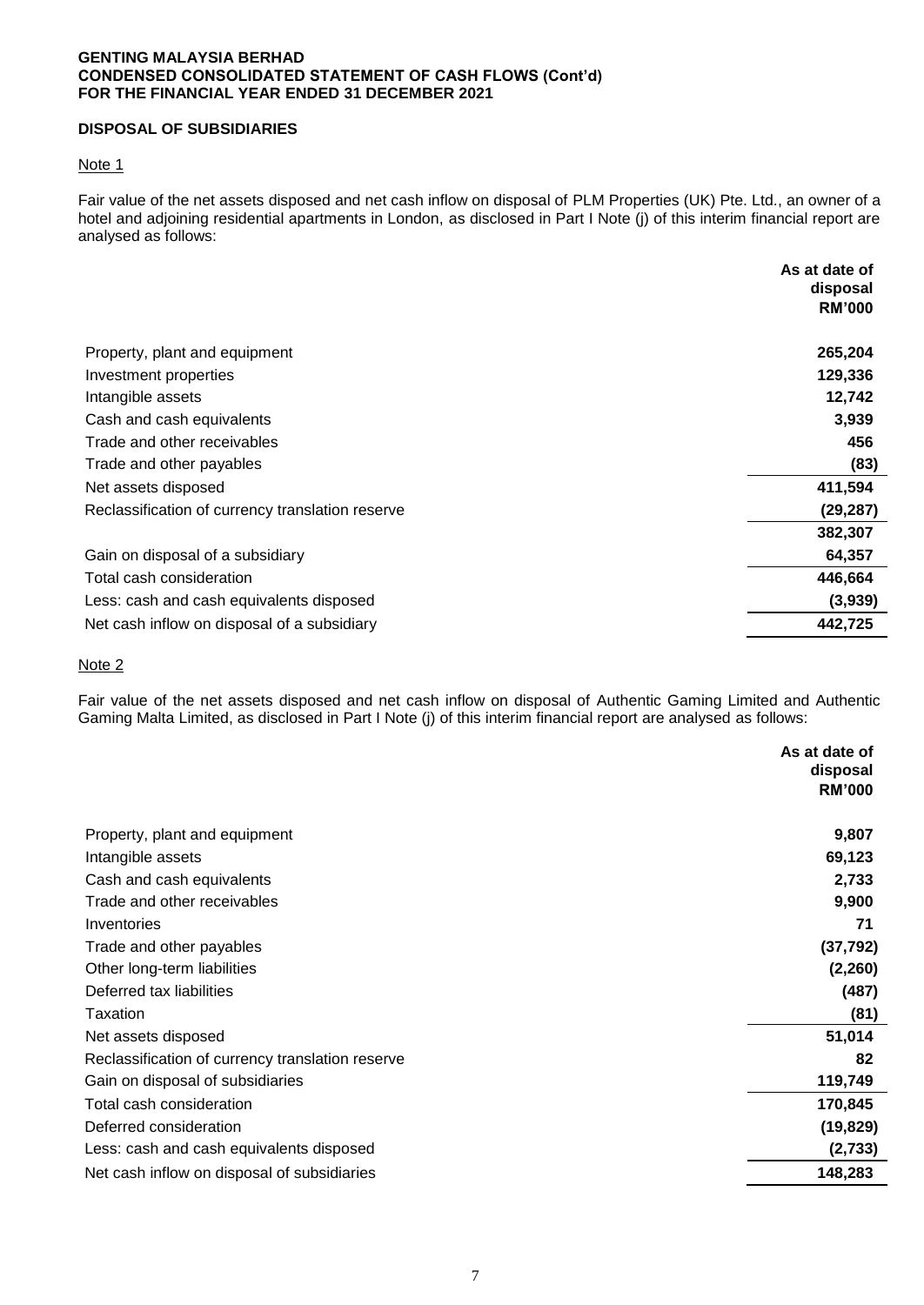#### **GENTING MALAYSIA BERHAD NOTES TO THE INTERIM FINANCIAL REPORT – FOURTH QUARTER ENDED 31 DECEMBER 2021**

## **Part I: Compliance with Malaysian Financial Reporting Standard ("MFRS") 134**

#### *a) Accounting Policies and Methods of Computation*

The interim financial report has been prepared in accordance with MFRS 134 "Interim Financial Reporting" and paragraph 9.22 of Bursa Malaysia Securities Berhad ("Bursa Securities") Listing Requirements. The figures for the cumulative period for the financial year ended 31 December 2021 have been audited.

The interim financial report should be read in conjunction with the audited financial statements of the Group for the financial year ended 31 December 2021. The accounting policies and methods of computation adopted for the interim financial report are consistent with those adopted for the annual audited financial statements for the financial year ended 31 December 2020 except for the adoption of amendments to standards that are mandatory for the Group for the financial year beginning 1 January 2021:

- Amendments to MFRS 16 "COVID-19-Related Rent Concessions"
- Amendments to MFRS 9, MFRS 139, MFRS 7, MFRS 4 and MFRS 16 "Interest Rate Benchmark Reform-Phase 2"

The adoption of these amendments to published standards did not have any material impact on the interim financial report of the Group.

## *b) Seasonal or Cyclical Factors*

The business operations of the Group's leisure and hospitality division are subject to seasonal fluctuations. The results are affected by major festive seasons and holidays.

## *c) Unusual Items Affecting Assets, Liabilities, Equity, Net Income or Cash Flows*

There were no unusual items affecting the assets, liabilities, equity, net income or cash flows of the Group for the financial year ended 31 December 2021.

#### *d) Material Changes in Estimates*

There were no material changes in estimates of amounts reported in prior financial years.

#### *e) Changes in Debt and Equity Securities*

#### **Purchase of shares pursuant to Section 127 of the Companies Act 2016**

During the financial year ended 31 December 2021, the Company had acquired 6.8 million ordinary shares from the open market for a cash consideration of RM21.3 million. The share buy-back was made pursuant to the approval obtained from the Company's shareholders at the Company's Annual General Meeting held on 22 September 2021. The repurchased shares are held as treasury shares in accordance with the requirements of Section 127(4) of the Companies Act 2016.

During the financial year ended 31 December 2021, 6.7 million treasury shares amounting to RM23.3 million have been transferred to the Eligible Employees under the Employee Share Grant Scheme pursuant to Section 127(7)(c) of the Companies Act 2016.

#### **Issuance of Senior Notes due 2026**

In February 2021, Genting New York LLC and GENNY Capital Inc., indirect wholly-owned subsidiaries of the Company, issued USD525,000,000 aggregate principal amount of the Senior Notes due in 2026 ("Notes #1"). The Notes #1 bear interest at a rate of 3.3% per annum, payable semi-annually.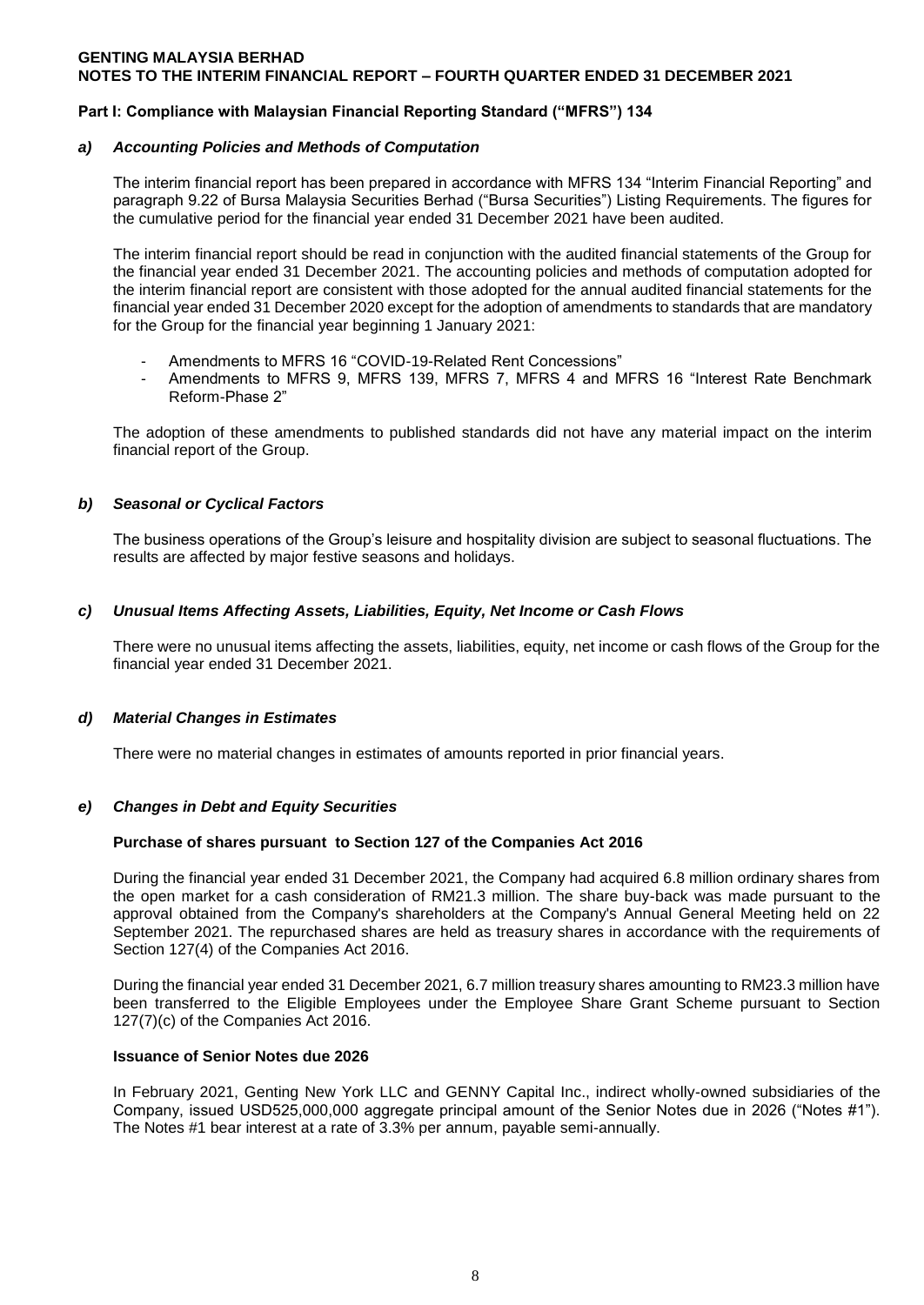# *e) Changes in Debt and Equity Securities (Cont'd)*

#### **Issuance of Senior Unsecured Notes due 2031**

In April 2021, GENM Capital Labuan Limited, a direct wholly-owned subsidiary of the Company, issued USD1,000,000,000 aggregate principal amount of 3.882% senior unsecured notes due in 2031 ("Notes #2"). The Notes #2 is fully and unconditionally guaranteed by the Company. Interest is payable semi-annually.

#### **Redemption of Medium Term Notes ("MTN")**

On 11 May 2021, GENM Capital Berhad, a direct wholly-owned subsidiary of the Company, had early redeemed RM1.25 billion in nominal value of the RM2.60 billion in nominal value of MTNs issued on 31 March 2017 under the MTN programme.

Other than the above, there were no material issuance, cancellation, repurchase, resale or repayments of debts or equity securities for the financial year ended 31 December 2021.

#### *f) Dividend Paid*

Dividend paid during the financial year ended 31 December 2021 is as follows:

|                                                                                       | INIVI IVIII |
|---------------------------------------------------------------------------------------|-------------|
| Special single-tier dividend for the year ended 31 December 2020 paid on 6 April 2021 |             |
| 8.5 sen per ordinary share                                                            | 480.3       |

**RM'Mil**

#### *g) Segment Information*

The segments are reported in a manner that is consistent with the internal reporting provided to the chief operating decision maker. The performance of the operating segments is based on a measure of adjusted earnings/(losses) before interest, tax, depreciation and amortisation ("EBITDA/(LBITDA)"). This measurement basis excludes the effects of gain or loss on disposal of assets, assets written off, impairment loss or reversal of previously recognised impairment loss, pre-operating expenses and other non-recurring items.

The Group is organised into the following main business segments:

- Leisure & Hospitality this segment comprises integrated resort activities which include gaming, hotels, food and beverages ("F&B"), theme parks, retail, entertainment attractions, tours and travel related services and other supporting services.
- Properties this segment is involved in property developments, property investment and management.

All other immaterial business segments including investment in equities, training services, reinsurance services, utilities services, yacht charter services and information technology related services are aggregated and disclosed under "Investments & Others" as they are not of sufficient size to be reported separately.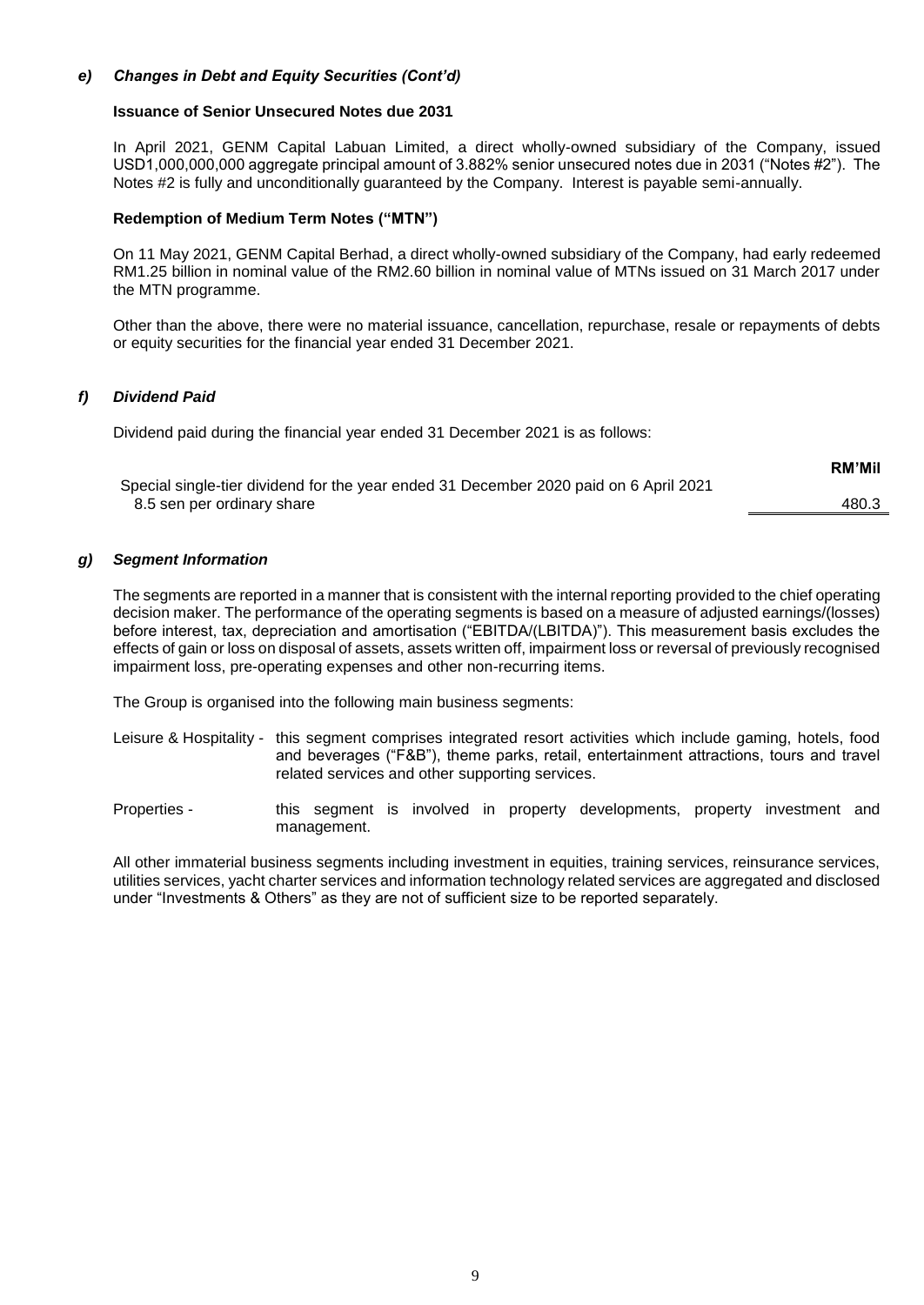# *g) Segment Information (Cont'd)*

Segment analysis for the financial year ended 31 December 2021 is set out below:

|                                                          |               | <b>Leisure &amp; Hospitality</b>                                |                                                                    |                        | <b>Property</b> | <b>Investments</b><br>& Others | <b>Total</b>  |
|----------------------------------------------------------|---------------|-----------------------------------------------------------------|--------------------------------------------------------------------|------------------------|-----------------|--------------------------------|---------------|
|                                                          | <b>RM'Mil</b> | United<br>Kingdom<br><b>Malaysia and Egypt</b><br><b>RM'Mil</b> | <b>United States</b><br>of America<br>and Bahamas<br><b>RM'Mil</b> | Total<br><b>RM'Mil</b> | <b>RM'Mil</b>   | <b>RM'Mil</b>                  | <b>RM'Mil</b> |
| Revenue                                                  |               |                                                                 |                                                                    |                        |                 |                                |               |
| Total revenue                                            | 1,590.3       | 1,064.7                                                         | 1,324.1                                                            | 3,979.1                | 187.3           | 158.0                          | 4,324.4       |
| Inter segment                                            | (73.8)        |                                                                 |                                                                    | (73.8)                 | (7.2)           | (86.7)                         | (167.7)       |
| External                                                 | 1,516.5       | 1,064.7                                                         | 1,324.1                                                            | 3,905.3                | 180.1           | 71.3                           | 4,156.7       |
| <b>Adjusted</b><br><b>EBITDA/(LBITDA)</b>                | 15.5          | 243.5                                                           | 415.0                                                              | 674.0                  | 113.0           | (60.0)                         | 727.0         |
| Main foreign currency                                    | RM            | <b>GBP</b>                                                      | <b>USD</b>                                                         |                        | RM/USD          |                                |               |
| Exchange ratio of 1<br>unit of foreign<br>currency to RM |               | 5.7013                                                          | 4.1454                                                             |                        | 4.1454          |                                |               |

During the financial year ended 31 December 2021, revenue from the leisure & hospitality segment of RM3,905.3 million comprised gaming revenue and non-gaming revenue of RM3,252.8 million and RM652.5 million respectively. Non-gaming revenue included hotel room revenue which is recognised when services are rendered to the customers over their stay at the hotel, F&B revenue which is recognised when the services are rendered to the customers and rental income which is recognised on a straight-line basis over the lease term.

A reconciliation of adjusted EBITDA to loss before taxation is provided as follows:

|                                                       | <b>RM'Mil</b> |
|-------------------------------------------------------|---------------|
| Adjusted EBITDA for reportable segments               | 727.0         |
| Gain on disposal of subsidiaries                      | 184.1         |
| Net gain on disposal of property, plant and equipment | $5.5^{\circ}$ |
| Pre-operating expenses                                | (120.6)       |
| Property, plant and equipment written off             | (23.2)        |
| Impairment losses                                     | (240.5)       |
| Redundancy costs                                      | (24.2)        |
| <b>Others</b>                                         | (8.2)         |
| <b>EBITDA</b>                                         | 499.9         |
| Interest income                                       | 24.3          |
| Share of results in a joint venture                   | 0.1           |
| Share of results in an associate                      | (183.8)       |
| Finance costs                                         | (381.9)       |
| Depreciation and amortisation                         | (1, 106.3)    |
| Loss before taxation                                  | (1, 147.7)    |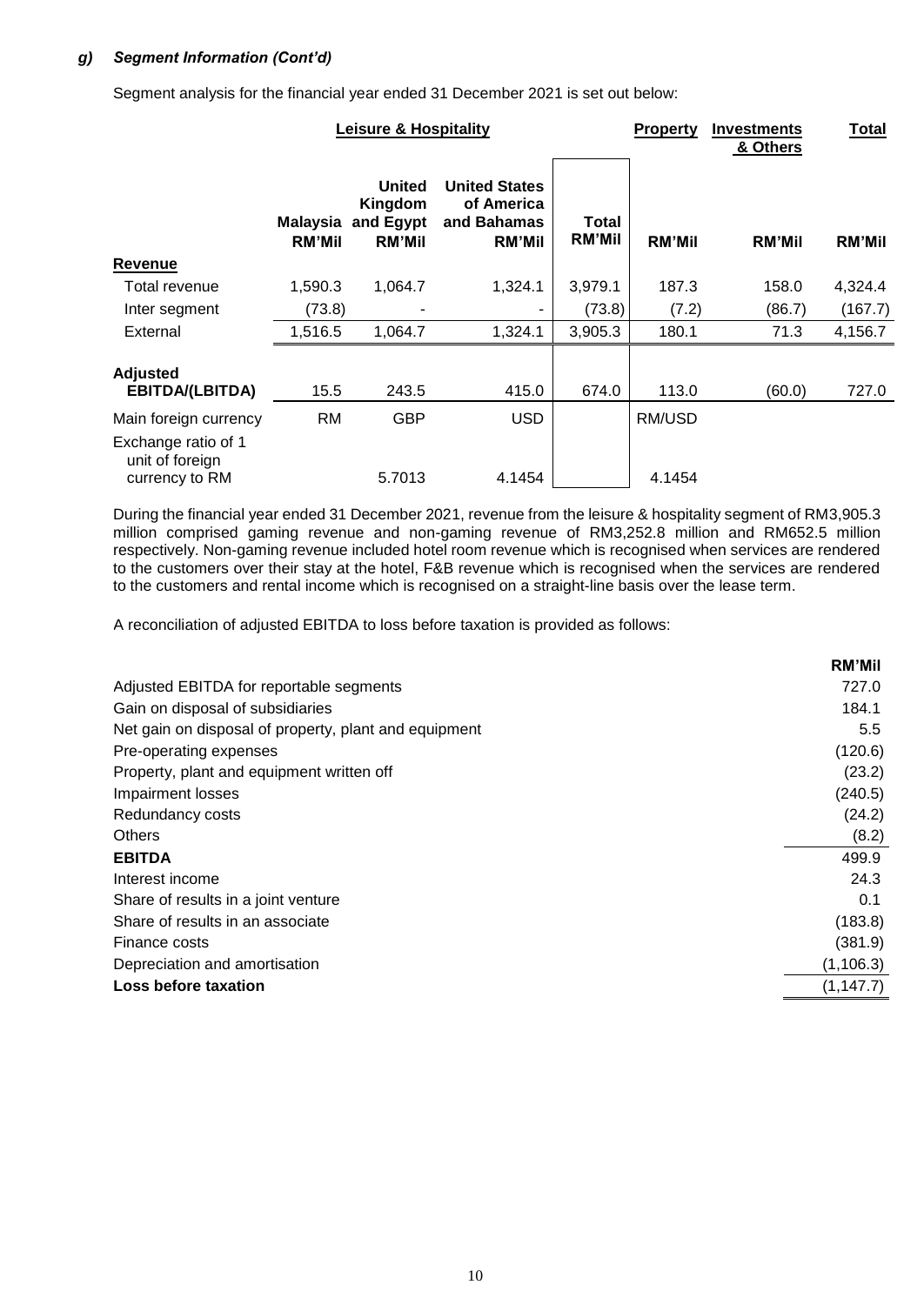|                                                                   | <b>Leisure &amp; Hospitality</b> |                                                                  |                                                                                        |                               |               | <b>Investments</b><br>& Others | <b>Total</b>  |
|-------------------------------------------------------------------|----------------------------------|------------------------------------------------------------------|----------------------------------------------------------------------------------------|-------------------------------|---------------|--------------------------------|---------------|
|                                                                   | <b>Malaysia</b><br><b>RM'Mil</b> | <b>United</b><br>Kingdom<br>and<br><b>Egypt</b><br><b>RM'Mil</b> | <b>United</b><br><b>States</b><br>of America<br>and<br><b>Bahamas</b><br><b>RM'Mil</b> | <b>Total</b><br><b>RM'Mil</b> | <b>RM'Mil</b> | <b>RM'Mil</b>                  | <b>RM'Mil</b> |
| <b>Segment Assets</b>                                             | 11,493.7                         | 4,654.0                                                          | 6,490.9                                                                                | 22,638.6                      | 2,176.1       | 1,427.6                        | 26,242.3      |
| <b>Segment Liabilities</b>                                        | 1,665.6                          | 1,090.7                                                          | 628.8                                                                                  | 3,385.1                       | 74.7          | 31.9                           | 3,491.7       |
| Main foreign currency                                             | <b>RM</b>                        | <b>GBP</b>                                                       | <b>USD</b>                                                                             |                               | RM/USD        |                                |               |
| Exchange ratio of 1<br>unit of foreign<br>currency to RM          |                                  | 5.6308                                                           | 4.1660                                                                                 |                               | 4.1660        |                                |               |
|                                                                   |                                  |                                                                  |                                                                                        |                               |               |                                | <b>RM'Mil</b> |
| A reconciliation of segment assets to total assets is as follows: |                                  |                                                                  |                                                                                        |                               |               |                                |               |
| Segment assets                                                    |                                  |                                                                  |                                                                                        |                               |               |                                | 26,242.3      |
| Interest bearing instruments                                      |                                  |                                                                  |                                                                                        |                               |               |                                | 2,279.6       |
| Associate                                                         |                                  |                                                                  |                                                                                        |                               |               |                                | 1,685.5       |
| Joint venture                                                     |                                  |                                                                  |                                                                                        |                               |               |                                | 43.0          |
| Unallocated corporate assets                                      |                                  |                                                                  |                                                                                        |                               |               |                                | 159.8         |
| <b>Total assets</b>                                               |                                  |                                                                  |                                                                                        |                               |               |                                | 30,410.2      |

A reconciliation of segment liabilities to total liabilities is as follows:

| Segment liabilities               | 3.491.7  |
|-----------------------------------|----------|
| Interest bearing instruments      | 13,035.6 |
| Unallocated corporate liabilities | 630.3    |
| <b>Total liabilities</b>          | 17.157.6 |

# *h) Property, Plant and Equipment*

During the financial year ended 31 December 2021, acquisitions (including capitalised interest) of property, plant and equipment by the Group were RM956.9 million.

# *i) Material Event Subsequent to the end of Financial Year*

On 28 January 2022, the Company announced that its direct wholly-owned subsidiary, GENM Capital Berhad had early redeemed RM1.4 billion in nominal value of the RM2.6 billion in nominal value of Medium Term Notes ("MTN") issued on 11 July 2018 under the MTN programme.

Other than the above, there was no other material event subsequent to the end of the current financial year ended 31 December 2021 that have not been reflected in this interim financial report.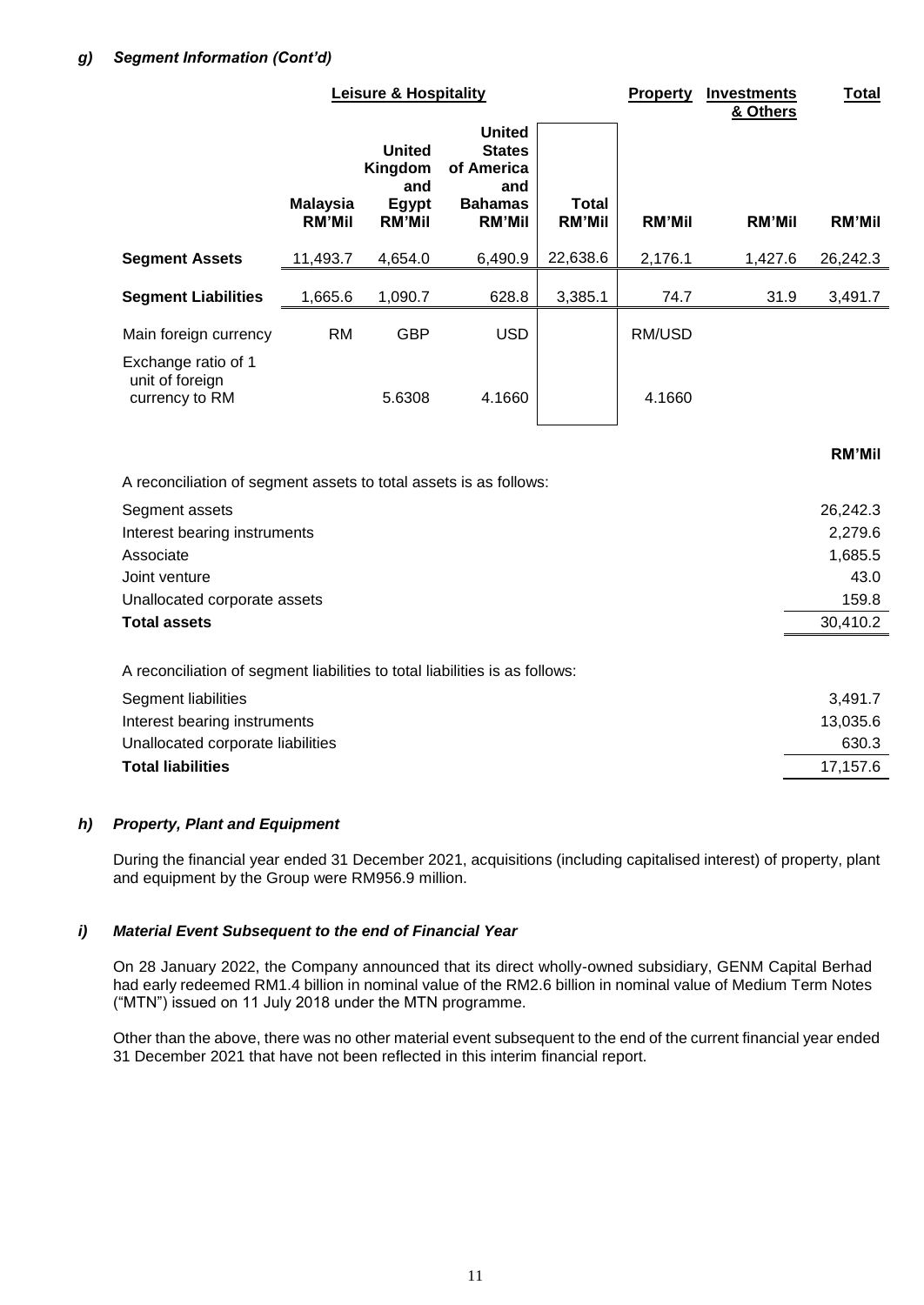## *j) Changes in the Composition of the Group*

# **Disposal of PLM Properties (UK) Pte. Ltd. ("PLM"), an owner of a hotel and adjoining residential apartments in London**

On 24 May 2021, Genting Worldwide (UK) Limited, an indirect wholly-owned subsidiary of the Company entered into a Share Purchase Agreement with BCC Pine Bidco Limited to dispose of its entire equity interest in PLM for a total cash consideration of GBP77.0 million (equivalent to approximately RM446.7 million). The Group realised a gain of approximately GBP6.1 million (equivalent to approximately RM64.3 million, including the realisation of reserve on exchange differences) from the disposal. The disposal was completed on 25 June 2021 and PLM ceased to be an indirect wholly-owned subsidiary of the Company.

#### **Disposal of Authentic Gaming Limited ("AGL") and Authentic Gaming Malta Limited ("AGML"), providers of live online gaming solutions**

On 26 October 2021, Genting Malta Limited, an indirect wholly-owned subsidiary of the Company entered into an agreement with SG Gaming, Inc. to dispose of its entire equity interest in AGL and AGML for a total cash consideration of GBP30.2 million (equivalent to approximately RM170.8 million), net of working capital and net debt adjustments on the completion date. Out of the cash consideration of GBP30.2 million, GBP26.7 million (equivalent to approximately RM151.0 million) was paid in cash and the remaining GBP3.5 million (equivalent to approximately RM19.8 million) is payable within 12 months.

The Group realised a gain of approximately GBP21.2 million (equivalent to approximately RM119.8 million) from the disposal. The disposal was completed on 3 November 2021 and AGL and AGML ceased to be indirect wholly-owned subsidiaries of the Company.

Other than the above, there were no other material changes in the composition of the Group for the financial year ended 31 December 2021.

## *k) Changes in Contingent Liabilities or Contingent Assets*

There were no material changes in the contingent liabilities or contingent assets since the financial year ended 31 December 2020.

#### *l) Capital Commitments*

Authorised capital commitments not provided for in the financial statements as at 31 December 2021 are as follows:

|                                 | <b>RM'Mil</b> |
|---------------------------------|---------------|
| Contracted                      | 739.7         |
| Not contracted                  | 2,307.3       |
|                                 | 3,047.0       |
| Analysed as follows:            |               |
| - Property, plant and equipment | 3,047.0       |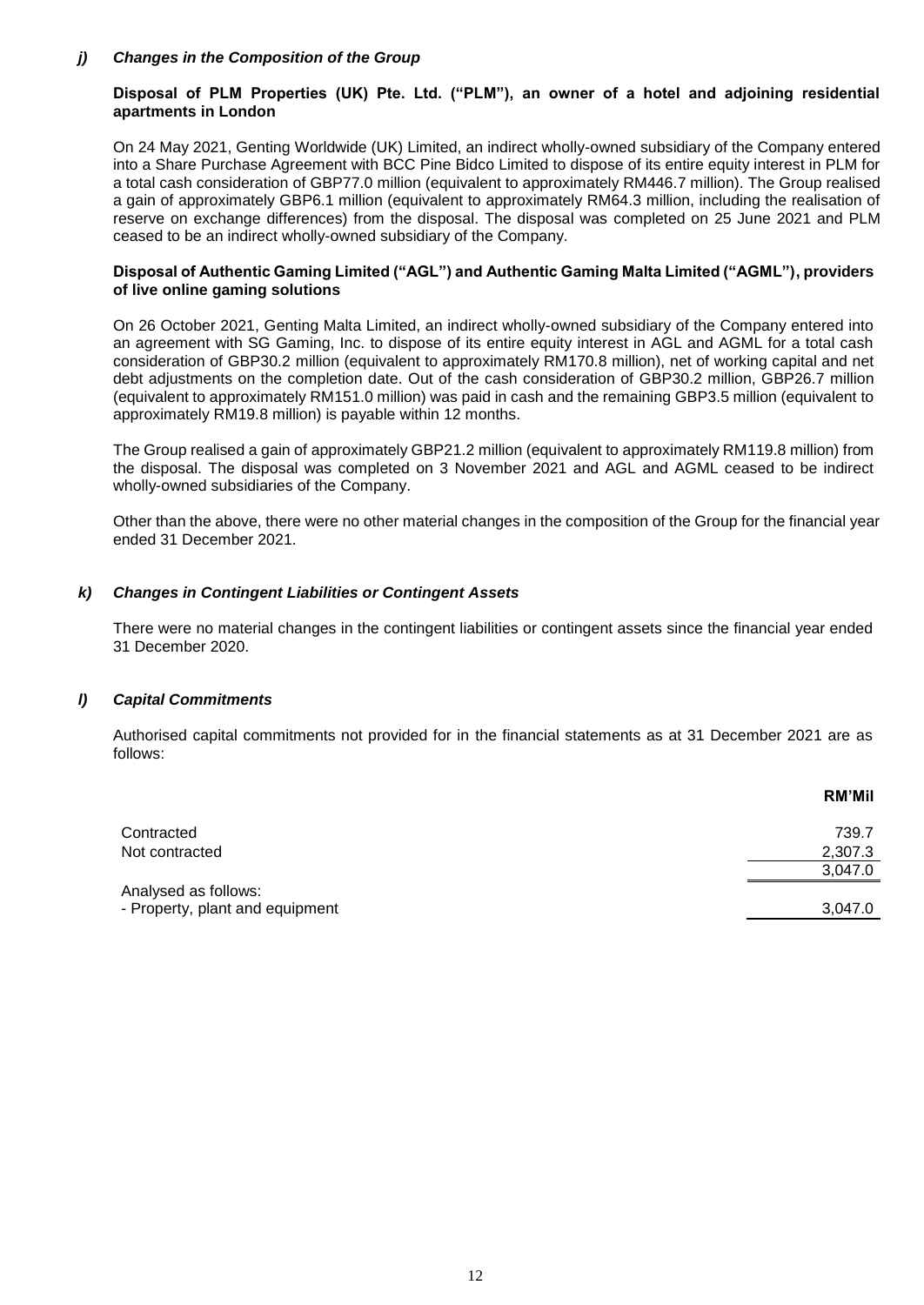## *m) Significant Related Party Transactions*

In the normal course of business, the Group undertakes on agreed terms and prices, transactions with related companies and other related parties. The related party transactions of the Group carried out during the financial year ended 31 December 2021 are as follows:

|       |                                                                                                                                                | <b>Current</b><br>quarter<br><b>RM'000</b> | <b>Current</b><br>financial<br>year-to-date<br><b>RM'000</b> |
|-------|------------------------------------------------------------------------------------------------------------------------------------------------|--------------------------------------------|--------------------------------------------------------------|
| i)    | Licensing fee for the use of "Genting", "Resorts World" and "Awana"                                                                            |                                            |                                                              |
|       | logo charged by GENT to the Group.                                                                                                             | 32,714                                     | 53,729                                                       |
| ii)   | Provision of management and support services by GENT Group to the<br>Group.                                                                    | 1,498                                      | 7,086                                                        |
| iii)  | Income from rental and related services provided to GENT Group.                                                                                | 1,382                                      | 6,117                                                        |
| iv)   | Licensing fee for the use of "Resorts World" and "Genting" intellectual<br>property in the United States of America and the Bahamas charged by |                                            |                                                              |
|       | Resorts World Inc Pte Ltd ("RWI") Group to the Group.                                                                                          | 18,479                                     | 72,253                                                       |
| V)    | Provision of information technology consultancy, development,<br>implementation, support and maintenance services and other                    |                                            |                                                              |
|       | management services by the Group to GENT Group.                                                                                                | 1,764                                      | 7,694                                                        |
| vi)   | Income from rental of premises to Warisan Timah Holdings Sdn Bhd, a<br>company related to certain directors of the Company.                    | 276                                        | 1,051                                                        |
| vii)  | Income from rental of office space to Genting Hong Kong Limited<br>("GENHK") Group.                                                            | 1,394                                      | 5,952                                                        |
| viii) | Provision of maintenance and construction services by an entity<br>connected with shareholder of BB Entertainment Ltd to the Group.            | 1,992                                      | 12,642                                                       |
| ix)   | Licensing fee for the use of gaming software and system charged by<br>RWI Group to the Group.                                                  | 2,803                                      | 5,790                                                        |
| X)    | Provision of crewing, technical support and administrative support<br>services by GENHK Group to the Group.                                    | 5,745                                      | 17,241                                                       |
| xi)   | Provision of support and management services by the Group to<br>Empire Resorts, Inc. ("Empire").                                               | 5,204                                      | 12,667                                                       |
| xii)  | Subscription of Series L Preferred Stock of Empire by the Group.                                                                               | 622,650                                    | 774,195                                                      |
| xiii) | Acquisition of a piece of land by the Group from Murrumbeena Sdn<br>Bhd, a company related to certain directors of the Company.                |                                            | 5,000                                                        |
|       |                                                                                                                                                |                                            |                                                              |

# *n) Fair Value of Financial Instruments*

The Group uses the following hierarchy for determining the fair value of all financial instruments carried at fair value:

Level 1: Quoted prices (unadjusted) in active markets for identical assets or liabilities.

- Level 2: Inputs other than quoted prices included within level 1 that are observable for the asset or liability, either directly (that is, as prices) or indirectly (that is, derived from prices).
- Level 3: Inputs for the assets or liabilities that are not based on observable market data (that is, unobservable inputs).

As at 31 December 2021, the Group's financial instruments measured and recognised at fair value on a recurring basis are as follows:

|                                                       | Level 1<br><b>RM'Mil</b> | Level 2<br><b>RM'Mil</b> | <b>Level 3</b><br><b>RM'Mil</b> | <b>Total</b><br><b>RM'Mil</b> |
|-------------------------------------------------------|--------------------------|--------------------------|---------------------------------|-------------------------------|
| <b>Financial assets</b>                               |                          |                          |                                 |                               |
| Financial assets at fair value through profit or loss | ۰                        | ۰                        | 130.4                           | 130.4                         |
| Financial assets at fair value through other          |                          |                          |                                 |                               |
| comprehensive income                                  | ۰                        | ۰                        | 64.6                            | 64.6                          |
|                                                       | $\overline{\phantom{a}}$ | ۰                        | 195.0                           | 195.0                         |
|                                                       |                          |                          |                                 |                               |
| <b>Financial liability</b>                            |                          |                          |                                 |                               |
| Derivative financial instruments                      |                          | 1.3                      |                                 | 1.3                           |

The methods and valuation techniques used for the purpose of measuring fair value are unchanged compared with the last financial year ended 31 December 2020.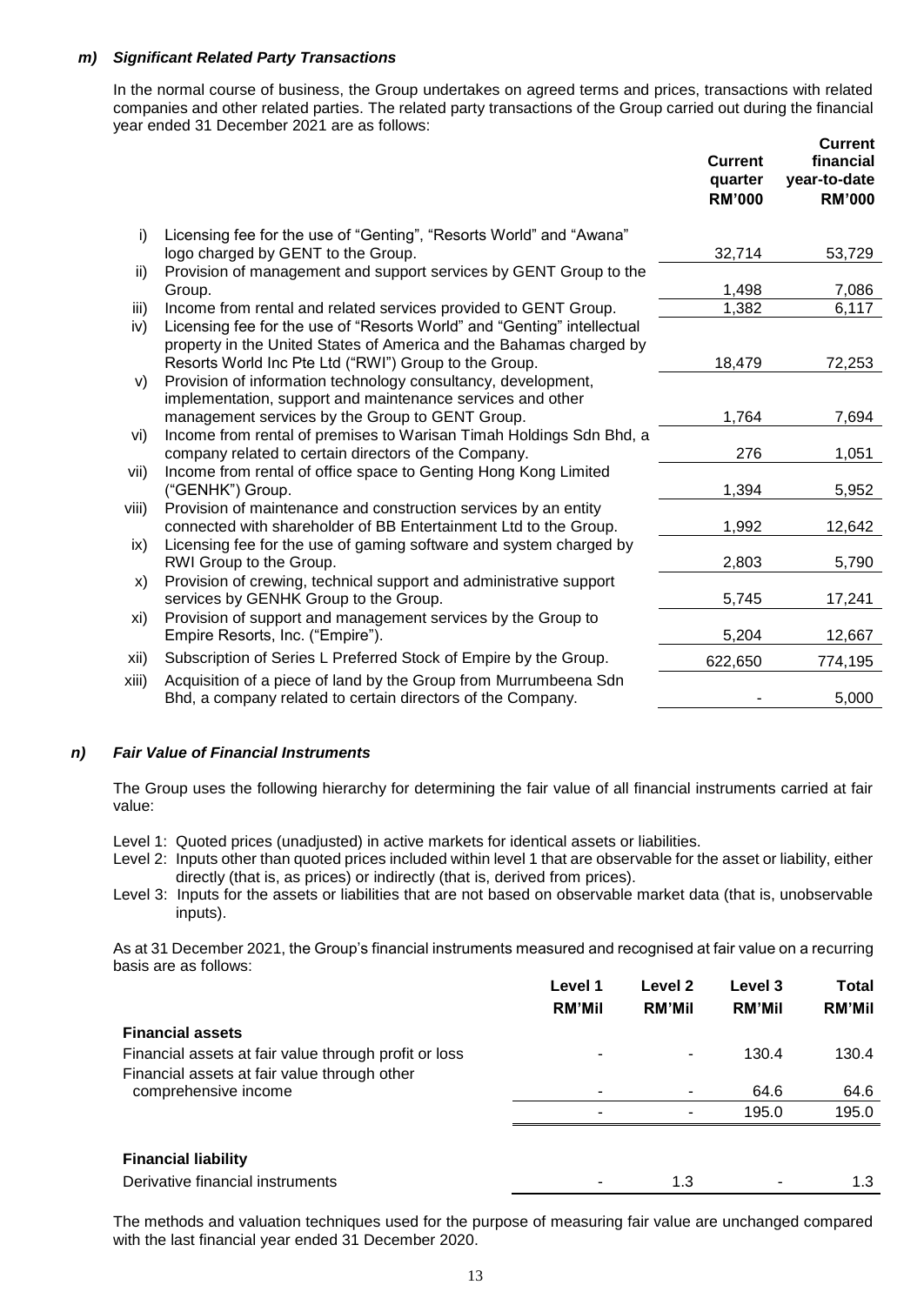# **GENTING MALAYSIA BERHAD ADDITIONAL INFORMATION REQUIRED BY BURSA SECURITIES – FINANCIAL YEAR ENDED 31 DECEMBER 2021**

# **Part II: Compliance with Appendix 9B of Bursa Securities Listing Requirements**

## *1) Review of Performance*

Financial review for the current quarter and financial year to date compared with the corresponding periods last year

The results of the Group are tabulated below:

|                                              | <b>INDIVIDUAL</b><br><b>QUARTER</b><br>4Q2021 | 4Q2020        | Var           |                   | <b>FINANCIAL YEAR</b><br><b>ENDED 31</b><br><b>DECEMBER</b><br>2021 | 2020           | Var           |                  |
|----------------------------------------------|-----------------------------------------------|---------------|---------------|-------------------|---------------------------------------------------------------------|----------------|---------------|------------------|
|                                              | <b>RM'Mil</b>                                 | <b>RM'Mil</b> | <b>RM'Mil</b> | $\%$              | <b>RM'Mil</b>                                                       | <b>RM'Mil</b>  | <b>RM'Mil</b> | $\%$             |
| <b>Revenue</b>                               |                                               |               |               |                   |                                                                     |                |               |                  |
| Leisure & Hospitality                        |                                               |               |               |                   |                                                                     |                |               |                  |
| - Malaysia                                   | 961.9                                         | 644.7         | 317.2         | 49%               | 1,516.5                                                             | 3,133.3        | $-1,616.8$    | $-52%$           |
| - United Kingdom and Egypt                   | 433.2                                         | 116.1         | 317.1         | >100%             | 1,064.7                                                             | 651.9          | 412.8         | 63%              |
| - United States of America and               |                                               |               |               |                   |                                                                     |                |               |                  |
| <b>Bahamas</b>                               | 350.7                                         | 245.5         | 105.2         | 43%               | 1,324.1                                                             | 604.5          | 719.6         | >100%            |
|                                              | 1,745.8                                       | 1,006.3       | 739.5         | 73%               | 3,905.3                                                             | 4,389.7        | $-484.4$      | $-11%$           |
| Property                                     | 123.1                                         | 17.4          | 105.7         | >100%             | 180.1                                                               | 75.3           | 104.8         | >100%            |
| Investments & others                         | 20.3                                          | 17.4          | 2.9           | 17%               | 71.3                                                                | 63.8           | 7.5           | 12%              |
|                                              | 1,889.2                                       | 1,041.1       | 848.1         | 81%               | 4,156.7                                                             | 4,528.8        | $-372.1$      | $-8%$            |
| <b>Adjusted EBITDA/(LBITDA)</b>              |                                               |               |               |                   |                                                                     |                |               |                  |
| Leisure & Hospitality                        |                                               |               |               |                   |                                                                     |                |               |                  |
| - Malaysia                                   | 358.1                                         | 130.8         | 227.3         | >100%             | 15.5                                                                | 672.0          | $-656.5$      | -98%             |
| - United Kingdom and Egypt                   | 178.8                                         | (40.9)        | 219.7         | >100%             | 243.5                                                               | (172.5)        | 416.0         | >100%            |
| - United States of America and               |                                               |               |               |                   |                                                                     |                |               |                  |
| <b>Bahamas</b>                               | 116.7                                         | 70.9          | 45.8          | 65%               | 415.0                                                               | (162.5)        | 577.5         | >100%            |
|                                              | 653.6                                         | 160.8         | 492.8         | >100%             | 674.0                                                               | 337.0          | 337.0         | 100%             |
| Property                                     | 104.7                                         | (2.8)         | 107.5         | >100%             | 113.0                                                               | 21.6           | 91.4          | >100%            |
| Investments & others                         | (20.2)                                        | 12.4          |               | $-32.6 - > 100\%$ | (60.0)                                                              | (8.3)          |               | $-51.7 - >100\%$ |
| <b>Adjusted EBITDA</b>                       | 738.1                                         | 170.4         | 567.7         | >100%             | 727.0                                                               | 350.3          | 376.7         | >100%            |
|                                              |                                               |               |               |                   |                                                                     |                |               |                  |
| Pre-operating expenses                       | (27.5)                                        | (27.4)        | $-0.1$        | $-0%$             | (120.6)                                                             | (84.2)         | $-36.4$       | $-43%$           |
| Property, plant and equipment<br>written off | (14.0)                                        | (1.7)         |               | $-12.3 - 100\%$   | (23.2)                                                              | (19.2)         | $-4.0$        | $-21%$           |
| Net gain/(loss) on disposal of               |                                               |               |               |                   |                                                                     |                |               |                  |
| property, plant and equipment                | 5.4                                           | 1.4           | 4.0           | >100%             | 5.5                                                                 | 0.9            | 4.6           | >100%            |
| Impairment losses                            | (209.4)                                       | (49.6)        |               | $(159.8) - 100\%$ | (240.5)                                                             | (590.7)        | 350.2         | 59%              |
| Redundancy costs                             | (5.6)                                         | (15.8)        | 10.2          | 65%               | (24.2)                                                              | (146.6)        | 122.4         | 83%              |
| Gain on disposal of subsidiaries             | 119.8                                         |               | 119.8         | <b>NC</b>         | 184.1                                                               | $\blacksquare$ | 184.1         | <b>NC</b>        |
| Others                                       | (1.2)                                         | 4.9           |               | $-6.1 - > 100\%$  | (8.2)                                                               | 4.2            |               | $-12.4 - 100\%$  |
| EBITDA/(LBITDA)                              | 605.6                                         | 82.2          |               | 523.4 >100%       | 499.9                                                               | (485.3)        |               | 985.2 >100%      |
| Depreciation and amortisation                | (290.5)                                       | (269.1)       | $-21.4$       | $-8%$             | (1, 106.3)                                                          | (1, 118.7)     | 12.4          | 1%               |
| Interest income                              | 7.8                                           | 6.8           | 1.0           | 15%               | 24.3                                                                | 83.5           | $-59.2$       | $-71%$           |
| Finance costs                                | (103.9)                                       | (60.6)        | $-43.3$       | $-71%$            | (381.9)                                                             | (331.9)        | $-50.0$       | $-15%$           |
| Share of results in a joint venture          | 0.1                                           |               | 0.1           | <b>NC</b>         | 0.1                                                                 |                | 0.1           | <b>NC</b>        |
| Share of results in an associate             | (56.9)                                        | (44.4)        | $-12.5$       | $-28%$            | (183.8)                                                             | (285.1)        | 101.3         | 36%              |
| Profit/(loss) before taxation                | 162.2                                         | (285.1)       | 447.3         | >100%             | (1, 147.7)                                                          | (2, 137.5)     | 989.8         | 46%              |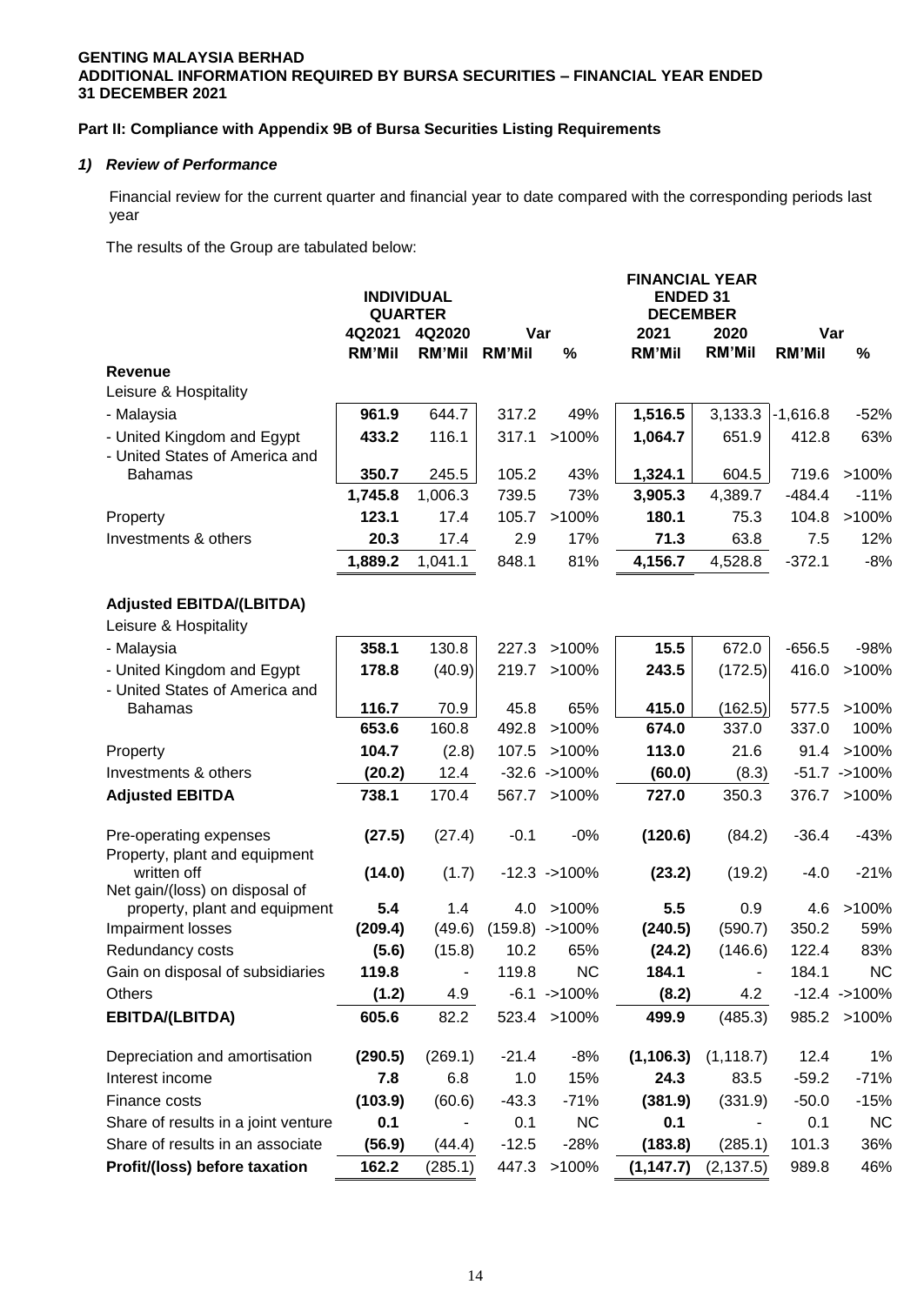# *1) Review of Performance (Cont'd)*

Financial review for the current quarter compared with the immediate preceding quarter

The results of the Group are tabulated below:

|                                                                                                 | <b>INDIVIDUAL</b><br><b>QUARTER</b> | <b>PRECEDING</b><br><b>QUARTER</b> |               |                 |
|-------------------------------------------------------------------------------------------------|-------------------------------------|------------------------------------|---------------|-----------------|
|                                                                                                 | 4Q2021                              | 3Q2021                             | Var           |                 |
| <b>Revenue</b>                                                                                  | <b>RM'Mil</b>                       | <b>RM'Mil</b>                      | <b>RM'Mil</b> | %               |
| Leisure & Hospitality                                                                           |                                     |                                    |               |                 |
| - Malaysia                                                                                      | 961.9                               | 17.7                               |               | 944.2 >100%     |
| - United Kingdom and Egypt                                                                      | 433.2                               | 406.0                              | 27.2          | 7%              |
| - United States of America and Bahamas                                                          | 350.7                               | 364.2                              | $-13.5$       | $-4%$           |
|                                                                                                 | 1,745.8                             | 787.9                              | 957.9         | $>100\%$        |
| Property                                                                                        | 123.1                               | 20.3                               | 102.8         | >100%           |
| Investments & others                                                                            | 20.3                                | 18.1                               | $2.2\,$       | 12%             |
|                                                                                                 | 1,889.2                             | 826.3                              | 1,062.9       | >100%           |
| <b>Adjusted EBITDA/(LBITDA)</b>                                                                 |                                     |                                    |               |                 |
| Leisure & Hospitality                                                                           |                                     |                                    |               |                 |
| - Malaysia                                                                                      | 358.1                               | (164.8)                            | 522.9         | >100%           |
| - United Kingdom and Egypt                                                                      | 178.8                               | 102.1                              | 76.7          | 75%             |
| - United States of America and Bahamas                                                          | 116.7                               | 120.4                              | $-3.7$        | $-3%$           |
|                                                                                                 | 653.6                               | 57.7                               | 595.9         | >100%           |
| Property                                                                                        | 104.7                               | 15.3                               | 89.4          | >100%           |
| Investments & others                                                                            | (20.2)                              | (19.3)                             | $-0.9$        | $-5%$           |
| <b>Adjusted EBITDA</b>                                                                          | 738.1                               | 53.7                               |               | 684.4 >100%     |
|                                                                                                 |                                     |                                    |               |                 |
| Pre-operating expenses                                                                          | (27.5)                              | (29.7)                             | 2.2           | 7%              |
| Property, plant and equipment written off<br>Net gain/(loss) on disposal of property, plant and | (14.0)                              | (1.5)                              |               | $-12.5 - 100\%$ |
| equipment                                                                                       | 5.4                                 |                                    | 5.4           | <b>NC</b>       |
| Impairment losses                                                                               | (209.4)                             | -                                  | $-209.4$      | <b>NC</b>       |
| Redundancy costs                                                                                | (5.6)                               | (7.7)                              | 2.1           | 27%             |
| Gain on disposal of subsidiaries                                                                | 119.8                               | -                                  | 119.8         | <b>NC</b>       |
| Others                                                                                          | (1.2)                               | 2.4                                |               | $-3.6 - >100\%$ |
| <b>EBITDA</b>                                                                                   | 605.6                               | 17.2                               |               | 588.4 >100%     |
| Depreciation and amortisation                                                                   | (290.5)                             | (276.8)                            | $-13.7$       | $-5%$           |
| Interest income                                                                                 | 7.8                                 | 6.8                                | 1.0           | 15%             |
| Finance costs                                                                                   | (103.9)                             | (95.5)                             | $-8.4$        | -9%             |
| Share of results in a joint venture                                                             | 0.1                                 |                                    | 0.1           | <b>NC</b>       |
| Share of results in an associate                                                                | (56.9)                              | (30.9)                             | $-26.0$       | $-84%$          |
| Profit/(loss) before taxation                                                                   | 162.2                               | (379.2)                            |               | 541.4 >100%     |

NC: Not comparable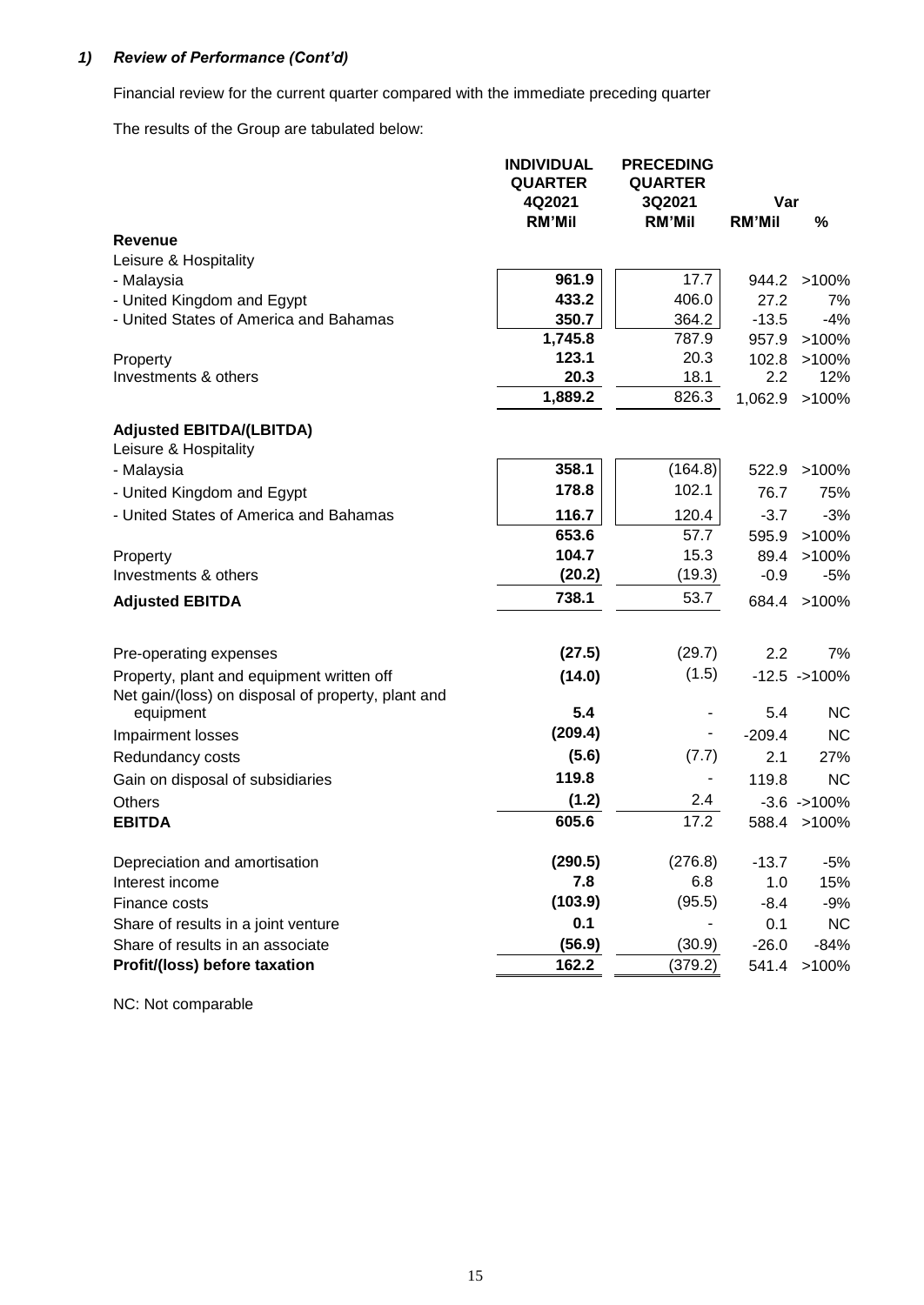## *1) Review of Performance (Cont'd)*

## **a) Quarter ended 31 December 2021 ("4Q 2021") compared with quarter ended 31 December 2020 ("4Q 2020")**

The Group's revenue in 4Q 2021 was RM1,889.2 million, an increase of 81% from RM1,041.1 million in 4Q 2020. The increase in revenue for this quarter was mainly due to:

- 1. higher revenue from the leisure and hospitality business in Malaysia by RM317.2 million or 49%, mainly due to higher business volume from the gaming and non-gaming segments after Resorts World Genting ("RWG") resumed its operations on 30 September 2021 followed by the lifting of inter-state travel restrictions since 11 October 2021. RWG was temporarily closed since 1 June 2021 in compliance with a government directive to curb the spread of COVID-19 virus. Revenue for 4Q 2020 was impacted by the re-imposition of travel restrictions in most states in the country from 14 October 2020;
- 2. higher revenue from the leisure and hospitality businesses in the United Kingdom ("UK") and Egypt by RM317.1 million or more than three times of the level reported in 4Q 2020, mainly due to higher volume of business for the Group's land-based casinos in the UK and Crockfords Cairo. The land-based casinos in the UK have recorded an improved performance since re-opened in mid-May 2021. In 4Q 2020, the land-based casinos were intermittently closed throughout the period amid a resurgence of COVID-19 cases in the country;
- 3. higher revenue from the property segment by RM105.7 million mainly due to the proceeds from disposal of land in Malaysia during 4Q 2021; and
- 4. higher revenue from the leisure and hospitality businesses in the United States of America ("US") and Bahamas by RM105.2 million or 43%, mainly due to the strong operating performance from Resorts World New York City ("RWNYC") since the full lifting of COVID-19 restrictions in June 2021. In 4Q 2020, RWNYC operated with limited operating hours from mid-November 2020 in compliance with a government directive.

The Group reported adjusted EBITDA of RM738.1 million in 4Q 2021, an increase of RM567.7 million compared with RM170.4 million in 4Q 2020, mainly due to:

- 1. higher adjusted EBITDA from the leisure and hospitality business in Malaysia by RM227.3 million, mainly due to the higher revenue, lower operating expenses and a reduction in payroll and related costs as a result of lower headcount. The adjusted EBITDA margin was 37% as compared to 20% in 4Q 2020;
- 2. adjusted EBITDA of RM178.8 million from the leisure and hospitality businesses in the UK and Egypt compared with an adjusted LBITDA of RM40.9 million in 4Q 2020. This was primarily attributable to the recognition of RM109.4 million in relation to the recovery of value added taxes ("VAT") paid in prior years on income from gaming machines following the recent establishment of a legal precedent. In addition, higher revenue and lower debt written off, offset by higher payroll and related costs following the resumption of its operations since mid-May 2021 have contributed to the adjusted EBITDA during the current quarter;
- 3. adjusted EBITDA of RM104.7 million from the property segment in 4Q 2021 due to the gain from disposal of land during 4Q 2021; and
- 4. higher adjusted EBITDA from the leisure and hospitality businesses in the US and Bahamas by RM45.8 million or 65%, mainly due to higher revenue offset by higher payroll and related costs following the opening of new facilities at RWNYC. The Group has also recognised a capital award in relation to the expansion project at RWNYC of RM44.6 million in 4Q 2021 (4Q 2020: RM5.0 million).

The Group reported profit before taxation of RM162.2 million in 4Q 2021 as compared to loss before taxation of RM285.1 million in 4Q 2020, mainly due to:

- 1. higher adjusted EBITDA as mentioned above; and
- 2. recognition of gain on disposal of subsidiaries of RM119.8 million in 4Q 2021, as mentioned in Part 1 (j) above.
- 3. higher impairment losses by RM159.8 million relating to the assets of Resorts World Bimini.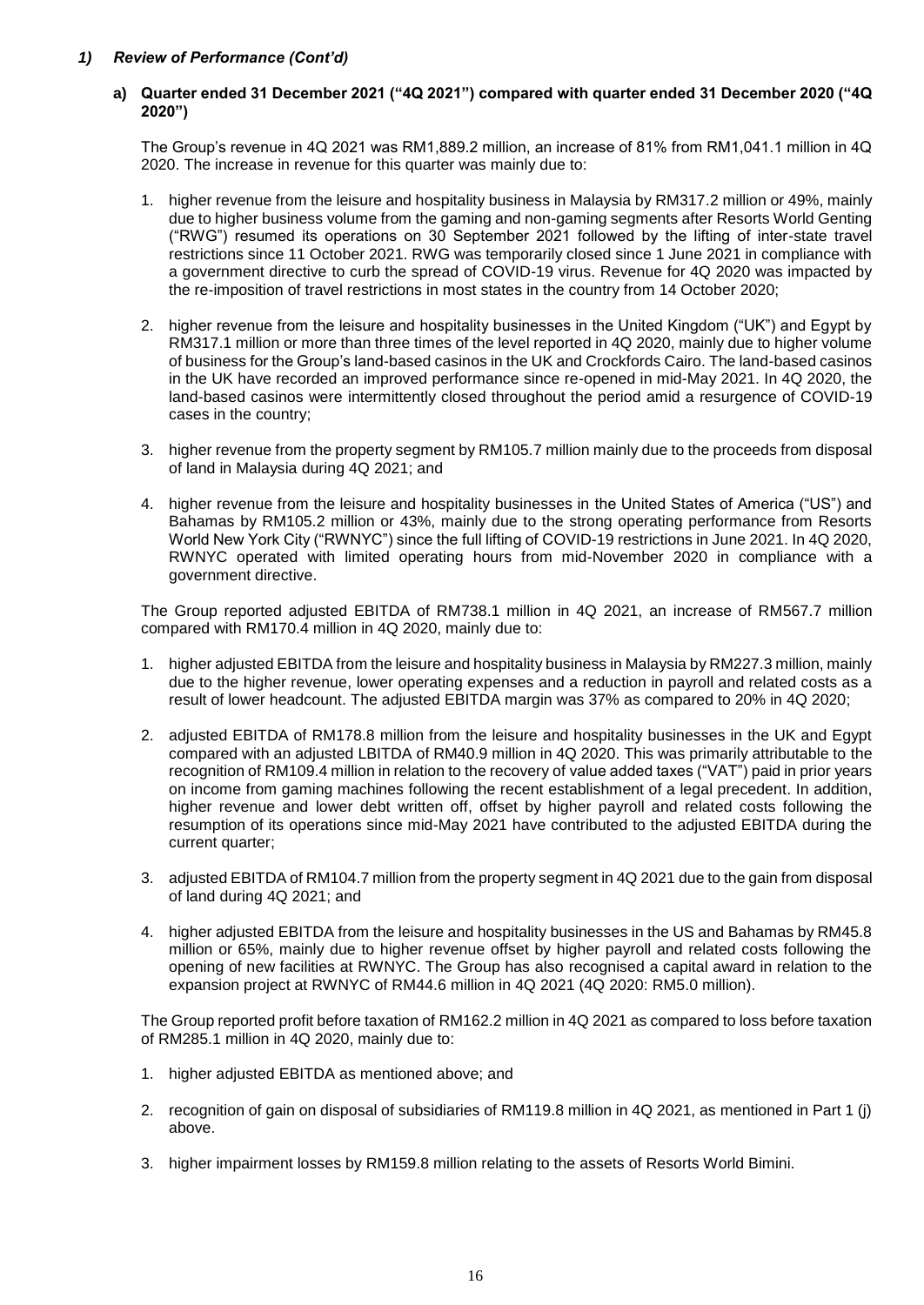# *1) Review of Performance (Cont'd)*

**b) Financial year ended 31 December 2021 ("FY 2021") compared with financial year ended 31 December 2020 ("FY 2020")** 

The Group's revenue in FY 2021 was RM4,156.7 million, a decrease of 8% from RM4,528.8 million in FY 2020 mainly due to:

- 1. lower revenue from the leisure and hospitality business in Malaysia by RM1,616.8 million or 52%, mainly due to the decline in the overall business volume from gaming and non-gaming segments following the re-imposition of various COVID-19 restrictions by the Government during the year. This has resulted in a temporary closure of RWG for approximately five months compared to three months in FY 2020; mitigated by
- 2. higher revenue from the leisure and hospitality businesses in the US and Bahamas by RM719.6 million primarily due to strong rebound in demand seen at RWNYC as COVID-19 restrictions were gradually eased during the year. In FY 2020, RWNYC operations were temporary closed since mid-March 2020 and resumed business with reduced capacity in early September 2020;
- 3. higher revenue from the leisure and hospitality businesses in the UK and Egypt by RM412.8 million or 63%, mainly due to higher volume of business from the Group's land-based casinos in the UK and Crockfords Cairo. The Group's land-based casinos were temporary closed for approximately 4.5 months compared to approximately 6 months in FY 2020; and
- 4. higher revenue from the property segment by RM104.8 million mainly due to the proceeds from disposal of land in Malaysia during 4Q 2021.

The Group reported adjusted EBITDA of RM727.0 million in FY 2021, more than doubled compared to FY 2020 of RM350.3 million. This was mainly due to:

- 1. adjusted EBITDA of RM415.0 million from the leisure and hospitality businesses in the US and Bahamas compared with adjusted LBITDA of RM162.5 million in FY 2020, mainly due to higher revenue offset by higher payroll and related costs following the resumption of its operations and the introduction of new facilities at RWNYC. In addition, the recognition of a capital award in relation to the expansion project at RWNYC of RM85.4 million (FY2020: RM19.9 million) has further improved the adjusted EBITDA for the US and Bahamas operations; and
- 2. adjusted EBITDA of RM243.5 million from the leisure and hospitality businesses in the UK and Egypt compared with adjusted LBITDA of RM172.5 million in FY 2020, mainly due to the recognition of VAT claim on income from gaming machines of RM109.4 million. In addition, higher revenue and higher debt recovery offset by higher payroll and related costs have contributed to adjusted EBITDA for FY 2021; offset by
- 3. lower adjusted EBITDA from the leisure and hospitality business in Malaysia by RM656.5 million, primarily due to the lower revenue mitigated by a reduction in operating expenses, and payroll and related costs as a result of lower headcount.

The Group reported loss before taxation of RM1,147.7 million in FY 2021 compared with RM2,137.5 million in FY 2020, lower by 46%, mainly due to:

- 1. higher adjusted EBITDA as mentioned above;
- 2. lower impairment losses by RM350.2 million. The Group recorded impairment losses of RM240.5 million in FY 2021 mainly in relation to assets of Resorts World Bimini and certain casino licences and assets in the UK. The impairment losses of RM590.7 million in FY 2020 were in relation to the assets of Resorts World Birmingham and Resorts World Bimini as well as certain casino licences and assets in the UK;
- 3. recognition of gain on disposal of subsidiaries of RM184.1 million as mentioned in Part 1 (j) above;
- 4. lower share of losses in an associate, Genting Empire Resorts LLC, the holding company of Empire Resorts, Inc. ("Empire"), of RM183.8 million compared with RM285.1 million in FY 2020. The lower share of losses was mainly due to continued improvement in Empire's operating performance following the full relaxation of COVID-19 restrictions since June 2021; and
- 5. lower redundancy costs by RM122.4 million from Malaysia and UK operations.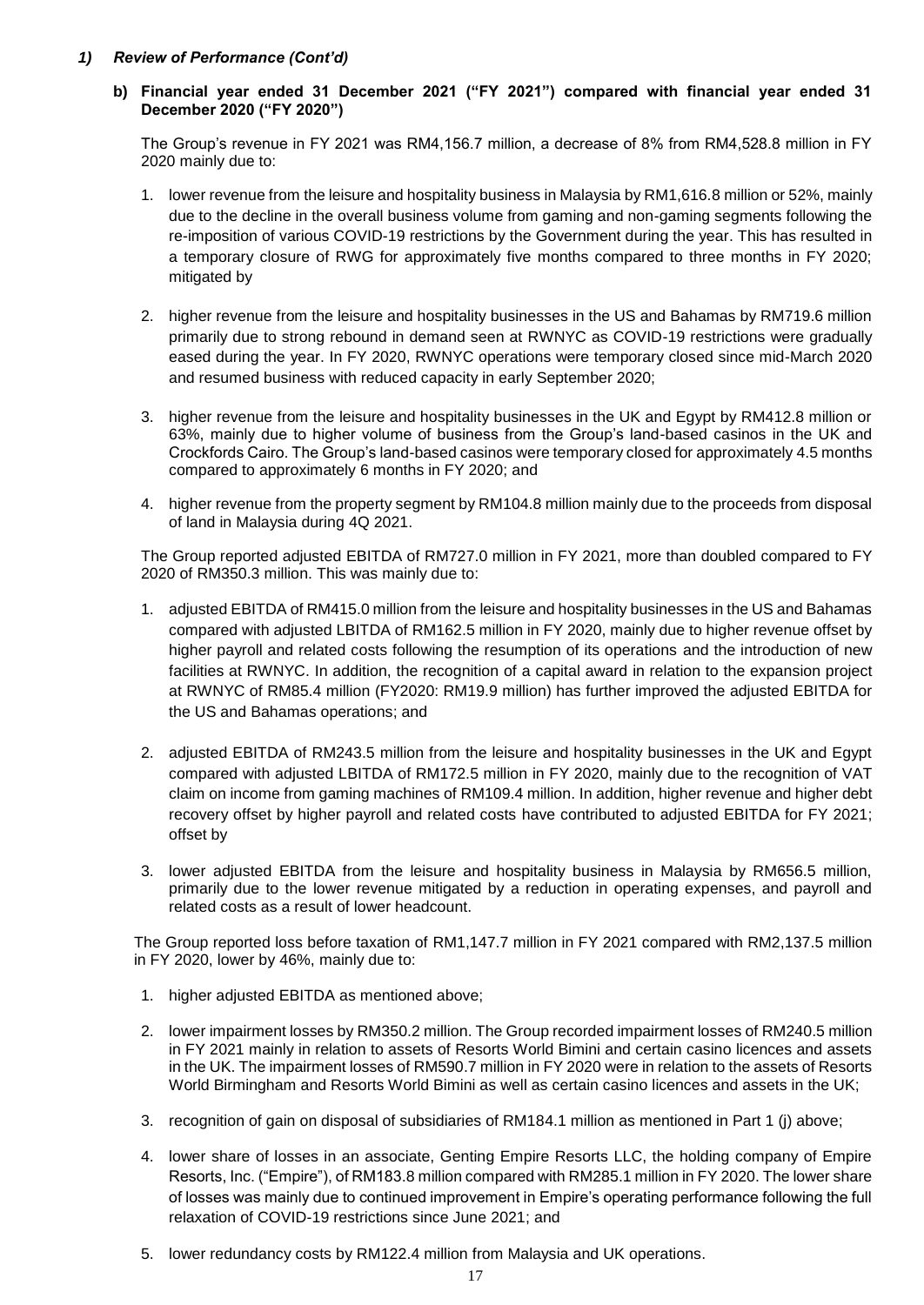# *2) Material Changes in Loss before Taxation for the Current Quarter ("4Q 2021") compared with the Immediate Preceding Quarter ("3Q 2021")*

The Group reported profit before taxation of RM162.2 million compared with loss before taxation of RM379.2 million in 3Q 2021, mainly due to:

- 1. adjusted EBITDA of RM358.1 million from the leisure and hospitality businesses in Malaysia compared with adjusted LBITDA of RM164.8 million in 3Q 2021, mainly due to higher revenue. RWG was temporarily closed on 1 June 2021 in compliance with a government directive and resumed operations on 30 September 2021;
- 2. higher adjusted EBITDA from the property segment by RM89.4 million mainly due to the gain from disposal of land during 4Q 2021;
- 3. higher adjusted EBITDA from the leisure and hospitality businesses in the UK and Egypt by RM76.7 million primarily due to the recognition of VAT claim on income from gaming machines of RM109.4 million offset by higher operating expenses incurred during 4Q 2021;
- 4. recognition of gain on disposal of subsidiaries of RM119.8 million in 4Q 2021, as mentioned in Part 1 (j) above; offset by
- 5. impairment losses of RM209.4 million mainly relating to the assets of Resorts World Bimini.

## *3) Prospects*

Global economic growth is expected to moderate amid a resurgence of COVID-19 variants, prolonged supply chain disruptions, as well as tightening fiscal and monetary policies in selected major economies. In Malaysia, the economy is expected to sustain its recovery trajectory, anchored by a rebound in domestic demand and continued expansion in exports.

While the outlook for international tourism is gradually improving, uncertainties surrounding COVID-19 developments will continue to pose headwinds to global travel. Nevertheless, higher vaccination rates worldwide and the introduction of vaccine passports in certain countries will support the recovery of the tourism, leisure and hospitality industries, including the regional gaming sector.

Against this backdrop, the Group remains cautiously optimistic on the near-term prospects of the leisure and hospitality industry but is wary of the increased spread of COVID-19 variants.

In Malaysia, the latest announcement by government authorities on the potential reopening of national borders will further support the Group's recovery given RWG's prime position as a leading integrated resort destination in the region. Meanwhile, the soft opening of the highly anticipated first class, world-class Genting SkyWorlds took place 8 February 2022 and the Group is focused on the progressive roll out of the remaining attractions in the theme park. The addition of Genting SkyWorlds complements RWG's extensive entertainment offerings and will be a key growth initiative for the Group in Malaysia.

In the UK and Egypt, the Group remains focused on sustaining its recovery momentum by capitalising on the improving trading environment following the relaxation of COVID-19 restrictions. The Group will continue to ramp up its operations in line with demand, whilst proactively managing its cost structure to better adapt to the fluid operating environment.

In the US, the Group remains committed to expanding its presence and strengthening its market leading position in the New York State. To this end, the Group will continue to pursue strategic initiatives between RWNYC and Empire to improve business volume and overall returns of its US operations. The development of Resorts World Hudson Valley, a new video gaming machine facility located in Orange County, New York is progressing well and remains on track to open in the summer of 2022. In addition, preparations are underway for Empire to commence its mobile sports betting operations in New York. At the same time, the Group will also place emphasis on scaling up operations at RWNYC following the completion of the USD400 million expansion project to transform the property into a world-class integrated resort destination. In the Bahamas, the Group will continue to leverage cross-marketing initiatives with strategic partners to drive visitation and spend at Resorts World Bimini (RW Bimini) through increased port calls at the new RW Bimini Cruise Port.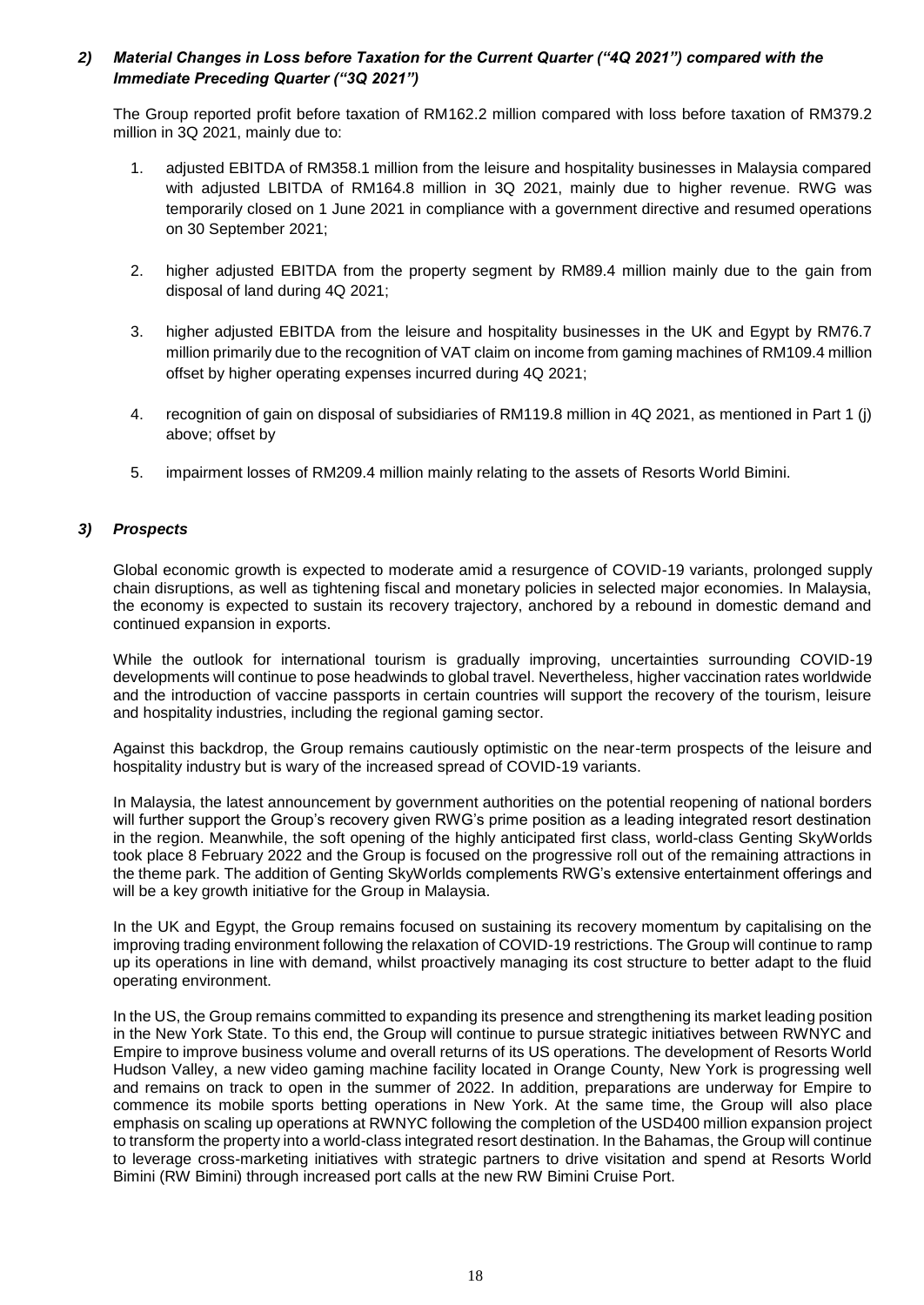# *4) Variance of Actual Profit from Forecast Profit*

The Group did not issue any profit forecast or profit guarantee for the financial year.

# *5) Taxation*

Taxation charge/(credit) for the current quarter and financial year ended 31 December 2021 are as follows:

|                              | <b>Current quarter</b><br>ended<br>31 December<br>2021<br><b>RM'000</b> | <b>Financial year</b><br>ended<br>31 December<br>2021<br><b>RM'000</b> |
|------------------------------|-------------------------------------------------------------------------|------------------------------------------------------------------------|
| Current taxation             |                                                                         |                                                                        |
| Malaysian income tax charge  | 26,147                                                                  | 32,267                                                                 |
| Foreign income tax charge    | 13,739                                                                  | 22,261                                                                 |
|                              | 39,886                                                                  | 54,528                                                                 |
| Deferred tax charge/(credit) | 2,810                                                                   | (111, 186)                                                             |
|                              | 42,696                                                                  | (56, 658)                                                              |
| Prior period taxation        |                                                                         |                                                                        |
| Income tax over provided     | (4,501)                                                                 | (39, 995)                                                              |
|                              | 38,195                                                                  | (96, 653)                                                              |

The effective tax rate of the Group for the current quarter ended 31 December 2021 is lower than the statutory tax rate mainly due to adjustment for over provision of prior period taxation as a result of finalisation of statutory tax submission offset by higher expenses not deductible for tax purposes.

The effective tax rate of the Group for the financial year ended 31 December 2021 is lower than the statutory tax rate mainly due to an increase in future tax rate which has been enacted at the reporting date for certain jurisdiction where the group operates, and current year's tax losses and deductible temporary differences not recognised, mitigated by adjustment for over provision of prior period taxation as a result of utilisation of available tax losses of certain subsidiaries for group relief claim.

# *6) Status of Corporate Proposals Announced*

There were no corporate proposals announced but not completed as at 18 February 2022.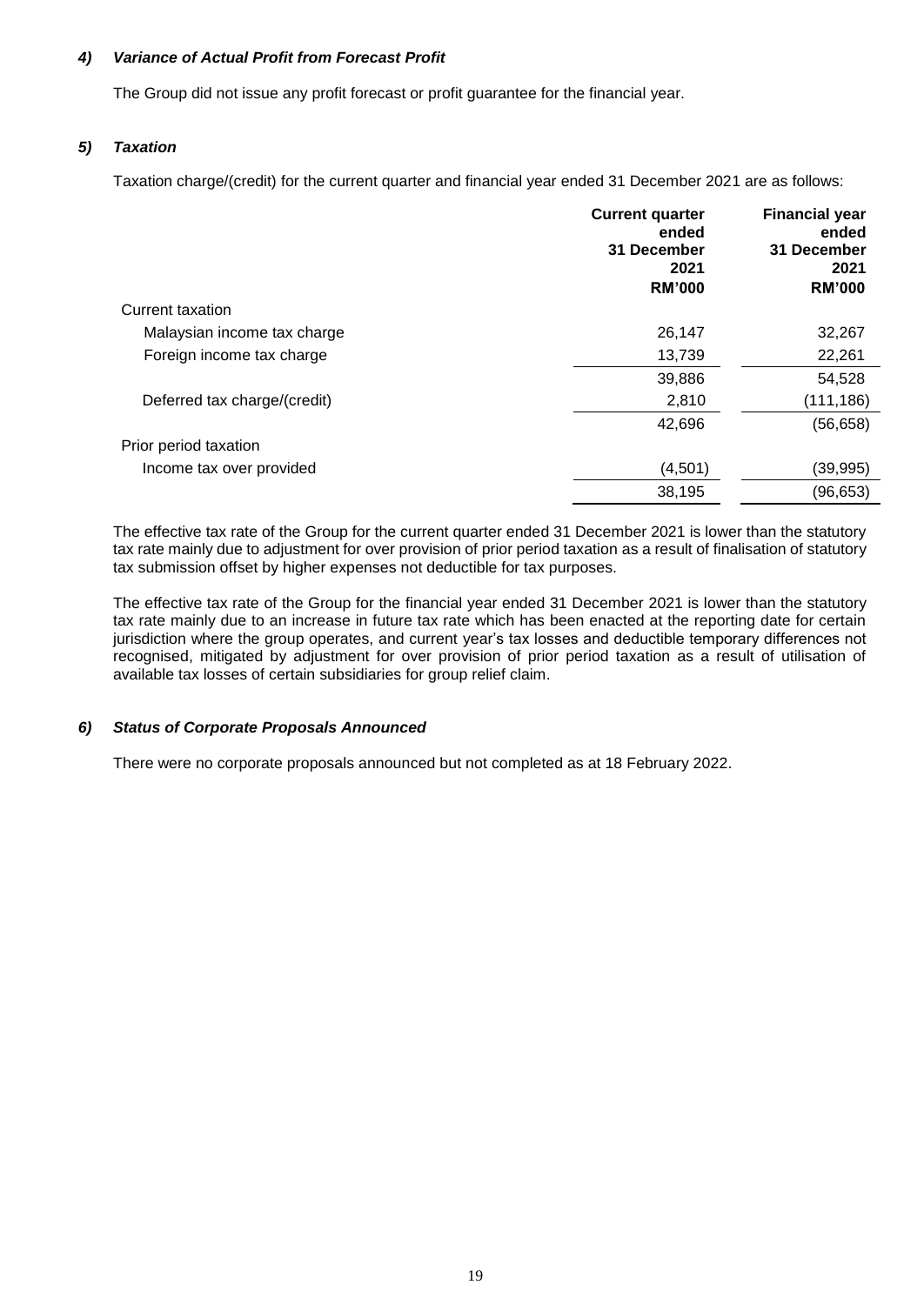# *7) Group Borrowings*

The details of the Group's borrowings as at 31 December 2021 are as set out below:

|                       | As at 31.12.2021 |            |                 |                   | As at 31.12.2020  |
|-----------------------|------------------|------------|-----------------|-------------------|-------------------|
|                       |                  | Foreign    |                 | RM                | RM                |
|                       | Secured/         |            | <b>Currency</b> | <b>Equivalent</b> | <b>Equivalent</b> |
|                       | <b>Unsecured</b> |            | 'Mil            | 'Mil              | 'Mil              |
| Short term borrowings | Secured          | <b>USD</b> |                 |                   | 120.5             |
|                       | Secured          | <b>GBP</b> | 39.3            | 221.1             | 78.9              |
|                       | Unsecured        | USD        | 14.6            | 60.7              | 1.3               |
|                       | Unsecured        | RM         | N/A             | 103.7             | 118.6             |
|                       |                  |            |                 | 385.5             | 319.3             |
|                       |                  |            |                 |                   |                   |
| Long-term borrowings  | Secured          | <b>USD</b> | 167.7           | 698.9             | 1,956.6           |
|                       | Secured          | <b>GBP</b> |                 |                   | 217.3             |
|                       | Unsecured        | USD.       | 1,609.4         | 6,704.8           | 400.5             |
|                       | Unsecured        | RM         | N/A             | 5,246.6           | 6,495.5           |
|                       |                  |            |                 | 12,650.3          | 9,069.9           |
| Total borrowings      | Secured          | USD.       |                 | 698.9             | 2,077.1           |
|                       | Secured          | <b>GBP</b> |                 | 221.1             | 296.2             |
|                       | Unsecured        | USD.       |                 | 6,765.5           | 401.8             |
|                       | Unsecured        | RM         |                 | 5,350.3           | 6,614.1           |
|                       |                  |            |                 |                   |                   |
|                       |                  |            |                 | 13,035.8          | 9,389.2           |

# *8) Outstanding Derivatives*

As at 31 December 2021, the values and maturity analysis of the outstanding derivatives of the Group are as follows:

| <b>Types of Derivative</b>               | <b>Contract/Notional Value</b><br><b>RM'000</b> | <b>Fair Value Liabilities</b><br><b>RM'000</b> |
|------------------------------------------|-------------------------------------------------|------------------------------------------------|
| <b>Interest Rate Swaps</b><br><b>GBP</b> |                                                 |                                                |
| - Less than 1 year                       | 225,231                                         | 1,259                                          |

Other than the above, there is no significant change for the financial derivatives in respect of the following since the last financial year ended 31 December 2020:

- (a) the credit risk, market risk and liquidity risk associated with these financial derivatives;
- (b) the cash requirements of the financial derivatives; and
- (c) the policy in place for mitigating or controlling the risks associated with these financial derivatives.

# *9) Fair Value Changes of Financial Liabilities*

As at 31 December 2021, the Group does not have any financial liabilities measured at fair value through profit or loss.

## *10) Changes in Material Litigation*

There are no pending material litigations as at 18 February 2022.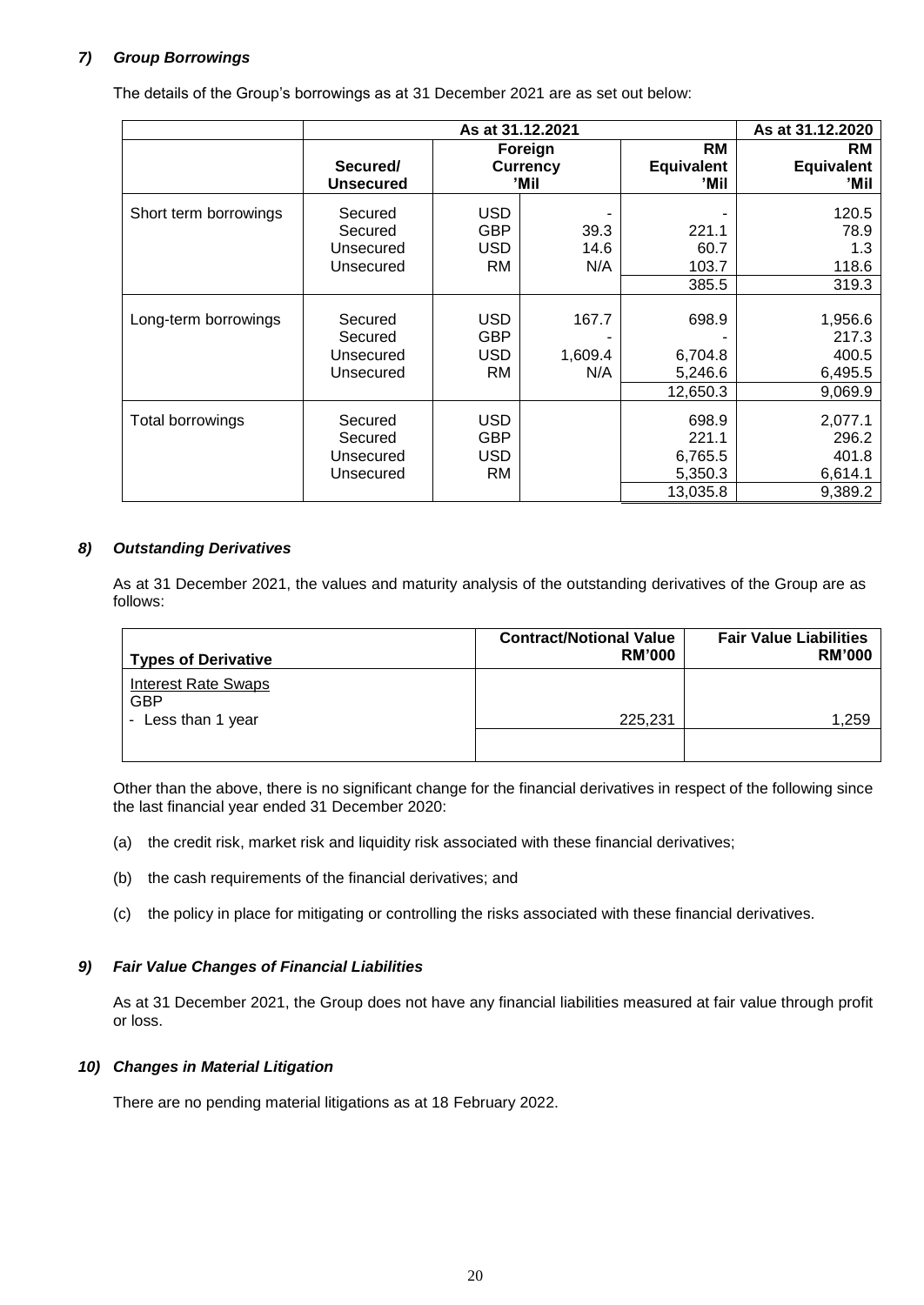## *11) Dividend Proposed or Declared*

- a) (i) The Board of Directors ("Board") has declared a special single-tier dividend of 9.0 sen per ordinary share;
	- (ii) The special single-tier dividend shall be payable on 31 March 2022;
	- (iii) Entitlement to the special single-tier dividend:

A Depositor shall qualify for entitlement to the special single-tier dividend only in respect of:

- Shares transferred into the depositor's securities account before 4.30 p.m. on 15 March 2022 in respect of transfers; and
- Shares bought on Bursa Securities on a cum entitlement basis according to the Rules of Bursa Securities.
- b) The total dividend payable for the current financial year ended 31 December 2021 would amount to 9.0 sen per ordinary share.

## *12) Profit/(loss) before Taxation*

Profit/(loss) before taxation has been determined after inclusion of the following charges and credits:

|                                                       | <b>Current quarter</b><br>ended<br>31 December<br>2021<br><b>RM'000</b> | <b>Financial year</b><br>ended<br>31 December<br>2021<br><b>RM'000</b> |
|-------------------------------------------------------|-------------------------------------------------------------------------|------------------------------------------------------------------------|
| Charges:                                              |                                                                         |                                                                        |
| Depreciation and amortisation                         | 290,425                                                                 | 1,106,288                                                              |
| Property, plant and equipment written off             | 14,020                                                                  | 23,204                                                                 |
| Impairment losses                                     | 209,360                                                                 | 240,512                                                                |
| Net foreign currency exchange losses                  |                                                                         | 12,590                                                                 |
| Finance costs:                                        |                                                                         |                                                                        |
| - Interest on borrowings                              | 137,193                                                                 | 511,881                                                                |
| - Other finance costs                                 | 15,345                                                                  | 97,612                                                                 |
| - Less: capitalised costs                             | (48, 667)                                                               | (227, 632)                                                             |
| Finance costs charged to income statements            | 103,871                                                                 | 381,861                                                                |
| Redundancy costs                                      | 5,626                                                                   | 24,195                                                                 |
| Credits:                                              |                                                                         |                                                                        |
| Gain on disposal of subsidiaries                      | 119,749                                                                 | 184,106                                                                |
| Net gain on disposal of property, plant and equipment | 5,450                                                                   | 5,550                                                                  |
| VAT claim on gaming machines income                   | 109,424                                                                 | 109,424                                                                |
| Net foreign currency exchange gains                   | 1,417                                                                   |                                                                        |
| Interest income                                       | 7,790                                                                   | 24,260                                                                 |
| Investment income                                     |                                                                         | 8,939                                                                  |
| Dividend income                                       | 1,575                                                                   | 6,250                                                                  |
| Income from capital award                             | 44,607                                                                  | 85,445                                                                 |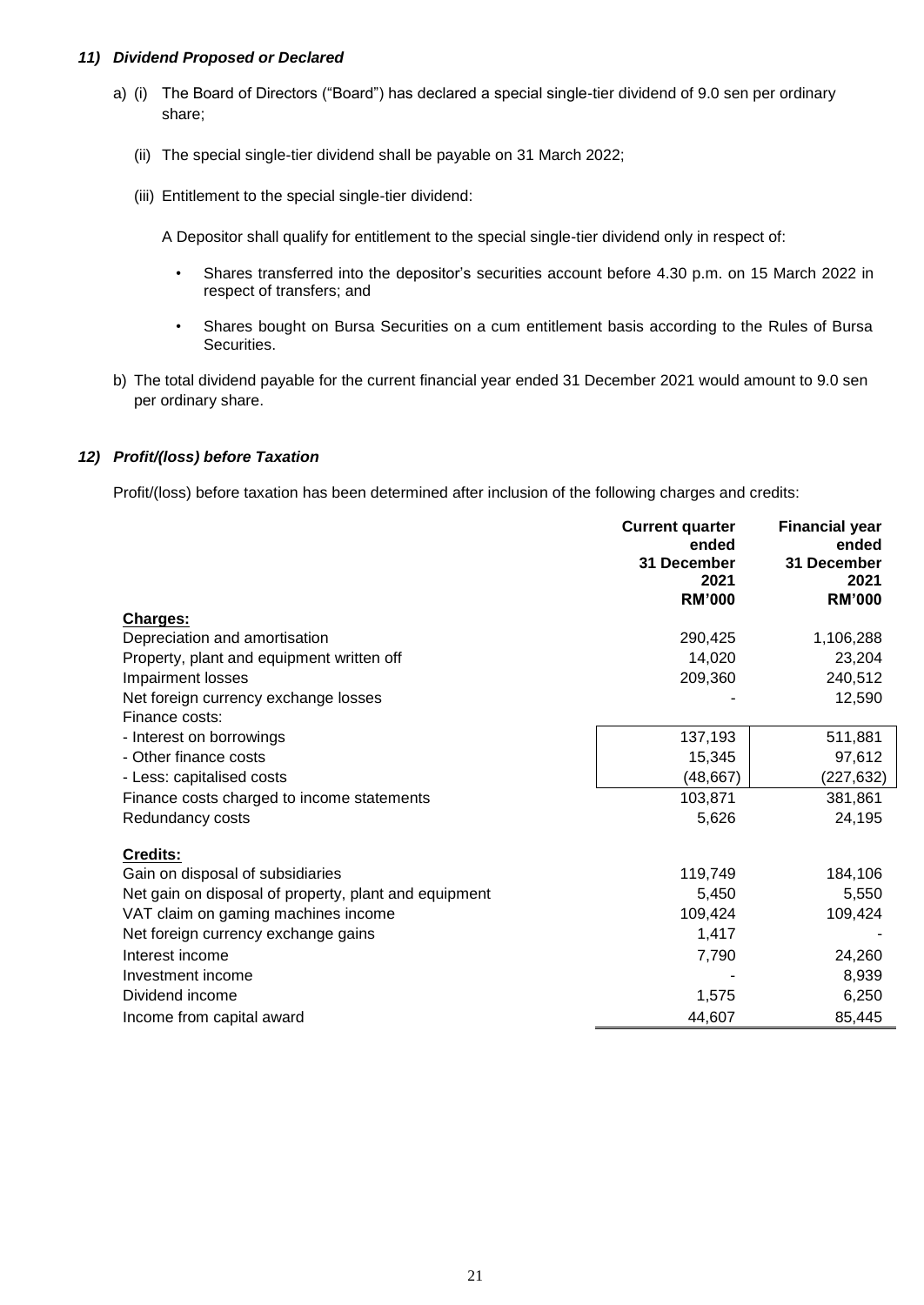## *13) Earnings/(loss) per share*

(a) The earnings/(loss) used as the numerator in calculating basic and diluted earnings/(loss) per share for the current quarter and financial year ended 31 December 2021 are as follows:

|                                                                                                                                                          | <b>Current quarter</b><br>ended | <b>Financial year</b><br>ended |
|----------------------------------------------------------------------------------------------------------------------------------------------------------|---------------------------------|--------------------------------|
|                                                                                                                                                          | 31 December 2021                | 31 December 2021               |
|                                                                                                                                                          | <b>RM'000</b>                   | <b>RM'000</b>                  |
| Earnings/(loss) for the financial<br>period/vear<br>attributable to equity holders of the Company (used<br>as numerator for the computation of basic and |                                 |                                |
| diluted earnings/(loss) per share)                                                                                                                       | 174,119                         | (946,832)                      |
|                                                                                                                                                          |                                 |                                |

(b) The weighted average number of ordinary shares used as the denominator in calculating basic and diluted loss per share for the current quarter and financial year ended 31 December 2021 are as follows:

|                                                                                                                                        | <b>Current quarter</b><br>ended<br>31 December 2021<br>Number of<br><b>Shares ('000)</b> | <b>Financial year</b><br>ended<br><b>31 December 2021</b><br>Number of<br><b>Shares ('000)</b> |
|----------------------------------------------------------------------------------------------------------------------------------------|------------------------------------------------------------------------------------------|------------------------------------------------------------------------------------------------|
| Weighted average number of ordinary shares in<br>issue* (used as denominator for the computation of                                    |                                                                                          |                                                                                                |
| basic loss per share)<br>Adjustment for dilutive effect of Employee Share                                                              | 5,653,194                                                                                | 5,653,138                                                                                      |
| Scheme                                                                                                                                 | 13,001                                                                                   | _**                                                                                            |
| Adjusted weighted average number of ordinary<br>shares in issue (used as denominator for the<br>computation of diluted loss per share) | 5,666,195                                                                                | 5,653,138                                                                                      |
|                                                                                                                                        |                                                                                          |                                                                                                |

- *\* The weighted average number of ordinary shares in issue during the current quarter and financial year ended 31 December 2021 excludes the weighted average treasury shares held by the Company.*
- *\*\*The calculation of diluted loss per share for the financial year ended 31 December 2021 did not take into account the Employee Share Scheme of the Company as it had an anti-dilutive effect on the basic loss per share. Therefore, the diluted loss per share is the same as basic loss per share.*

#### *14) Disclosure of Audit Report Qualification and Status of Matters Raised*

The audit report of the Group's annual financial statements for the financial year ended 31 December 2020 was not qualified.

#### *15) Approval of Interim Financial Statements*

The interim financial statements have been approved for issue in accordance with a resolution of the Board of Directors on 24 February 2022.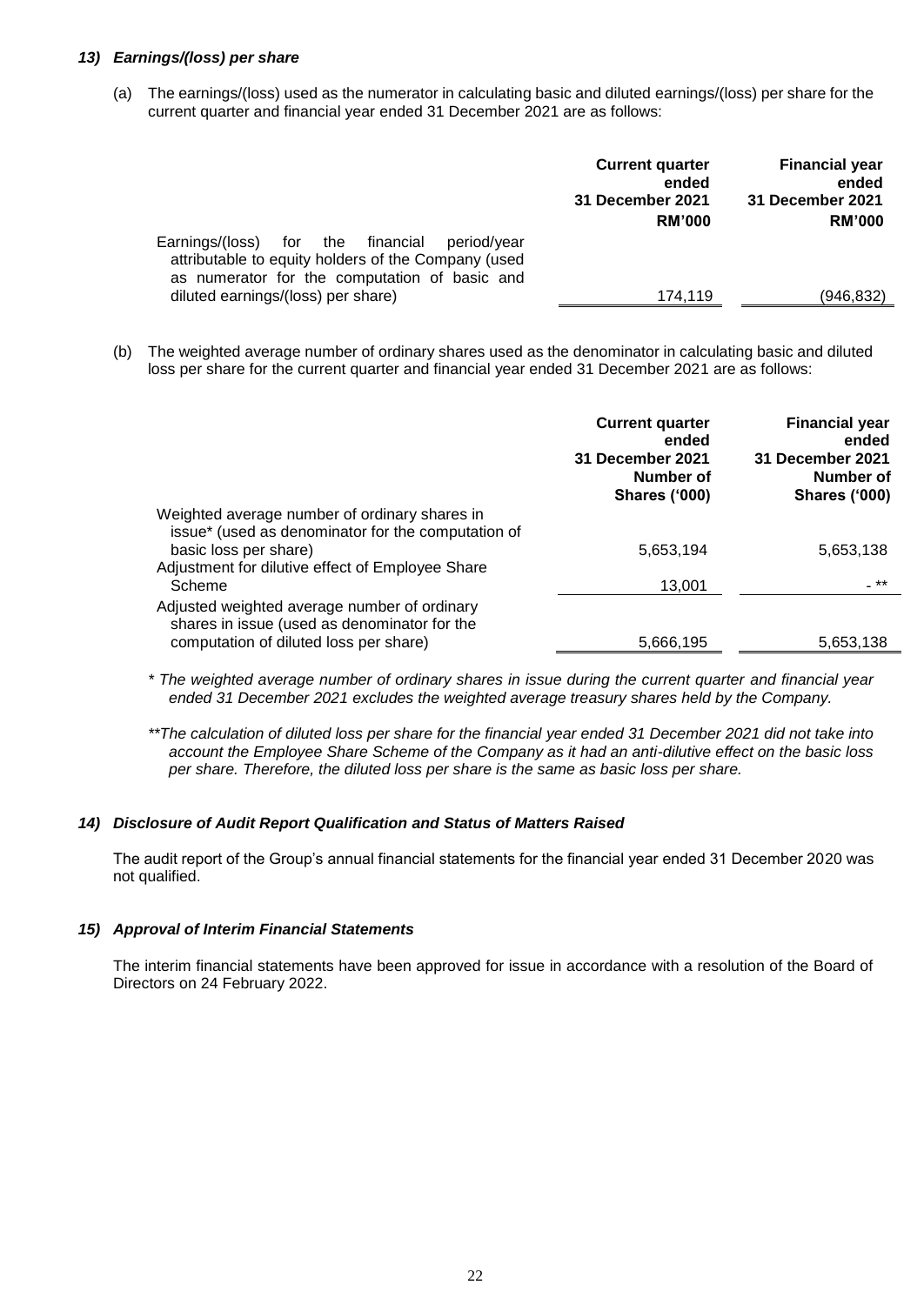

**GENTING MALAYSIA BERHAD 198001004236 (58019-U)**

**PRESS RELEASE For Immediate Release**

# **GENTING MALAYSIA BERHAD ANNOUNCES RESULTS FOR THE FOURTH QUARTER AND FINANCIAL YEAR ENDED 31 DECEMBER 2021**

- **The Group returned to profitability in 4Q21**
- **Gross gaming revenue in the US recovered to near pre-pandemic levels in FY21**
- **Soft opening of Genting SkyWorlds on 8 February 2022**

l

**KUALA LUMPUR, 24 February 2022 –** Genting Malaysia Berhad (Group) today announced its financial results for the fourth quarter (4Q21) and financial year ended 31 December 2021 (FY21).

In 4Q21, the Group recorded an 81% improvement in total revenue to RM1,889.2 million and achieved adjusted earnings before interest, taxation, depreciation and amortisation (EBITDA) of RM738.1 million, more than four times of the level reported in the same quarter last year (4Q20). Additionally, the Group registered profit before tax of RM162.2 million as compared to a loss before tax (LBT) of RM285.1 million in 4Q20. The Group also attained net profit of RM124.0 million as compared to net loss of RM258.2 million in the same period last year.

In FY21, the Group's total revenue declined by 8% to RM4,156.7 million. However, adjusted EBITDA more than doubled to RM727.0 million, primarily driven by the strong recovery registered by the Group's overseas operations. The Group's loss before tax also narrowed by 46% to RM1,147.7 million after taking into account depreciation and amortisation, finance costs and the Group's share of results in an associate. Net loss decreased by 55% to RM1,051.0 million in the period.

# **4Q21 Results**

Revenue from the Group's leisure and hospitality business in Malaysia grew by 49% to RM961.9 million while the Group's adjusted EBITDA more than doubled to RM358.1 million. These improvements were primarily driven by higher volume of business registered at Resorts World Genting (RWG) following its reopening on 30 September 2021, which was well received. Additionally, the full lifting of interstate travel restrictions from 11 October 2021 further aided demand recovery at the resort. In contrast, the operating performance of RWG in 4Q20 was impacted by the re-imposition of travel restrictions in most states during the period.

In the United Kingdom (UK) and Egypt, revenue from the Group's operations recovered to RM433.2 million, more than three times of the level recorded in 4Q20, and the Group recorded adjusted EBITDA of RM178.8 million as compared to an adjusted loss before interest, taxation, depreciation and amortisation (LBITDA) of RM40.9 million in 4Q20. These improvements were mainly contributed by better operating performance at the Group's land-based casinos in the UK following the lifting of the Coronavirus Disease 2019 (COVID-19) restrictions across the region. In addition, Crockfords Cairo in Egypt reported higher volume of business during the period. By comparison, the Group's venues in the UK were intermittently closed throughout 4Q20 amid a resurgence of COVID-19 cases in the country. The Group's adjusted EBITDA this quarter was also aided by a one-off tax recovery and lower debt written off.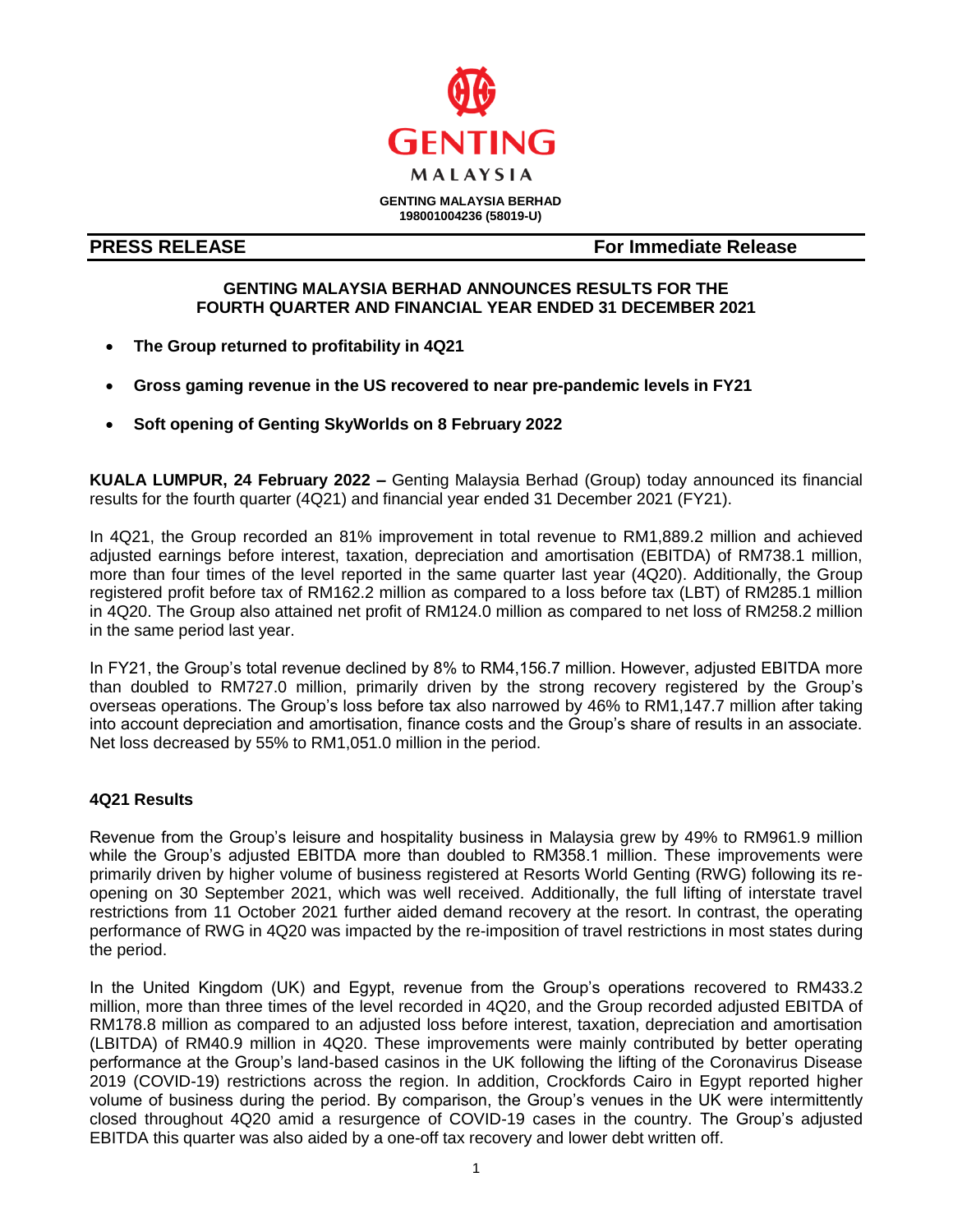In the United States of America (US) and Bahamas, the Group's revenue increased by 43% to RM350.7 million, mainly attributable to the strong rebound in demand registered at Resorts World New York City (RWNYC) as facilities in the New York State continued to operate without mandated pandemic-related restrictions. This contributed to the property's gross gaming revenue returning to pre-pandemic levels. By comparison, the operating performance at RWNYC in 4Q20 was adversely impacted by the limited operating hours imposed from mid-November 2020 in compliance with a government directive. Adjusted EBITDA from the segment also improved by 65% to RM116.7 million in 4Q21, aided by the recognition of a capital award in relation to the expansion project at RWNYC.

Meanwhile, the Group's associate company, Empire Resorts, Inc. (Empire), had recorded similar improvements in operating trends with gross gaming revenue at Resorts World Catskills (RWC) exceeding pre-pandemic levels in 4Q21.

The Group had also reported higher revenue from its property segment of RM123.1 million due to a gain from disposal of land in the period. As a result, the segment registered adjusted EBITDA of RM104.7 million.

# **FY21 Results**

In Malaysia, the Group achieved adjusted EBITDA of RM15.5 million despite the challenging operating environment, aided by the Group's recalibrated business model. During the period, the Group's leisure and hospitality businesses had operated under significant COVID-19 restrictions for most of FY21, in addition to the temporary closure of RWG for approximately five months in the year as compared to the threemonth suspension of its operations over the same period last year (FY20). This resulted in the Group recording a 52% decline in revenue to RM1,516.5 million.

In the UK and Egypt, the Group recorded an increase in revenue by 63% to RM1,064.7 million and the Group posted adjusted EBITDA of RM243.5 million as compared to an adjusted LBITDA of RM172.5 million in FY20. The recovery in revenue and earnings were primarily attributable to improved operating trends at the Group's land-based casinos in the UK since re-opening in mid-May 2021, in addition to higher volume of business registered at Crockfords Cairo. Moreover, the Group's land-based venues in the UK were temporarily closed for a shorter duration in FY21 as compared to FY20. The Group's adjusted EBITDA in FY21 was also aided by a one-off tax recovery as well as higher debt recovery.

In the US and Bahamas, revenue from the Group's leisure and hospitality segment more than doubled to RM1,324.1 million, and the Group achieved adjusted EBITDA of RM415.0 million as compared to an adjusted LBITDA of RM162.5 million in FY20. These improvements were primarily driven by the continued strength in RWNYC's operations as mandated COVID-19 restrictions were progressively eased throughout the year. As a result, gross gaming revenue at the property recovered to near pre-pandemic levels in FY21. The Group's adjusted EBITDA was also aided by the recognition of a capital award in relation to the expansion project at RWNYC. In contrast, RWNYC's operating performance in FY20 was adversely impacted by its temporary closure from mid-March 2020 before it reopened in early September 2020 with reduced capacity.

Similarly, Empire recorded a strong recovery in its operating performance in FY21, with gross gaming revenue at RWC achieving pre-pandemic levels in the period.

While the Group maintains its prudent approach to ensure that it continues to be well positioned financially to proactively respond to emerging trends and challenges in the wake of the COVID-19 crisis, the Group remains committed to delivering value and sustainable returns to shareholders. Therefore, the Board has declared a special single-tier dividend of 9.0 sen per ordinary share for FY21, representing the total dividend for the year.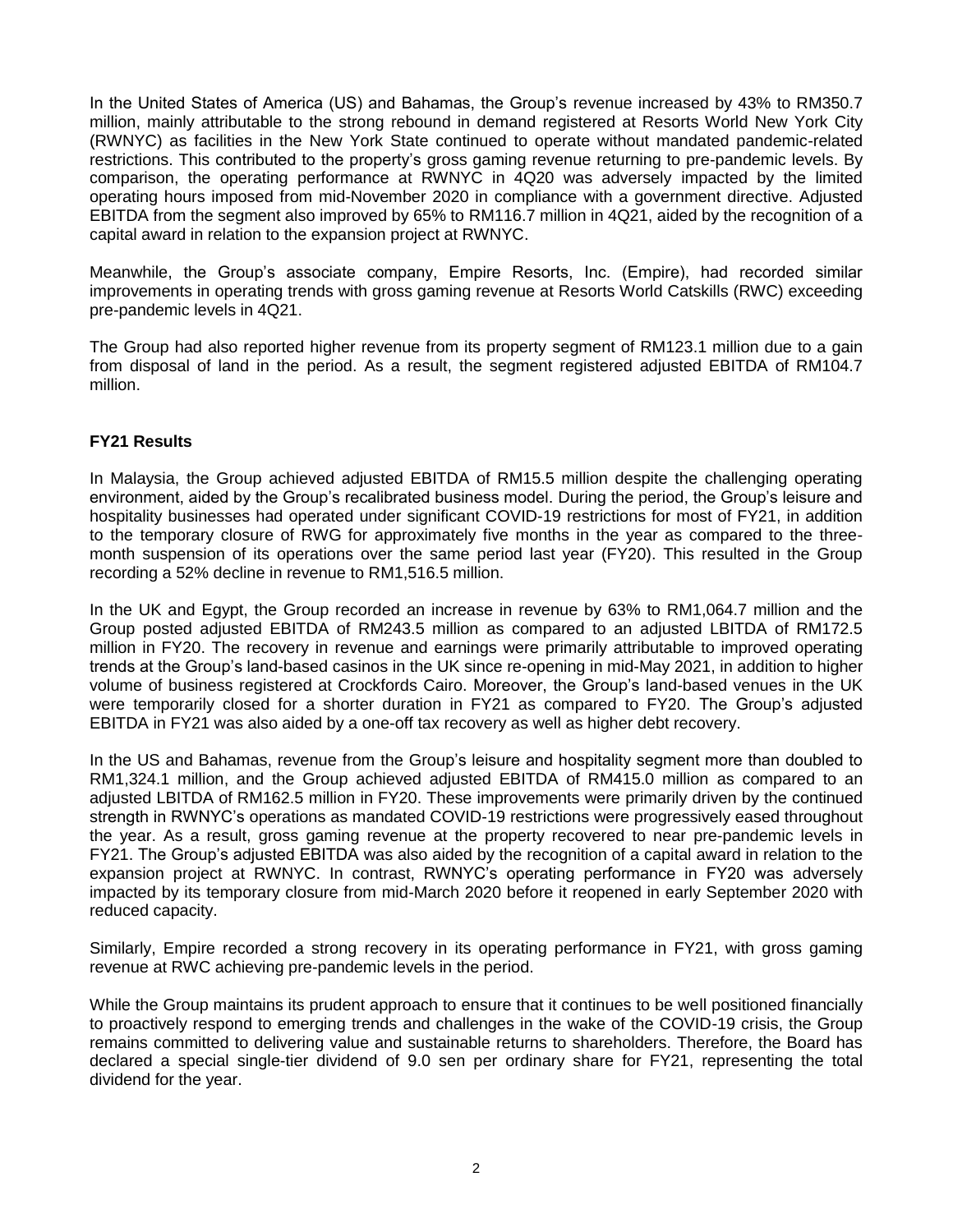# **Outlook**

Global economic growth is expected to moderate amid a resurgence of COVID-19 variants, prolonged supply chain disruptions, as well as tightening fiscal and monetary policies in selected major economies. In Malaysia, the economy is expected to sustain its recovery trajectory, anchored by a rebound in domestic demand and continued expansion in exports.

While the outlook for international tourism is gradually improving, uncertainties surrounding COVID-19 developments will continue to pose headwinds to global travel. Nevertheless, higher vaccination rates worldwide and the introduction of vaccine passports in certain countries will support the recovery of the tourism, leisure and hospitality industries, including the regional gaming sector.

Against this backdrop, the Group remains cautiously optimistic on the near-term prospects of the leisure and hospitality industry but is wary of the increased spread of COVID-19 variants.

In Malaysia, the latest announcement by government authorities on the potential reopening of national borders will further support the Group's recovery given RWG's prime position as a leading integrated resort destination in the region. Meanwhile, the soft opening of the highly anticipated first class, world-class Genting SkyWorlds took place 8 February 2022 and the Group is focused on the progressive roll out of the remaining attractions in the theme park. The addition of Genting SkyWorlds complements RWG's extensive entertainment offerings and will be a key growth initiative for the Group in Malaysia.

In the UK and Egypt, the Group remains focused on sustaining its recovery momentum by capitalising on the improving trading environment following the relaxation of COVID-19 restrictions. The Group will continue to ramp up its operations in line with demand, whilst proactively managing its cost structure to better adapt to the fluid operating environment.

In the US, the Group remains committed to expanding its presence and strengthening its market leading position in the New York State. To this end, the Group will continue to pursue strategic initiatives between RWNYC and Empire to improve business volume and overall returns of its US operations. The development of Resorts World Hudson Valley, a new video gaming machine facility located in Orange County, New York is progressing well and remains on track to open in the summer of 2022. In addition, preparations are underway for Empire to commence its mobile sports betting operations in New York. At the same time, the Group will also place emphasis on scaling up operations at RWNYC following the completion of the USD400 million expansion project to transform the property into a world-class integrated resort destination. In the Bahamas, the Group will continue to leverage cross-marketing initiatives with strategic partners to drive visitation and spend at Resorts World Bimini (RW Bimini) through increased port calls at the new RW Bimini Cruise Port.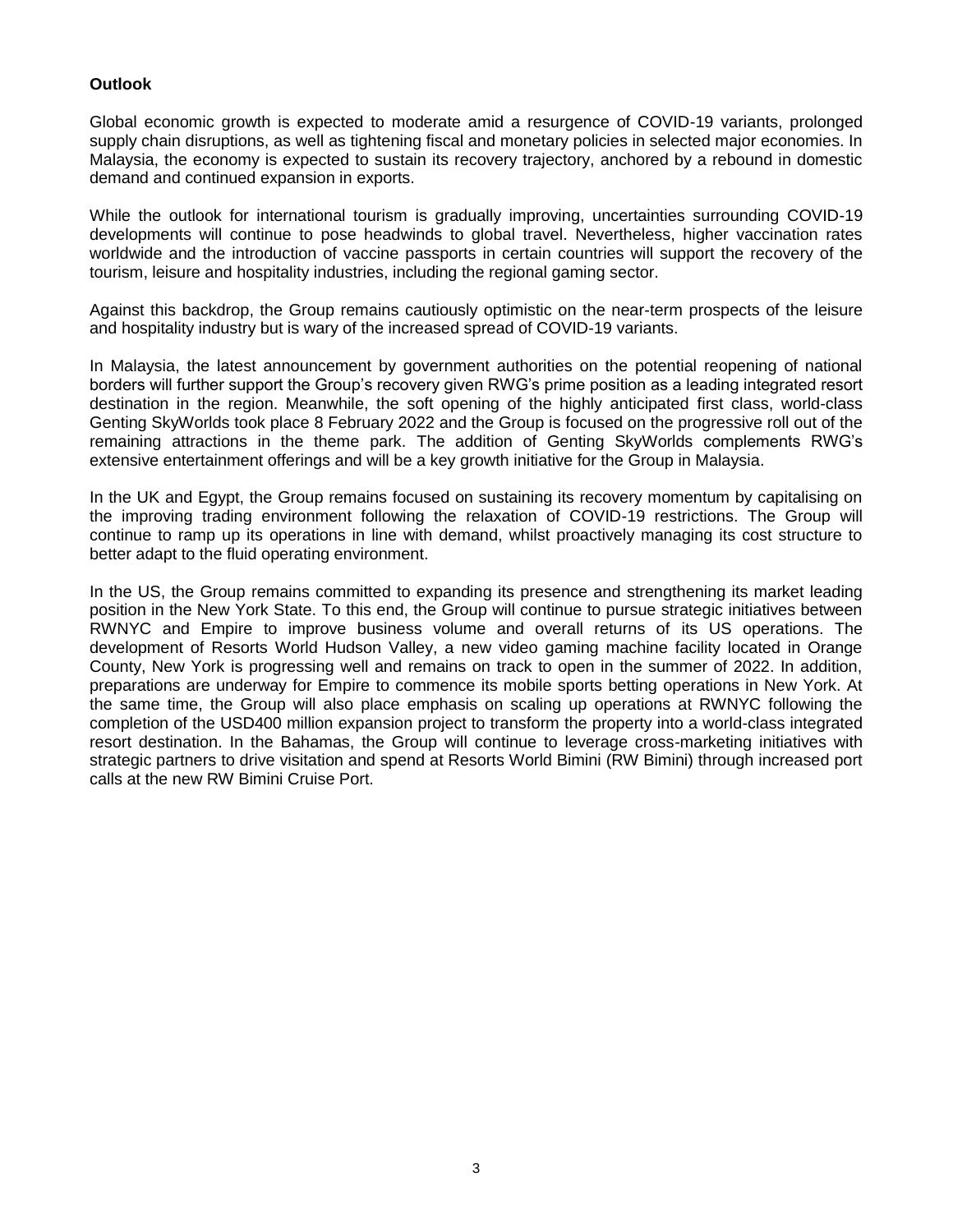A summary table of the results is attached below.

| <b>GENTING MALAYSIA BERHAD</b>           | <b>INDIVIDUAL</b><br><b>QUARTER</b> |                          | <b>Variance</b> |           | <b>FINANCIAL YEAR ENDED</b><br><b>31 DECEMBER</b> |                          | <b>Variance</b>     |           |
|------------------------------------------|-------------------------------------|--------------------------|-----------------|-----------|---------------------------------------------------|--------------------------|---------------------|-----------|
| <b>SUMMARY OF RESULTS</b>                | 4Q2021                              | 4Q2020                   | 4Q21 vs 4Q20    |           | 2021                                              | 2020                     | <b>FY21 vs FY20</b> |           |
|                                          | <b>RM'Mil</b>                       | <b>RM'Mil</b>            | <b>RM'Mil</b>   | %         | <b>RM'Mil</b>                                     | <b>RM'Mil</b>            | <b>RM'Mil</b>       | %         |
| Revenue                                  |                                     |                          |                 |           |                                                   |                          |                     |           |
| Leisure & Hospitality                    |                                     |                          |                 |           |                                                   |                          |                     |           |
| - Malaysia                               | 961.9                               | 644.7                    | 317.2           | 49%       | 1,516.5                                           | 3,133.3                  | $-1,616.8$          | $-52%$    |
| - United Kingdom and Egypt               | 433.2                               | 116.1                    | 317.1           | >100%     | 1,064.7                                           | 651.9                    | 412.8               | 63%       |
| - United States of America and Bahamas   | 350.7                               | 245.5                    | 105.2           | 43%       | 1,324.1                                           | 604.5                    | 719.6               | >100%     |
|                                          | 1,745.8                             | 1,006.3                  | 739.5           | 73%       | 3,905.3                                           | 4,389.7                  | $-484.4$            | $-11%$    |
| Property                                 | 123.1                               | 17.4                     | 105.7           | >100%     | 180.1                                             | 75.3                     | 104.8               | >100%     |
| Investments & others                     | 20.3                                | 17.4                     | 2.9             | 17%       | 71.3                                              | 63.8                     | 7.5                 | 12%       |
|                                          | 1,889.2                             | 1,041.1                  | 848.1           | 81%       | 4,156.7                                           | 4,528.8                  | $-372.1$            | $-8%$     |
| Adjusted EBITDA/(LBITDA)                 |                                     |                          |                 |           |                                                   |                          |                     |           |
| Leisure & Hospitality                    |                                     |                          |                 |           |                                                   |                          |                     |           |
| - Malaysia                               | 358.1                               | 130.8                    | 227.3           | >100%     | 15.5                                              | 672.0                    | $-656.5$            | $-98%$    |
| - United Kingdom and Egypt               | 178.8                               | (40.9)                   | 219.7           | $>100\%$  | 243.5                                             | (172.5)                  | 416.0               | >100%     |
| - United States of America and Bahamas   | 116.7                               | 70.9                     | 45.8            | 65%       | 415.0                                             | (162.5)                  | 577.5               | >100%     |
|                                          | 653.6                               | 160.8                    | 492.8           | >100%     | 674.0                                             | 337.0                    | 337.0               | 100%      |
| Property                                 | 104.7                               | (2.8)                    | 107.5           | >100%     | 113.0                                             | 21.6                     | 91.4                | >100%     |
| Investments & others                     | (20.2)                              | 12.4                     | $-32.6$         | $-2100%$  | (60.0)                                            | (8.3)                    | $-51.7$             | $-5100%$  |
| Adjusted EBITDA/(LBITDA)                 | 738.1                               | 170.4                    | 567.7           | $>100\%$  | 727.0                                             | 350.3                    | 376.7               | >100%     |
| Pre-operating expenses                   | (27.5)                              | (27.4)                   | $-0.1$          | $-0%$     | (120.6)                                           | (84.2)                   | $-36.4$             | $-43%$    |
| Property, plant and equipment            |                                     |                          |                 |           |                                                   |                          |                     |           |
| written off                              | (14.0)                              | (1.7)                    | $-12.3$         | $-5100%$  | (23.2)                                            | (19.2)                   | $-4.0$              | $-21%$    |
| Net gain/(loss) on disposal of property, |                                     |                          |                 |           |                                                   |                          |                     |           |
| plant and equipment                      | 5.4                                 | 1.4                      | 4.0             | >100%     | 5.5                                               | 0.9                      | 4.6                 | >100%     |
| Impairment losses                        | (209.4)                             | (49.6)                   | $-159.8$        | $-5100%$  | (240.5)                                           | (590.7)                  | 350.2               | 59%       |
| Redundancy costs                         | (5.6)                               | (15.8)                   | 10.2            | 65%       | (24.2)                                            | (146.6)                  | 122.4               | 83%       |
| Gain on disposal of subsidiaries         | 119.8                               | $\overline{\phantom{a}}$ | 119.8           | <b>NC</b> | 184.1                                             | $\blacksquare$           | 184.1               | <b>NC</b> |
| Others                                   | (1.2)                               | 4.9                      | $-6.1$          | ->100%    | (8.2)                                             | 4.2                      | $-12.4$             | $-5100%$  |
| EBITDA/(LBITDA)                          | 605.6                               | 82.2                     | 523.4           | >100%     | 499.9                                             | (485.3)                  | 985.2               | >100%     |
| Depreciation and amortisation            | (290.5)                             | (269.1)                  | $-21.4$         | $-8%$     | (1, 106.3)                                        | (1, 118.7)               | 12.4                | 1%        |
| Interest income                          | 7.8                                 | 6.8                      | 1.0             | 15%       | 24.3                                              | 83.5                     | $-59.2$             | $-71%$    |
| Finance costs                            | (103.9)                             | (60.6)                   | $-43.3$         | $-71%$    | (381.9)                                           | (331.9)                  | $-50.0$             | $-15%$    |
| Share of results in an joint venture     | 0.1                                 | $\overline{\phantom{a}}$ | 0.1             | <b>NC</b> | 0.1                                               | $\overline{\phantom{a}}$ | 0.1                 | <b>NC</b> |
| Share of results in an associate         | (56.9)                              | (44.4)                   | $-12.5$         | $-28%$    | (183.8)                                           | (285.1)                  | 101.3               | 36%       |
| Profit/(loss) before taxation            | 162.2                               | (285.1)                  | 447.3           | >100%     | (1, 147.7)                                        | (2, 137.5)               | 989.8               | 46%       |
| Taxation                                 | (38.2)                              | 26.9                     | $-65.1$         | $-$ >100% | 96.7                                              | (224.0)                  | 320.7               | >100%     |
| Profit/(Loss) for the financial period   | 124.0                               | (258.2)                  | 382.2           | >100%     | (1,051.0)                                         | (2,361.5)                | 1,310.5             | 55%       |
| Basic loss per share (sen)               | 3.08                                | (4.26)                   | 7.3             | >100%     | (16.75)                                           | (40.05)                  | 23.3                | 58%       |
| Diluted loss per share (sen)             | 3.07                                | (4.26)                   | 7.3             | >100%     | (16.75)                                           | (40.05)                  | 23.3                | 58%       |
|                                          |                                     |                          |                 |           |                                                   |                          |                     |           |

NC : Not comparable